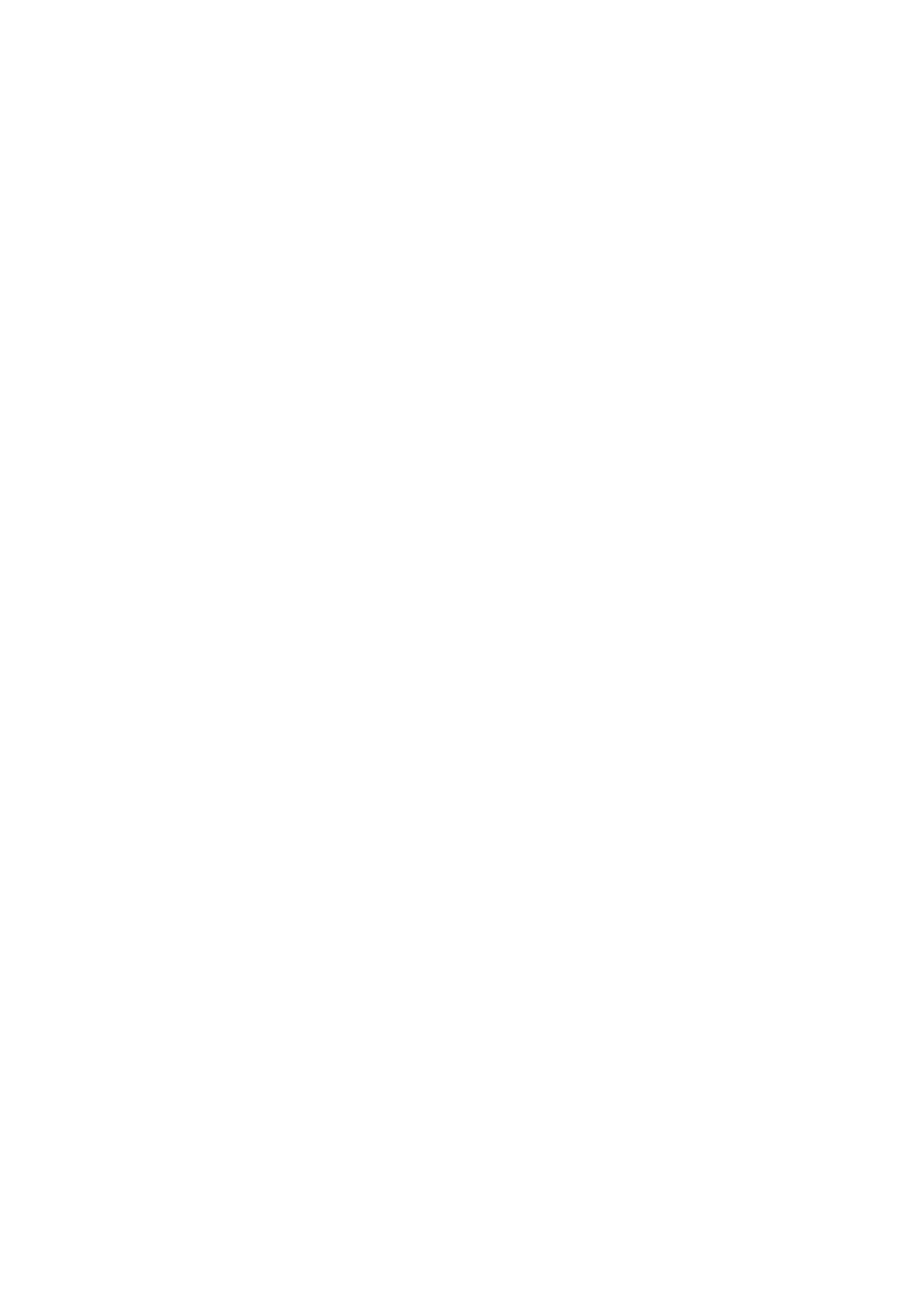# **TABLE OF CONTENTS**

| L    |  |
|------|--|
| Ш.   |  |
| III. |  |
|      |  |
|      |  |
|      |  |
|      |  |
|      |  |
|      |  |
|      |  |
|      |  |
|      |  |
| IV.  |  |
|      |  |
|      |  |
|      |  |
|      |  |
|      |  |
|      |  |
|      |  |
|      |  |
|      |  |
|      |  |
|      |  |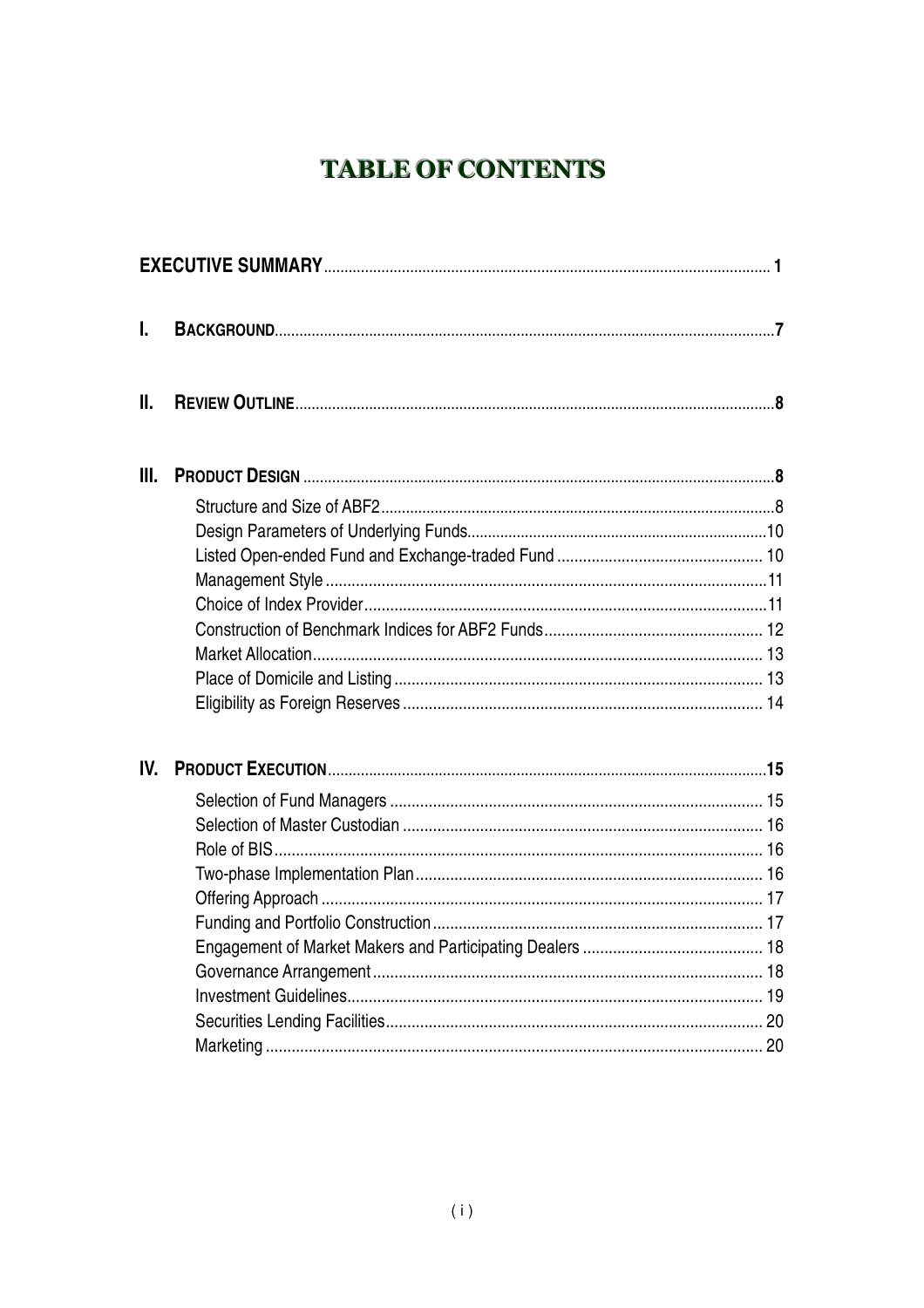# **ANNEXES**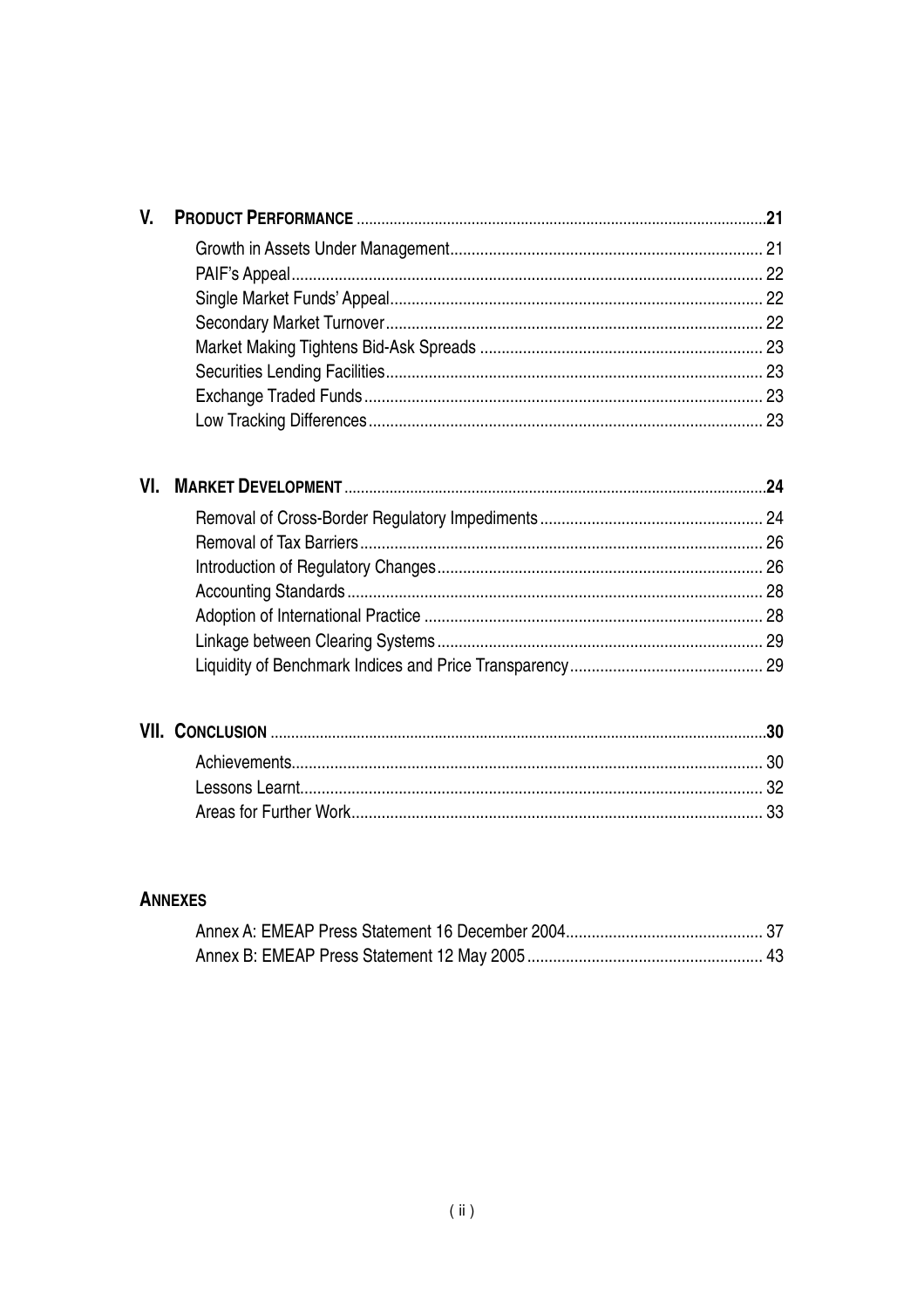# **EXECUTIVE SUMMARY**

# **OBJECTIVES OF ABF2**

A lesson learnt from the Asian Financial Crisis is the importance of developing a deep and liquid domestic bond market to reduce corporate sector's reliance on financing through short-term bank borrowing. At the same time, part of the high savings in Asia, which are mostly invested in assets of developed markets, have returned to the region in the form of bank lending and portfolio inflows. Such inflows tend to be volatile. Hence, to improve the efficiency of financial intermediation in Asia and to develop a source of long-term funding for Asian borrowers, the region needs to develop deep and liquid domestic bond markets.

Against this background, the Working Group on Financial Markets (WG), with the endorsement of EMEAP Governors, implemented ABF2 that invests in Asian bonds denominated in local currencies following the successful launch of ABF1 in July 2003. The key objectives of ABF2 are to provide investors a convenient and low-cost instrument to invest in Asian local currency bonds and, at the same time, to identify and remove impediments to bond market development during the process.

# **PURPOSE OF REVIEW**

The purpose of this review is to document the key issues and challenges addressed during implementation of the ABF2 Initiative, to assess to what extent the objectives of the Initiative have been met, to draw lessons from the exercise and to identify further work that may need to be done. The review is intended to guide future plans in further developing the bond markets in the EMEAP economies.

# **KEY DESIGN PARAMETERS AND RATIONALE**

EMEAP has decided that the ABF2 should consist of a Pan Asia Bond Index Fund (PAIF) investing in local currency-denominated sovereign and quasi-sovereign bonds of eight EMEAP bond markets, and eight Single-market Funds investing in the same bonds of the respective markets. EMEAP agreed to invest a total of US\$2 billion in the ABF2, with US\$1 billion allocated to the PAIF and US\$1 billion distributed among the eight Single-market Funds. The PAIF targets primarily regional and international investors who want to invest in the eight Asian bond markets through a single product. The Single-market Funds are intended to provide local retail investors a convenient way to invest in a portfolio of local bonds and, at the same time, to give regional and international investors the flexibility to invest in individual Asian bond markets of their own choice.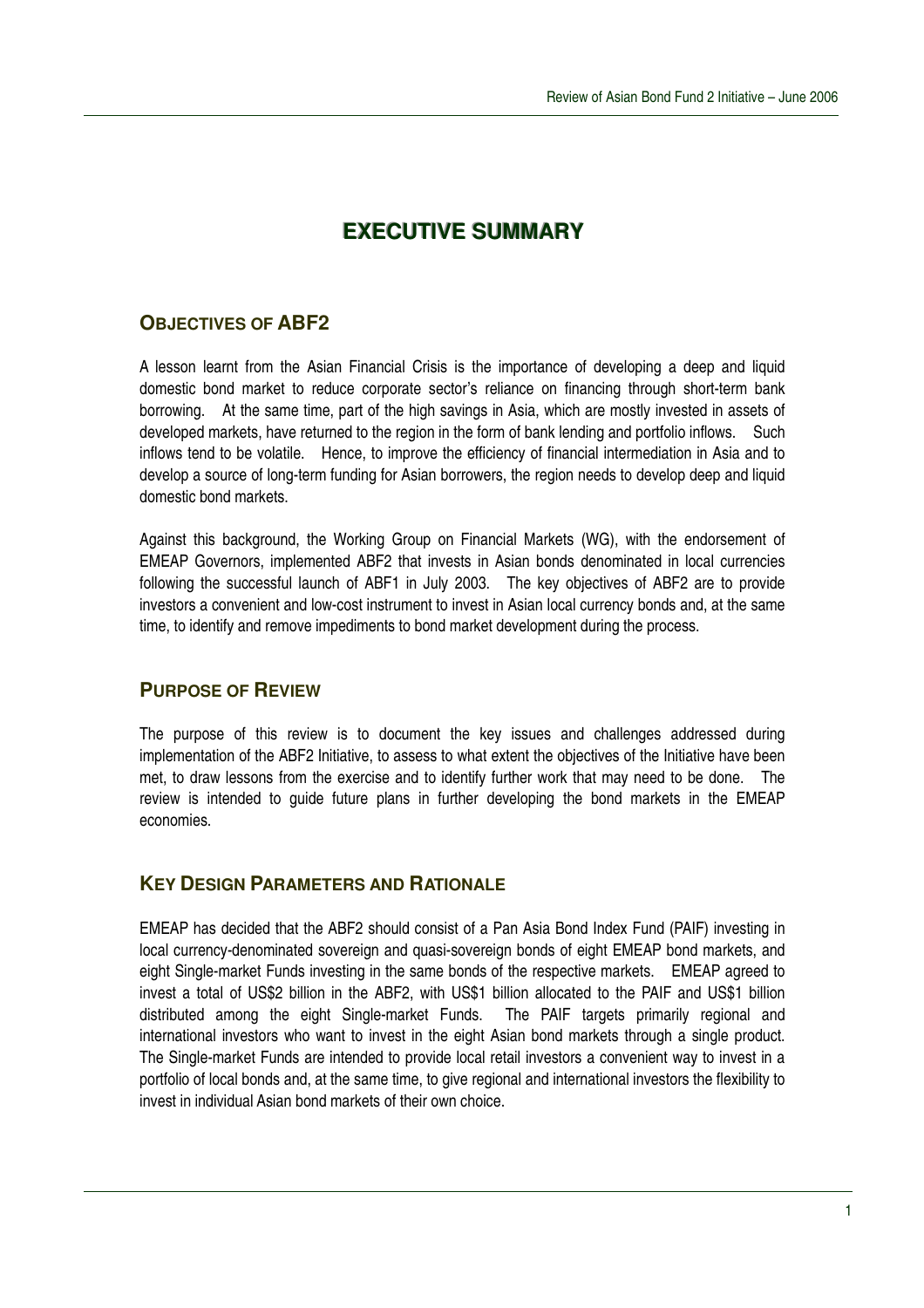Bond funds, which are actively managed, typically charge investors high subscription and management fees that may render bond products unattractive particularly in a low interest rate environment. In Europe and the US, however, the availability of passively managed bond funds offers investors a convenient and cost-efficient channel to invest in bonds. Against this background, a set of design parameters was drawn up for the nine component funds:

- $\triangleright$  **Low costs** Given the relatively low yields of bond funds, the funds should have low initial investment costs as well as low recurrent expense ratio in order to attract investors. This can also help broaden investor base by encouraging retail participation;
- **Wide distribution** To facilitate investor participation in domestic bond markets, the funds should be made available across a wide spectrum of investors, including institutional and retail investors and domestic and foreign investors;
- **Tracking Net Asset Value (NAV)** Given the low yields of bond funds, a significant deviation of listed price of fund units from NAV would discourage retail investment and trading on the stock exchange. It was therefore decided that the design of the funds should encourage traded price to track NAV;
- **High liquidity** Fund units should be able to be purchased and sold easily in reasonable size and with a reasonable bid-ask spread.

## **KEY IMPLEMENTATION ISSUES: STRATEGIES, PROBLEMS AND SOLUTIONS**

**Low cost features -** With regards to the above key parameters, the ABF2 funds were structured as passively managed index bond funds for lower management fees and, where possible, listed on the stock exchanges for lower transaction costs and ease of access. In introducing passively-managed index bond funds, EMEAP is introducing a brand new asset class to Asia where the convention is actively-managed bond funds with significant management fees. Total expense ratios of ABF2 bond funds are kept under 30 basis points, compared to an industry average of more than 100 basis points for a typical bond fund.

In terms of product design, the bond funds were listed in the form of **bond exchange traded funds (ETFs)** where regulatory framework and market infrastructure permitted. It was intended that the inkind creation and redemption mechanism of ETFs would help narrow the discrepancy between traded price and NAV. The structuring of bond ETFs has posed a challenge in that the underlying bonds may not be liquid enough to allow the investment bank to put together a basket of bonds replicating the benchmark index used for in-kind subscription. The challenge was overcome by allowing part of the basket to be in the form of cash.

Lack of liquidity in the trading of the bond fund units in the secondary market is another issue faced by listed bond funds, which often see wide bid-ask spreads that in turn discourage trading. **Market makers** were recruited for the listed funds to provide liquidity and fair pricing of the units in the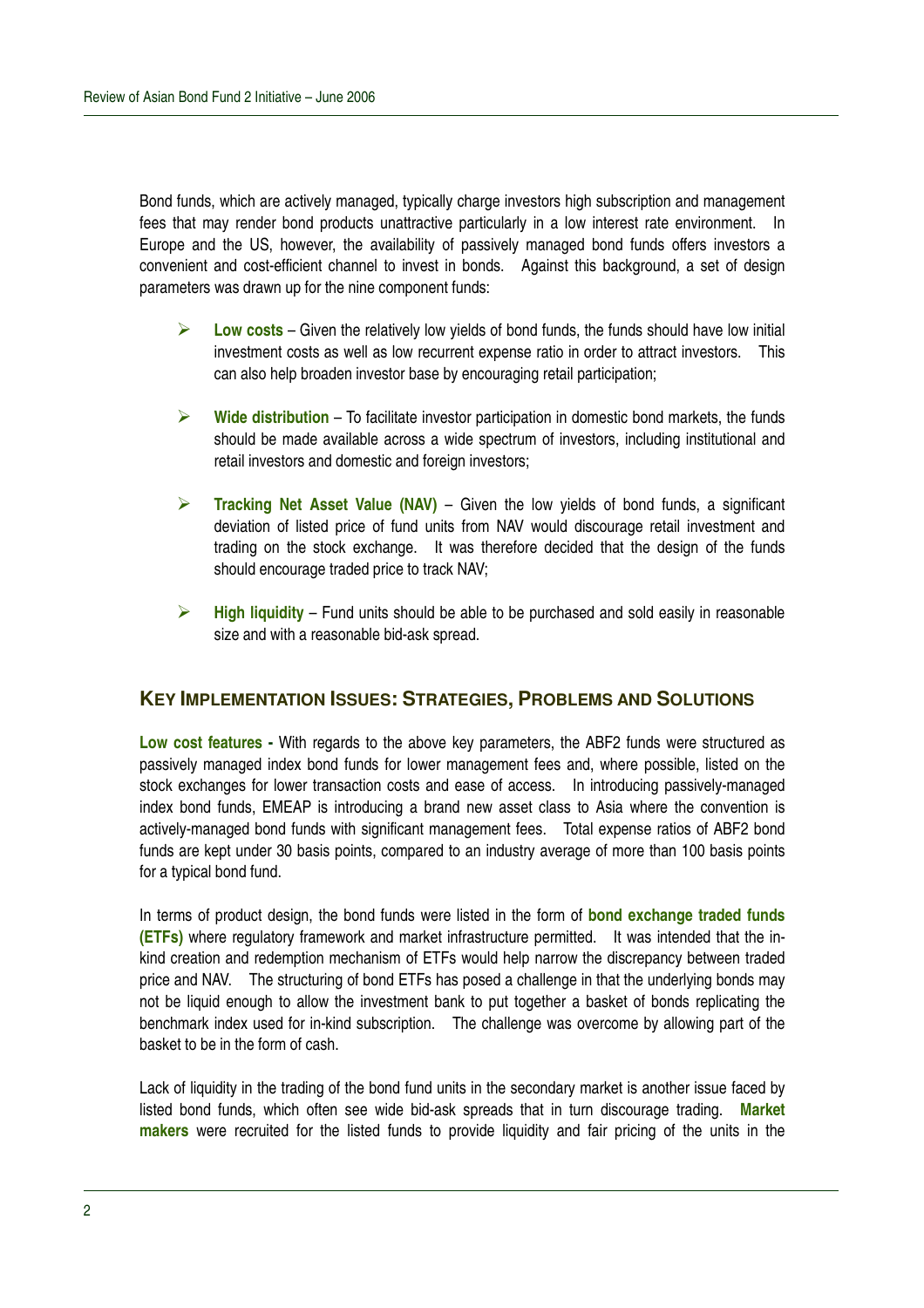secondary market. Monetary incentives are offered to the market makers, and the approach is successful in tightening the bid-ask spreads of the funds' unit prices on the exchange.

**Construction of the benchmark indices** was another challenge. Intensive discussions were held on the market allocation and construction rules including the definition of quasi-sovereign, that have to be as transparent and as rule-based as possible, so that the indices can serve as an objective indicator of the performance of the markets. As to the selection of index providers, the International Index Company (IIC), an independent index provider, was chosen because of its multiple-contributor pricing model, which compiled indices with data from more than one sources.

**Low tracking difference** – While the criteria for admission to the indices are carefully defined to include only liquid bonds, some long-dated and quasi-sovereign issues in the index universe are not as liquid as expected and the fund managers have difficulty in sourcing them in the market. To address this problem, the fund managers have to use non-constituent bonds issued by the same issuers in the universe as proxies in constructing the ABF2 portfolios. On the whole, the performance of the funds has been able to track that of the benchmark indices.

EMEAP adopted **a two-phase strategy** to implement the ABF2 project. In Phase 1, investment in the ABF2 funds was confined to EMEAP only. In Phase 2, the funds were offered to the public, subject to the approval by relevant regulators. EMEAP selected the master custodian and nine fund managers of the ABF2 funds in December 2004 and completed the Phase 1 funding in April 2005.

**Private sector involvement** was an important element of this initiative. EMEAP has been working closely with the private sector in the design, execution and offering of the ABF2 funds. We have also ensured that the selection of financial advisors, fund managers and master custodian for the ABF2 funds were done in an objective, equitable and competitive manner consistent with high governance standards. The selection of places of domicile and listing was done based on objective criteria with reference to tax regime and regulatory framework.

**Governance arrangement** – EMEAP noted that the checks and balances between the fund managers and trustees under existing practices could be strengthened further to safeguard the interests of unitholders. To strengthen the governance of the ABF2 funds, EMEAP suggested that, where possible, an independent Supervisory Committee (SC) be set up to oversee the fund manager and trustee and to give advice on strategic issues of each fund. EMEAP further recommended that the SC should be granted power by the trust deed to remove incompetent manager and trustee.

**Eligibility as foreign reserves** – EMEAP had worked closely with the International Monetary Fund (IMF) in an unprecedented exercise to qualify a central bank's holdings in bond funds as foreign reserves, based on the key criteria of residence, liquidity and currency convertibility. To facilitate the qualification, EMEAP's investments in ABF2 are held through a Bank for International Settlements (BIS) investment vehicle, the US dollar-denominated BIS Investment Pool (BISIP). As administrator, BIS monitors the performance of the nine underlying funds, compiles monthly reports, and rebalances the allocation of funds to the 9 funds.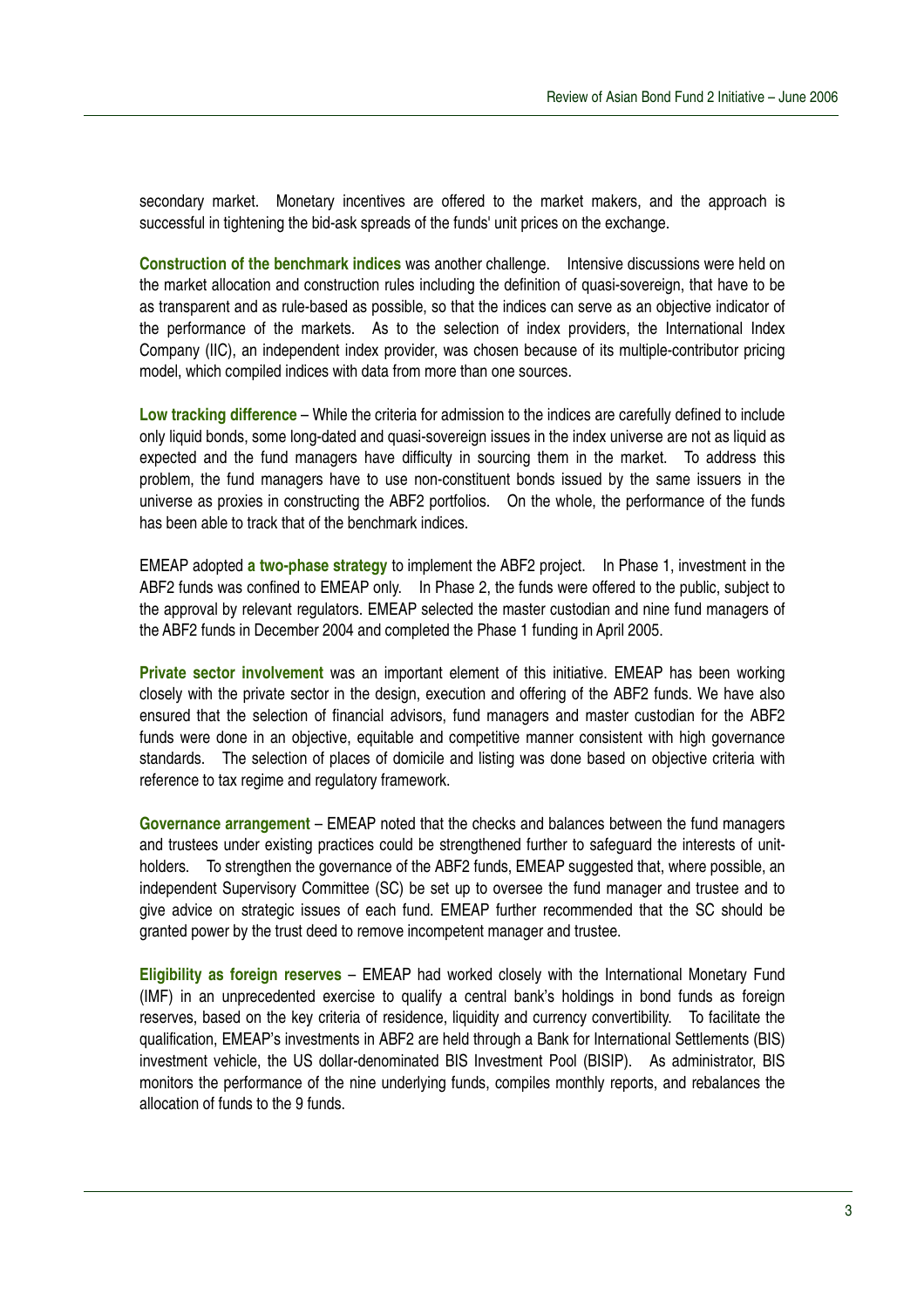# **PRODUCT PERFORMANCE: INDICATORS AND PERFORMANCE**

Six ABF2 funds were successfully offered to the public, raising a total of about US\$400 million (up to end-April 2006) from non-EMEAP investors. The PAIF was launched as a listed open-ended fund, while five Single-market Funds were either listed as bond ETFs or launched in the form of unlisted open-ended funds. The remaining three Single-market Funds are scheduled for public offering in 2006.

While it is still early days, our initial assessment is that ABF2 has paved the way for broader investor participation in the Asian bond markets. The asset size of the listed Single-market Funds recorded growth of between 24% and 50% (up to end-April 2006), despite rising interest rates in the US and uncertain interest rate outlook. The 19% growth of PAIF is satisfactory and compares favourably with that of other bond funds in the region. Orders creation for PAIF has picked up since March 2006 as the asset class is gradually gaining acceptance, particularly among Japanese institutional investors. Appeal to retail investors of both PAIF and Single-market Funds, as reflected in the relatively low turnover of the listed bond funds on the stock exchange, is indicative of the "buy-and-hold" mentality of Asian investors.

#### **MARKET DEVELOPMENT: CATALYST FOR REMOVAL OF IMPEDIMENTS AND MARKET REFORM**

Apart from providing a low-cost and convenient way to invest in Asian bonds, the ABF2 Initiative has **acted as a catalyst for regulatory and tax reforms and improvements to market infrastructure** in the eight markets in which EMEAP has invested. The key ones include:

- **Accelerated tax reforms** in Malaysia and Thailand where non-resident investors have been exempted from withholding tax on investment income from local currency bonds.
- **Enhancement of regulatory framework** as in the case of Malaysia and Thailand where new regulations on ETFs were established to facilitate the listing of the Malaysia Fund and Thailand Fund as ETFs.
- **Further liberalisation of foreign exchange administration rules** in Malaysia to allow better access by foreign bond issuers and investors to hedging mechanism to mitigate foreign currency exposures arising from issuances and investments.
- **Improved regional market infrastructure** and reduction of cross-border settlement risk by establishing a custodian network covering all eight EMEAP markets. The listing of some ABF2 funds as ETFs has strengthened the linkage between bonds and equities clearing systems in individual EMEAP markets.
- **Harmonisation of documentation** as standard provisions of trust deed and prospectus of the PAIF, which are drafted in line with international best practices**,** were used as far as possible as model provisions for the documentation of the Single-market Funds. This has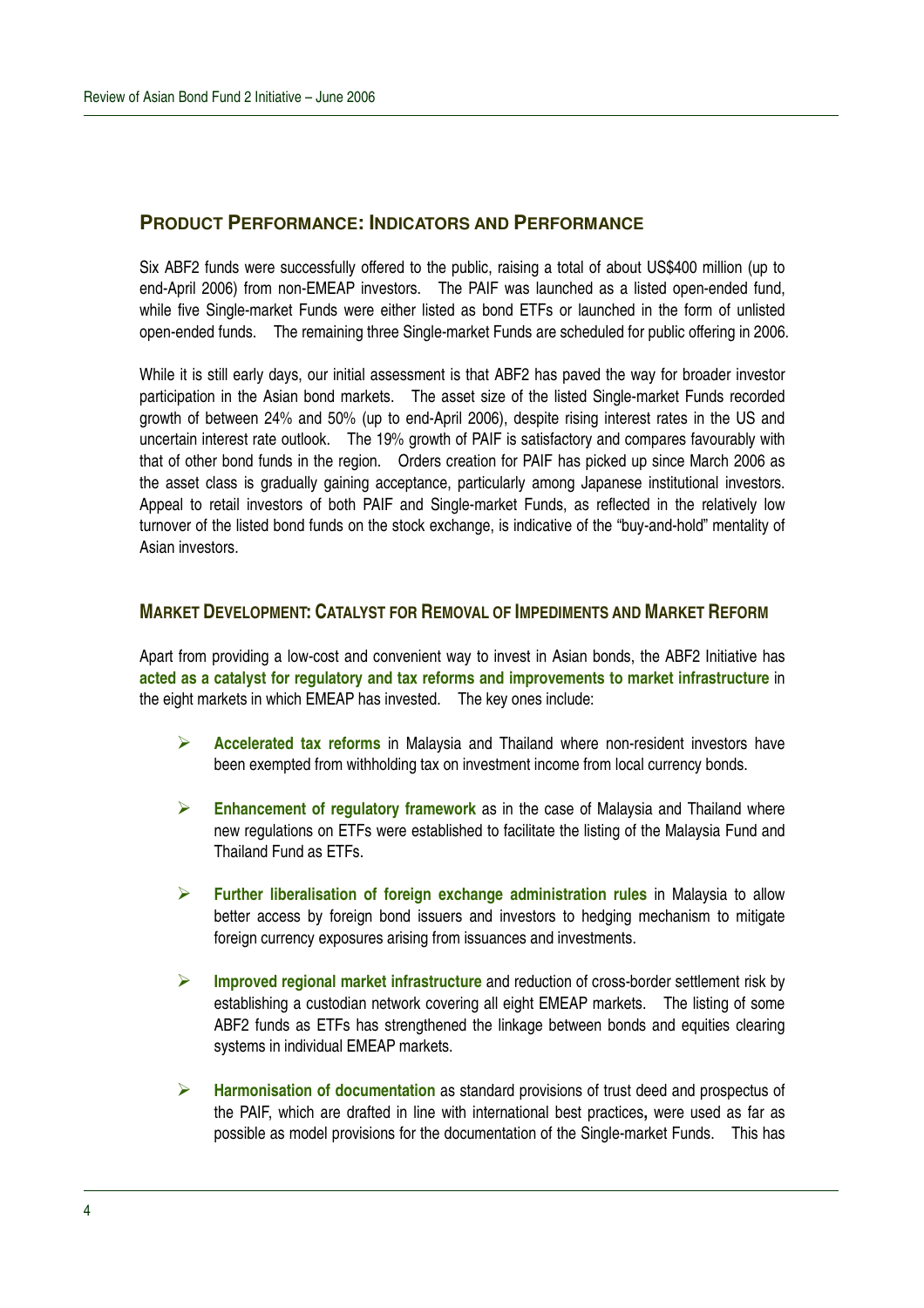helped promote the adoption of best international practices across EMEAP markets, while allowing for regional diversity.

 **Introduction of a set of credible, representative and transparent bond indices** in the form of the iBoxx ABF Indices that can be adopted and customised by private sector investors as benchmarks for other fixed income or derivative products.

# **LESSONS LEARNT**

In the process of designing and launching the ABF2 funds, EMEAP has drawn a few lessons that could be instructive to future central bank cooperation. These include:

- **Central banks can play a useful role in spearheading and coordinating regulatory reforms**. As bond market development does not fall squarely into the mandate of any government agency, the involvement of central banks has been particularly helpful in coordinating various government agencies to identify and remove market impediments.
- **Project-based and building-block approach of the Initiative is effective** in promoting bond market development. Having involved directly in product design, execution and promotion, EMEAP has gained in-depth understanding of the market impediments in the region and created practical solutions to address them. The experience is also useful for future reform work.
- **Public-private sector partnership is important in market development, especially in the development of new products**. To launch the ABF2 funds, EMEAP central banks have been working closely with the private sector (including the financial advisors, master custodian and fund managers) in the design, execution and offering of the ABF2 funds.
- **Market reality and regional diversity demands flexibility from central banks in promoting market development**. The launch of the yen-denominated Japanese feeder fund for the PAIF to attend to the home-bias of investors demonstrates the flexibility of EMEAP to address market reality in marketing the PAIF. In addition, the differences in the power scopes of different ABF2 funds' Supervisory Committees also reflect EMEAP's recognition of the diverse regulatory frameworks across EMEAP economies.
- **A transparent process in the implementation of the project is essential to ensure "buy-ins" from stakeholders, including regulators, intermediaries and investors**. The ABF2 project strived to ensure the public are kept updated on the progress through a series of press communications and to deepen investors' understanding in the product through ongoing investor education.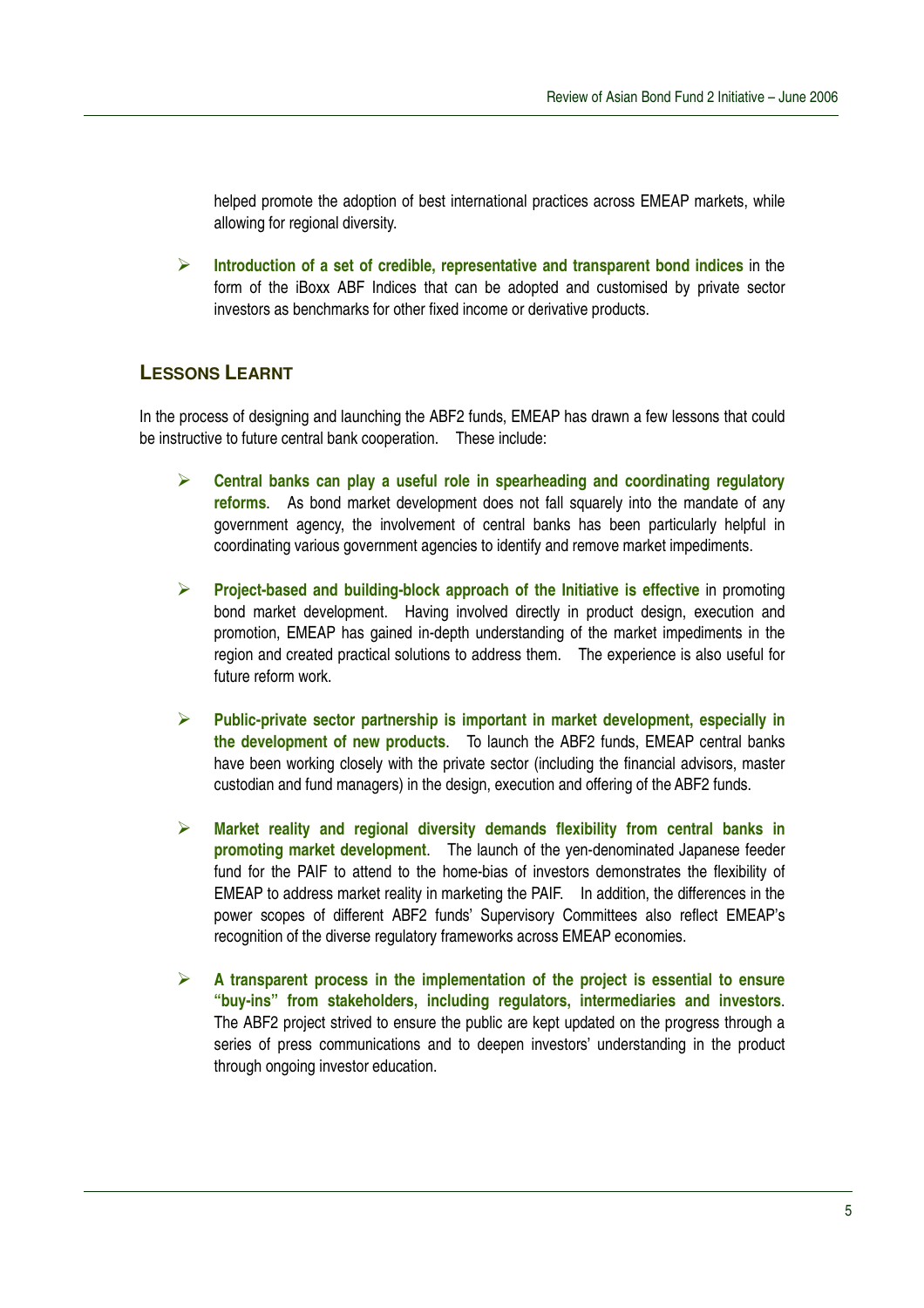# **POSSIBLE NEXT STEPS**

While the ABF2 Initiative has succeeded in removing a number of market impediments, not all of them have been fully resolved and EMEAP has identified some possible next steps to address them. Nevertheless, it should be noted that theses proposals are only intended to point the direction of future reforms and they should not be mistaken as prescriptive measures in any sense. Specifically, several areas have been identified for further work by EMEAP or other regional groupings:

- **Application of international standards in a regional context** A possible area for work is to encourage adoption of minimum international standards and best international practices, while taking into account regional diversity.
- **Promotion of mutual recognition of financial products and intermediaries among EMEAP economies** – The lack of mutual recognition has posed obstacles to cross-border distribution of products and cross-border operations of intermediaries in the region. In a few markets, the registration of foreign investors for access to domestic markets has been difficult and time consuming. In conjunction with promoting adoption of international standards, EMEAP regulators may consider extending recognition to products and intermediaries registered in other EMEAP jurisdictions through bilateral agreements.
- **Removal or reduction in withholding tax and capital gains tax** These taxes remain high in a few EMEAP economies. Relevant central banks should work with the respective tax authorities to explore the possibility of reducing or removing them.
- **Development of repo and securities lending markets for local currency bonds** The "buy-and-hold" preference of Asian investors is identified as one of the main reasons behind the low level of liquidity of Asian bonds. EMEAP may assist member economies in developing repo and securities lending markets so as to make available the bond holdings of the "buy-and-hold" investors for borrowing by other market participants.
- **Enhancement of iBoxx ABF Indices** The criteria for inclusion of bonds into the iBoxx ABF Indices should be regularly reviewed to ensure that the Indices remain representative and replicable. The transparency in the compilation of the Indices and their determinants (e.g. the market openness scores) should be enhanced. The dissemination of the Indices in EMEAP economies should also be improved so as to raise investors' awareness of these Indices.
- **Raising the transparency of Asian bond markets** One of the factors contributing to the wide bid-ask spreads of Asian bonds is the lack of transparency in pricing. The listing of the ABF2 funds as bond ETFs has raised the transparency of trading activities in terms of pricing and turnover. In light of this experience, further efforts should be made to improve the transparency of the Asian bond markets.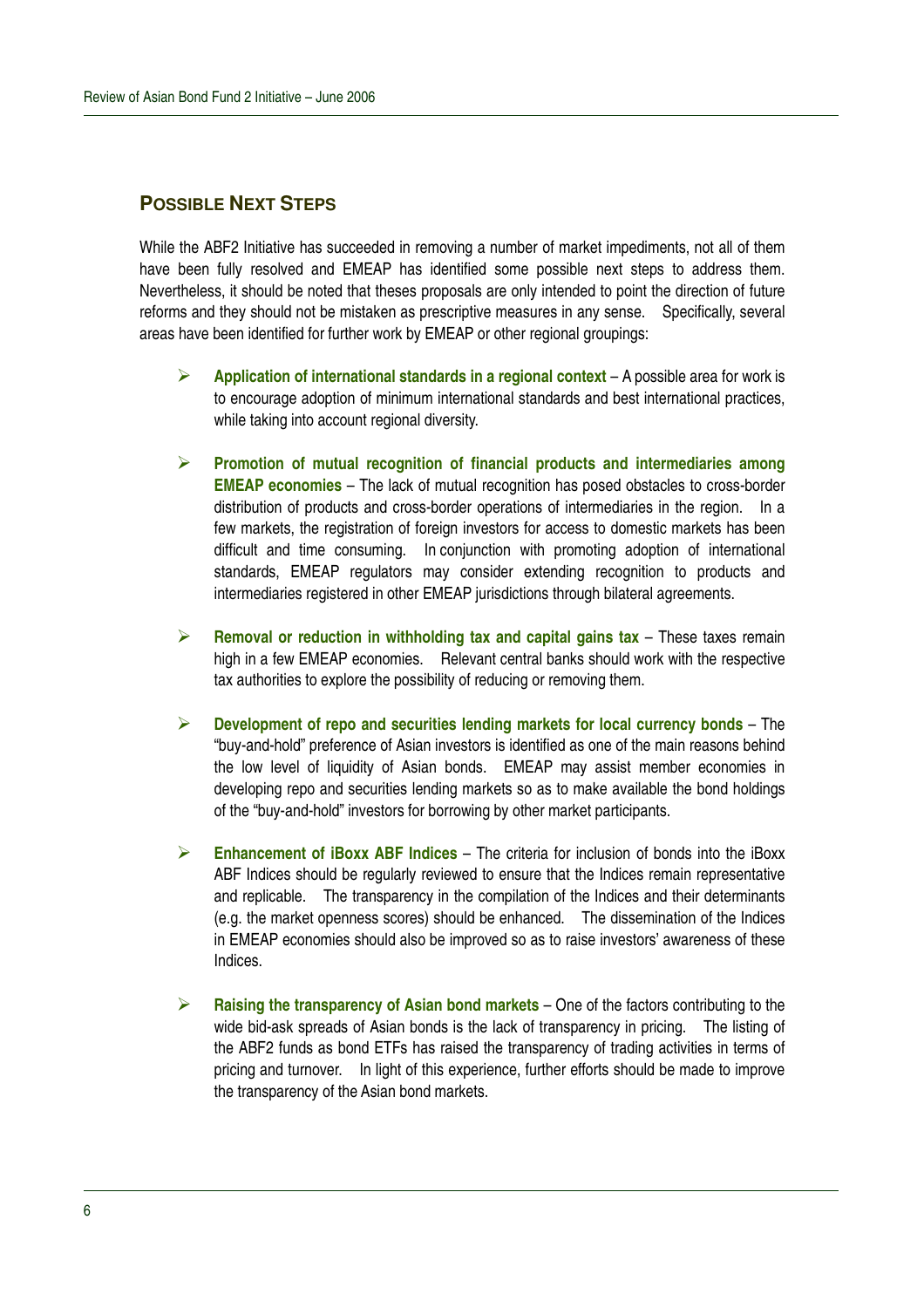# **I. BACKGROUND**

1. One of the lessons that Asian economies learnt from the Asian Financial Crisis 1997-1998 is the importance of developing a deep and liquid domestic bond market in order to reduce the corporate sector's reliance on financing through bank borrowing.

2. Corporates in Asia had been so overdependent on bank financing that when the banking sector seized up, as was the case with several crisis-hit economies during the Asian crisis, there was no alternative source of financing. The problem was exacerbated by the fact that many corporates were overextended in short-term foreign currency loans to finance their long-term investments in local currency. Hence, the drop in the external value of Asia's currencies combined with a sharp rise in short-term rates at the time of crisis brought tremendous stress to the entire corporate sector in Asia. This problem of a double mismatch in currency and maturity could have been avoided or reduced had there been a deep and liquid domestic bond market that offered long-term funds.

3. As discussed at various regional forums, central banks and monetary authorities in Asia have generally agreed that as a first step to improve regional financial intermediation, we should encourage savings in Asia to be invested into investment instruments in the region. The saving rates of Asian economies, ranging between 30% and 50%, have traditionally been high when compared to other parts of the world. The bulk of these official savings was and still is invested in financial instruments in G-3 markets, in particular US Treasuries, as Asian central banks generally have strong preferences towards bonds of top credit quality. While a small part of these Asian savings have returned to the region from the developed markets in the form of

bank lending and portfolio inflows, such inflows tend to be volatile and can reverse suddenly, and these actions could potentially be destabilising and even devastating to the financial markets and the real economy.

4. Following the Asian crisis, Asian economies have seen rapid accumulation of foreign reserves as a result of persistent current account surpluses and inflows of capital. While more savings have been invested in Asian bonds, more still have gone to G-3 bonds.

5. It was against this background that HKMA presented a paper at the EMEAP Working Group on Financial Markets 1 (Working Group) Meeting in June 2002 in Hong Kong on establishing an Asian Bond Fund (ABF) to invest part of EMEAP economies' foreign reserves in Asian bonds. EMEAP Deputies at their meeting in Jeju, Korea in November 2002 supported the Working Group's proposal to first establish a fund to invest in US dollar-denominated sovereign and quasi-sovereign bonds issued in Asia (ABF1), with the view that a local currency-denominated ABF (ABF2) would be pursued at a later stage. The proposal was formally endorsed by EMEAP Deputies at their teleconference in April 2003.

<sup>&</sup>lt;sup>1</sup> EMEAP, the Executives' Meeting of East Asia-Pacific Central Banks, is a cooperative forum of 11 central banks and monetary authorities in the East Asia and Pacific region comprising: The Reserve Bank of Australia, People's Bank of China, Hong Kong Monetary Authority, Bank Indonesia, Bank of Japan, Bank of Korea, Bank Negara Malaysia, Reserve Bank of New Zealand, Bangko ng Pilipinas, Monetary Authority of Singapore and Bank of Thailand. The EMEAP Working Group on Financial Markets, one of the three working groups established under EMEAP, studies central bank services and the developments of foreign exchange, money, and bond markets.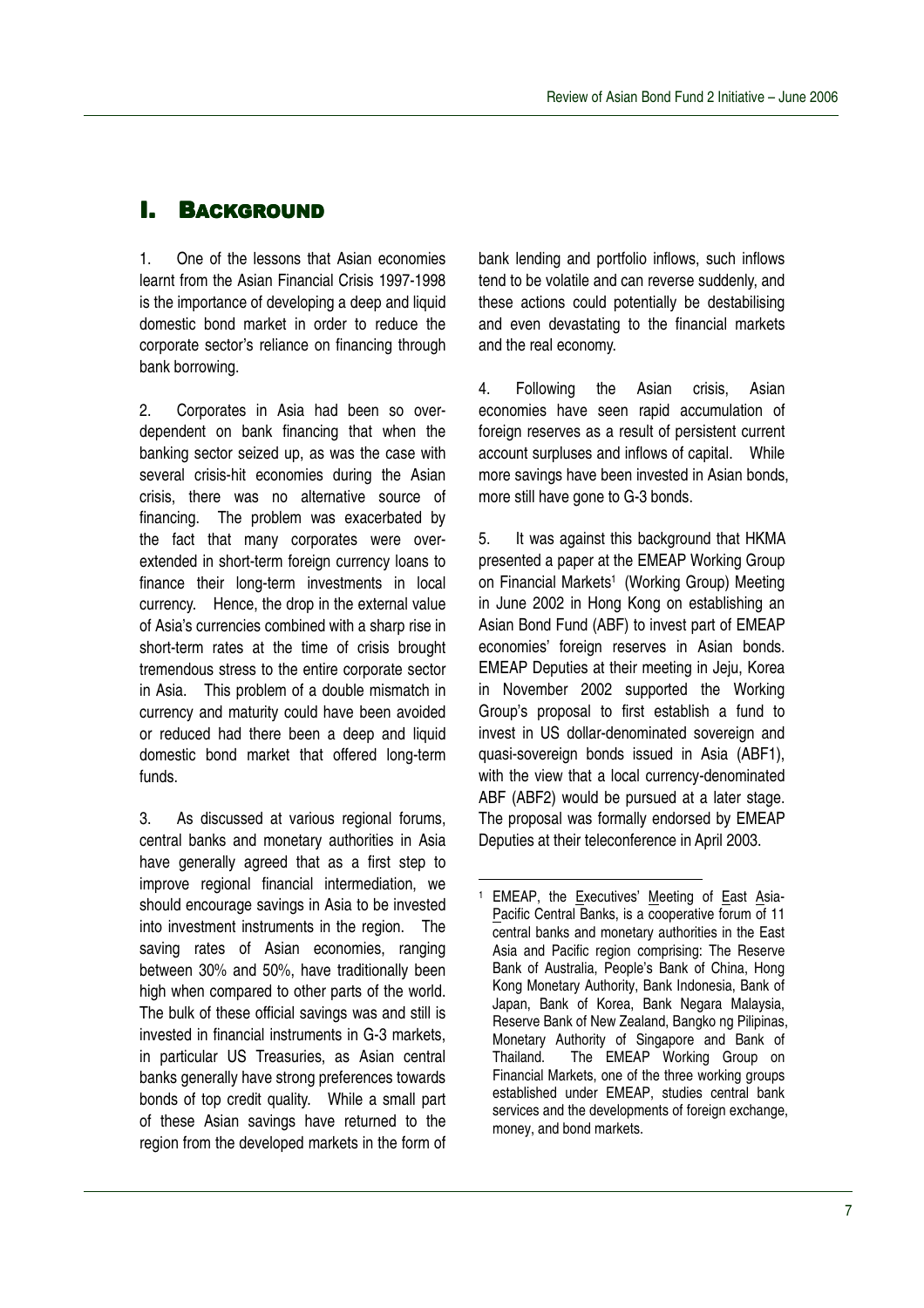6. Following the successful launch of the ABF1 in July 2003, the Working Group proceeded with the design of an ABF2 investing in Asian bonds denominated in local currencies. By November 2004, the Working Group had finalised the design and implementation plan of the ABF2, with the assistance of private sector financial advisors. In December 2004, a joint press statement was issued by the EMEAP Group to announce the launch of the ABF2 project (Annex A). The press announcement on the move of ABF2 into the implementation phase was made in May 2005 (Annex B).

# **II. REVIEW OUTLINE**

7. The ABF Initiative represents the first time that central banks and monetary authorities have earmarked a small part of their reserves for joint investments, and marks a historic milestone of cooperation for EMEAP central banks. The key objectives of the ABF Initiative are:

- (i) providing an innovative, low-cost and efficient investment product in the form of passively managed index bond funds to broaden investor participation; and
- (ii) identifying impediments to bond market development in EMEAP economies and acting as a catalyst for regulatory reforms and improvements to market infrastructure.

8. The purpose of this Review is to document the decision-making process and the considerations that had gone into the framework of the initiative, to draw lessons from the exercise and to see to what extent the above objectives have been met, what obstacles were encountered and where further work may need to be done. This hopefully would help guide

future plans in further developing the bond markets in the EMEAP economies. The rest of this paper is structured in the following manner:

| Section III: | <b>Product Design</b>      |
|--------------|----------------------------|
| Section IV:  | <b>Product Execution</b>   |
| Section V:   | <b>Product Performance</b> |
| Section VI:  | <b>Market Development</b>  |
| Section VII: | Conclusion                 |
|              |                            |

# **III. PRODUCT DESIGN**

### **Structure and Size of ABF2**

9. ABF2 invests in local currencydenominated bonds issued in eight emerging EMEAP markets <sup>2</sup> and, as with ABF1, excludes debt securities in the three developed markets, Australia, Japan and New Zealand. Likewise, investments of ABF2 are confined to sovereign and quasi-sovereign issues and exclude corporate bonds and asset-backed securities, since EMEAP members would like to avoid moral hazard problem and to ensure the eligibility of ABF2 as foreign reserves.

10. At the outset, two structures for ABF2 were identified for consideration by the Working Group:

> (i) The first proposed structure was a single bond fund investing in local currency bonds in eight EMEAP markets later known as the ABF Pan Asia Bond Index Fund (PAIF). With the aim of promoting Asian bonds as a distinct asset class to institutional investors, the PAIF targets primarily regional and international investors who want to gain exposure to Asian

<sup>2</sup> The eight EMEAP markets are China, Hong Kong, Indonesia, Korea, Malaysia, the Philippines, Singapore and Thailand.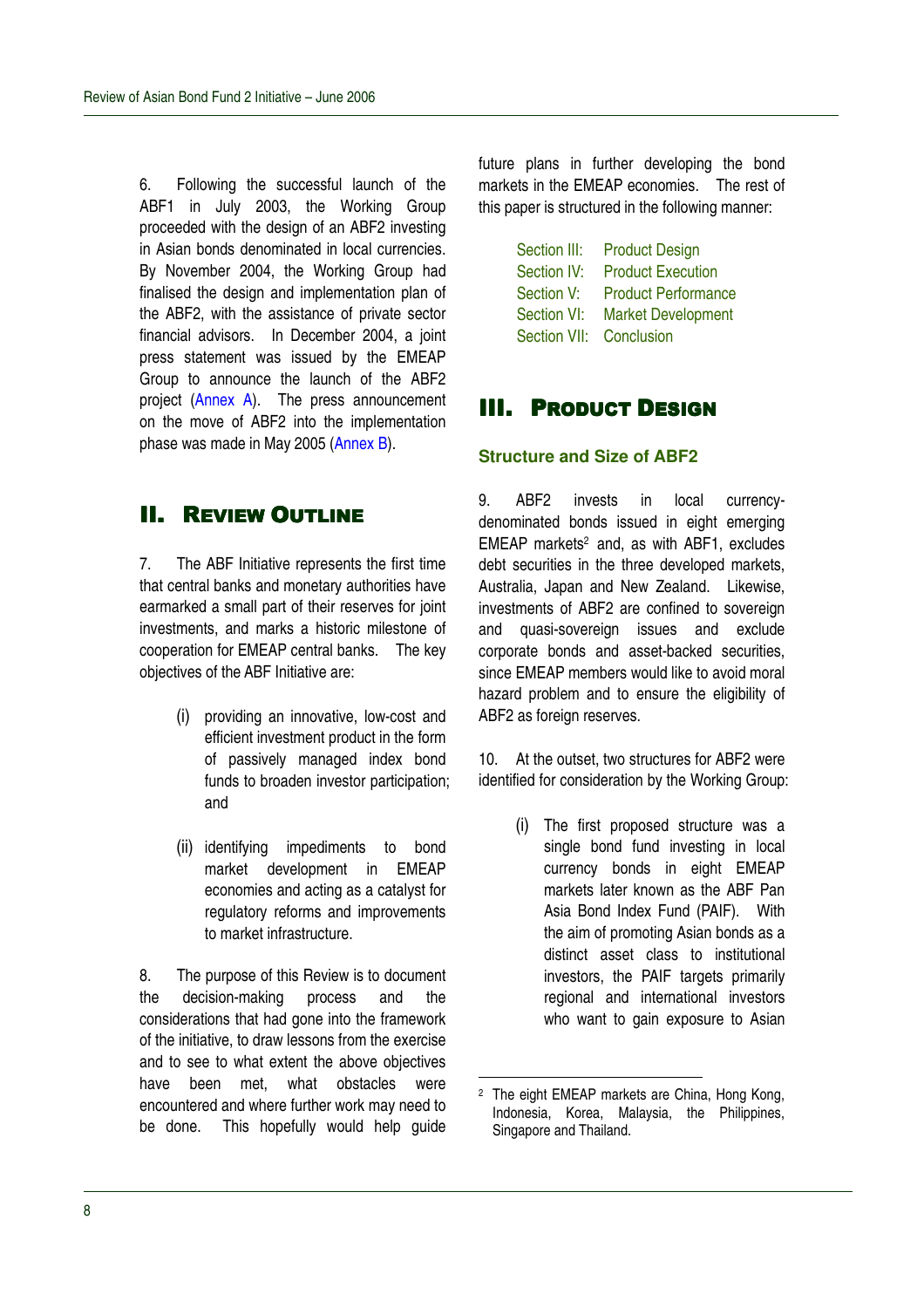bond markets in a convenient and cost-effective manner.

(ii) The other proposed structure was a family of eight Single-market Funds (previously known as the Fund of Bond Funds (FoBF)), which in turn invests in local currency bonds in the underlying markets. The Singlemarket Funds are intended to provide local investors, especially retail investors, with low-cost vehicles to invest in local currency bonds and, at the same time, to give regional and international investors the flexibility to invest in Asian bond markets of their own choice.

11. The financial advisors confirmed the viability of both structures and recommended the Working Group to adopt both so as to broaden the pool of potential investors. After discussion,

the Working Group decided to allocate half of EMEAP's initial investment in ABF2 to the PAIF and half among the eight Single-market Funds. As in the case of ABF1, EMEAP's investments in the nine ABF2 funds would be held through the Bank for International Settlements (BIS) in the form of a US dollar-denominated BIS Investment Pool (BISIP).

12. EMEAP's investment in the ABF2 would be around US\$2 billion, double the size of ABF1 but relatively small when compared with the total capitalisation of the eight EMEAP bond markets of around US\$ 1,538 billion. Moreover, the size of individual ABF2 funds had been carefully considered so that it would not be so large to crowd out private sector investors in the respective markets, but yet the funds would be able to benefit from economies of scale. The allocation made by the PAIF, with reference to the country weights of iBoxx ABF Pan-Asia Index, as of March 2005 was set out in Table 1.

| <b>Markets</b>     | <b>Domestic bond</b><br>market capitalisation (1)<br>(US\$ billion) | Allocation made by PAIF(2)<br>(US\$ million) |
|--------------------|---------------------------------------------------------------------|----------------------------------------------|
| China              | 550.8                                                               | 112.8                                        |
| <b>Hong Kong</b>   | 46.6                                                                | 170.5                                        |
| Indonesia          | 55.2                                                                | 61.4                                         |
| Korea              | 599.1                                                               | 212.6                                        |
| <b>Malaysia</b>    | 114.6                                                               | 107.6                                        |
| <b>Philippines</b> | 36.1                                                                | 51.9                                         |
| Singapore          | 65.7                                                                | 187.0                                        |
| <b>Thailand</b>    | 70.3                                                                | 96.2                                         |

**Table 1: Domestic Bond Market Capitalisation of EMEAP Economies**

Notes: (1) As at June 2005

(2) As at March 2005

*Source: Bank for International Settlements*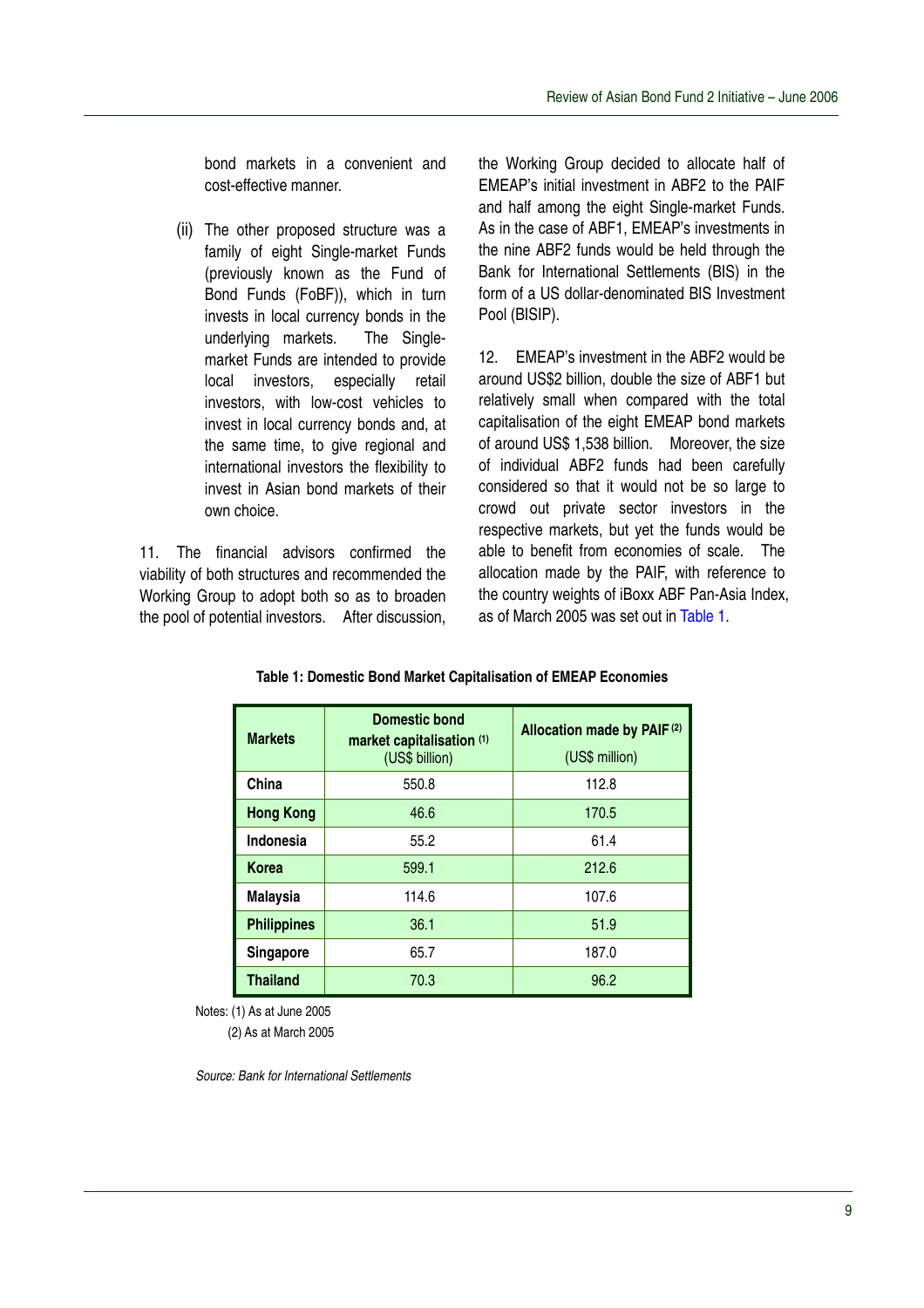### **Design Parameters of Underlying Funds**

13. Given that one of the objectives of the ABF2 is to encourage and broaden investor participation, EMEAP members agreed that the underlying funds of ABF2 should ultimately be offered to the public. To broaden the product appeal to the large cross-section of institutional and retail investors, it was felt that the product be designed as a low cost vehicle, particularly since existing bond investments or bond funds typically require high minimum investment and high management fees. These latter features of existing products had deterred investor participation especially at a time of low bond yields. Consistent with these objectives, a set of design parameters had been agreed upon as follows:

- (i) *Low cost –* The funds should have low initial investment costs and management costs as well as low recurrent expense ratio;
- (ii) *Wide distribution* The funds should be made available across a wide spectrum of investors, including institutional and retail investors and domestic and foreign investors;
- (iii) *Tracking Net Asset Value (NAV)* Given the low yields of bond funds, a significant deviation of listed price of fund units from NAV would discourage retail investment and trading on the stock exchange. It was therefore decided that the design of the funds should encourage traded price to track NAV;
- (iv) *High liquidity* Fund units should be able to be purchased and sold easily in reasonable size and with a reasonable bid-ask spread.

14. In light of the above parameters, the Working Group agreed that the ABF2 funds should be **passively managed** for lower management fees, and where possible, **listed on the stock exchange** for lower transaction costs and ease of access by all investors.

# **Listed Open-ended Fund and Exchange-traded Fund**

15. Among various forms of listed funds, the Working Group noted that the unit price of listed close-ended funds (which have a fixed number of units) could deviate significantly from the NAV per unit from time to time. Hence, an openended structure was preferred, as it allows the ABF2 funds to grow perpetually and helps reduce the gap between unit price traded on the exchange and NAV. By allowing investors to subscribe and redeem at NAV over-the-counter, a listed open-ended fund gives market participants the opportunity to profit from any significant difference between unit price traded on the exchange and NAV, thereby closing any price gap. If the unit price of an open-ended fund is being traded on the exchange at a premium to NAV, a market participant could subscribe for new units at NAV and sell them at the premium price on the exchange to make a profit. These arbitrage activities ensure that the unit price would not deviate significantly from the NAV.

16. Subscription and redemption of units in listed open-ended funds can be conducted in cash or in-kind 3 . Listed open-ended funds with in-kind subscription/redemption mechanism are commonly known as exchange-traded funds (ETFs). Bond ETFs are a successful new asset

<sup>3</sup> Under the in-kind mechanism, units of the fund can be created by surrendering a basket of index constituent bonds specified by the fund manager. In the case of redemption, the fund manager will deliver a basket of index constituent bonds in exchange for the units being redeemed.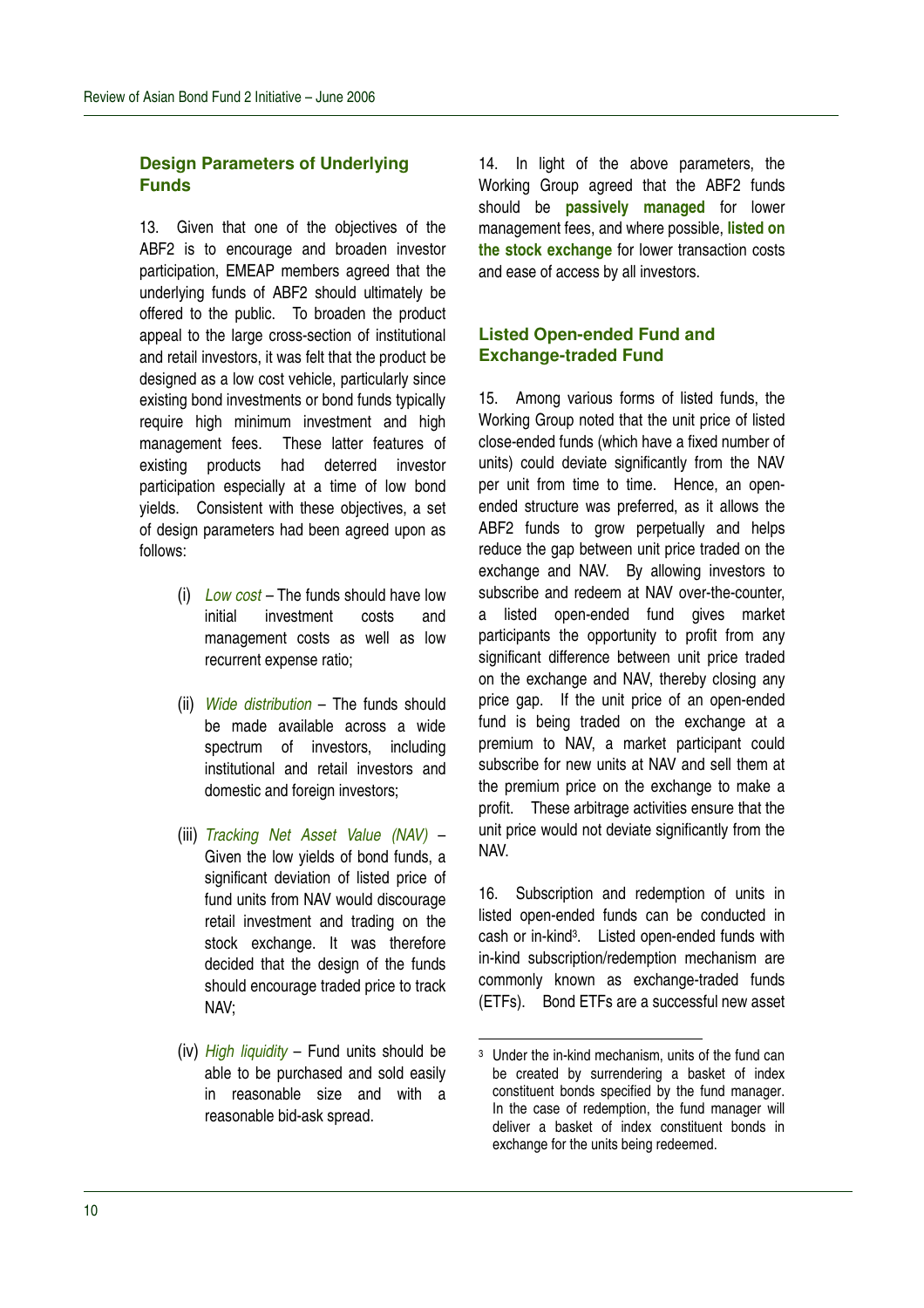class in Europe and the US, but their appeal to Asian investors has never been tested as there was no similar product in the region. Nevertheless, the Working Group considered the bond ETF as the preferred structure for the ABF2 funds in certain markets because its in-kind feature would not only narrow the deviation between unit price and NAV but, by requiring dealers to deliver/accept securities in subscription/redemption, would also stimulate trading of the underlying bonds in the secondary markets.

17. When working on the ETF structure for some ABF2 funds, the Working Group noted that bond ETFs, unlike equity ETFs, did not require in-kind subscribers to offer all the constituent securities of the benchmark index as consideration. Rather, the subscribers only need to present a basket of index constituent securities specified by the fund managers. Similarly, in-kind redemption for bond ETFs is conducted in baskets, which may or may not be the same as the creation basket. Despite being only a sample of the index constituents, the creation/redemption baskets are constructed in such a way that they resemble the entire portfolio of the fund in terms of credit, duration and yield. This sampling approach is crucial to the success of bond ETFs since it makes in-kind subscription/redemption much easier for market participants.

# **Management Style**

18. Cost and risk were the Working Group's key considerations in determining the investment style of the PAIF and Single-market Funds. The Working Group preferred a passive management style to an active one because it would be inappropriate for EMEAP to invest in actively managed funds that would be making punts on the future direction of individual EMEAP economies' monetary policies. A passive management style was also preferred on the

grounds that passively managed index bond funds entail a lower management fee and offer lower volatility in returns when compared with the more popular actively managed bond funds. Moreover, the passively managed bond funds would introduce to the public a concept of benchmarking fund performance against relevant indices. This concept is not common in Asia where investors tend to compare fixed income investment returns with deposit rates only. A further benefit of passive management was the non-discretionary approach in selection of bonds, i.e. only bonds that are included in the bond index would be bought and inclusion is based on pre-determined rules set out by the independent index provider. This would address any potential or perceived concern for central banks being seen as rescuing failing issuers by injecting liquidity through bond investment.

# **Choice of Index Provider**

19. The passive management approach requires transparent, representative and replicable benchmark indices. A number of Asian bond indices were available at the time but it was noted that the data source for those indices was in many cases proprietary data obtained from the trading desk of the index provider concerned. The Working Group however also noted that at that time in the US and Europe, there were indices compiled based on a more sophisticated platform, whereby the index provider uses price data provided by several active market dealers. A multiplecontributor pricing model as such is preferable because price data coming from only a single source would not be representative of the market, and thus fund managers would find it difficult to replicate the performance of index priced with single-source data.

20. It also appears that one of the pre-conditions for such a platform is that the index provider does not engage in dealing in the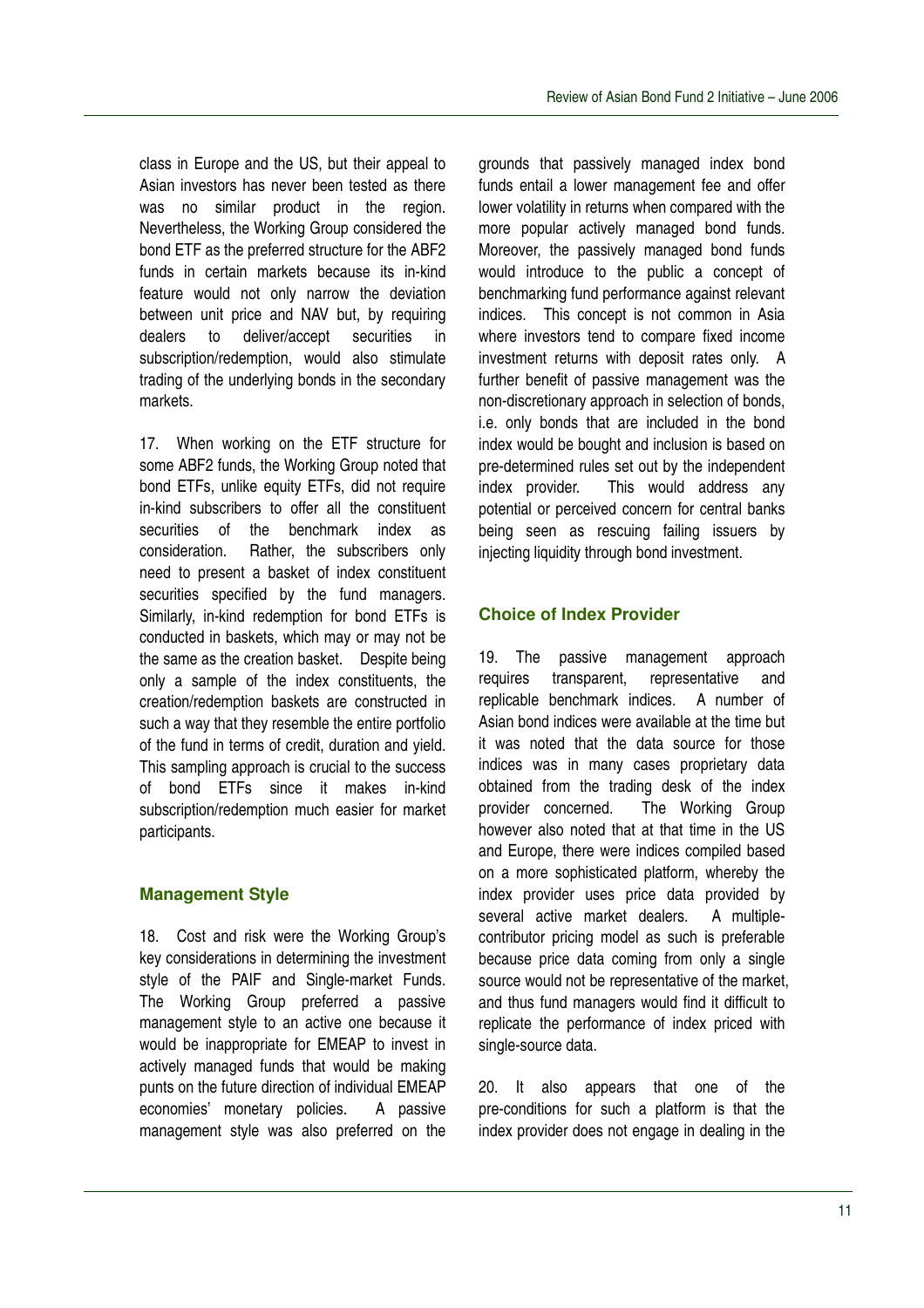bond market itself, otherwise price providers will not be comfortable in providing price data that is of a proprietary nature. Furthermore, an index provider that does not at the same time deal in the bond markets concerned provides added credibility in terms of impartiality.

21. In August 2004, the Working Group invited several private sector index providers to present proposals on the development of benchmark indices for the ABF2. International Index Company (IIC), a Frankfurt-based independent index provider, was eventually selected as the index provider for ABF2 benchmark indices, given its robust multiple-contributor pricing model. However, considering IIC's lack of track record in producing Asian bond indices, the Working Group suggested that the firm co-operate with other leading market players in the region to compile the indices. This new set of Asian bond indices, which was later named the iBoxx ABF Index Family, was launched in May 2005. Details about the indices are available at website: www.indexco.com.

22. To ensure the credibility of the Indices, the IIC has put in place a governance arrangement to oversee the index compilation process. Similar to other indices provided by IIC, the arrangement for the ABF iBoxx Index Family consists of two committees, namely the Asian Index Committee and the Asian Oversight Committee. The functions of the Asian Index Committee are to review the Indices on a regular basis and, if necessary, recommend changes to index rules, market openness scores and country weights. The Asian Index Committee also helps the IIC resolve day-to-day compilation issues, such as classification of bonds. Membership of the Asian Index Committee includes the most active players in Asian bond markets, with good knowledge in both domestic and regional bond markets. The Asian Index Committee's recommendations are reviewed by the Oversight Committee, which mainly comprises fund managers in the region.

# **Construction of Benchmark Indices for ABF2 Funds**

23. In the construction of the iBoxx ABF Indices, the Working Group had wanted the construction rules to be as transparent and as rule-based as possible so that the indices can serve as an objective indicator of the performance of the markets concerned over time without discretionary adjustments. This will also enhance the predictability of the indices in terms of inclusion and exclusion of constituents, thereby making it easier for fund managers seeking to replicate the performance of the indices. While there is little difficulty defining sovereign issues, there were different market conventions in defining quasi-sovereign bond issues. After many rounds of discussion, the Working Group had come to the view, later on adopted by IIC, that quasi-sovereign bonds should meet the following criteria:

- (i) Bonds explicitly guaranteed by the government; or
- (ii) Bonds issued by entities that were wholly or majority-owned by the government and had obtained from an international credit rating agency a credit rating comparable to the government (for instance a considerable rating differential of say three notches below would suggest that the issuer does not belong to the quasi-sovereign sector).

24. Given the fact that most governmentowned entities in Asia were not rated or only had credit ratings from local credit rating agencies, this definition if applied rigidly would have excluded some bonds issued by issuers that are widely recognised by market participants as quasi-sovereign issuers, greatly reducing the pool of eligible quasi-sovereign bonds. After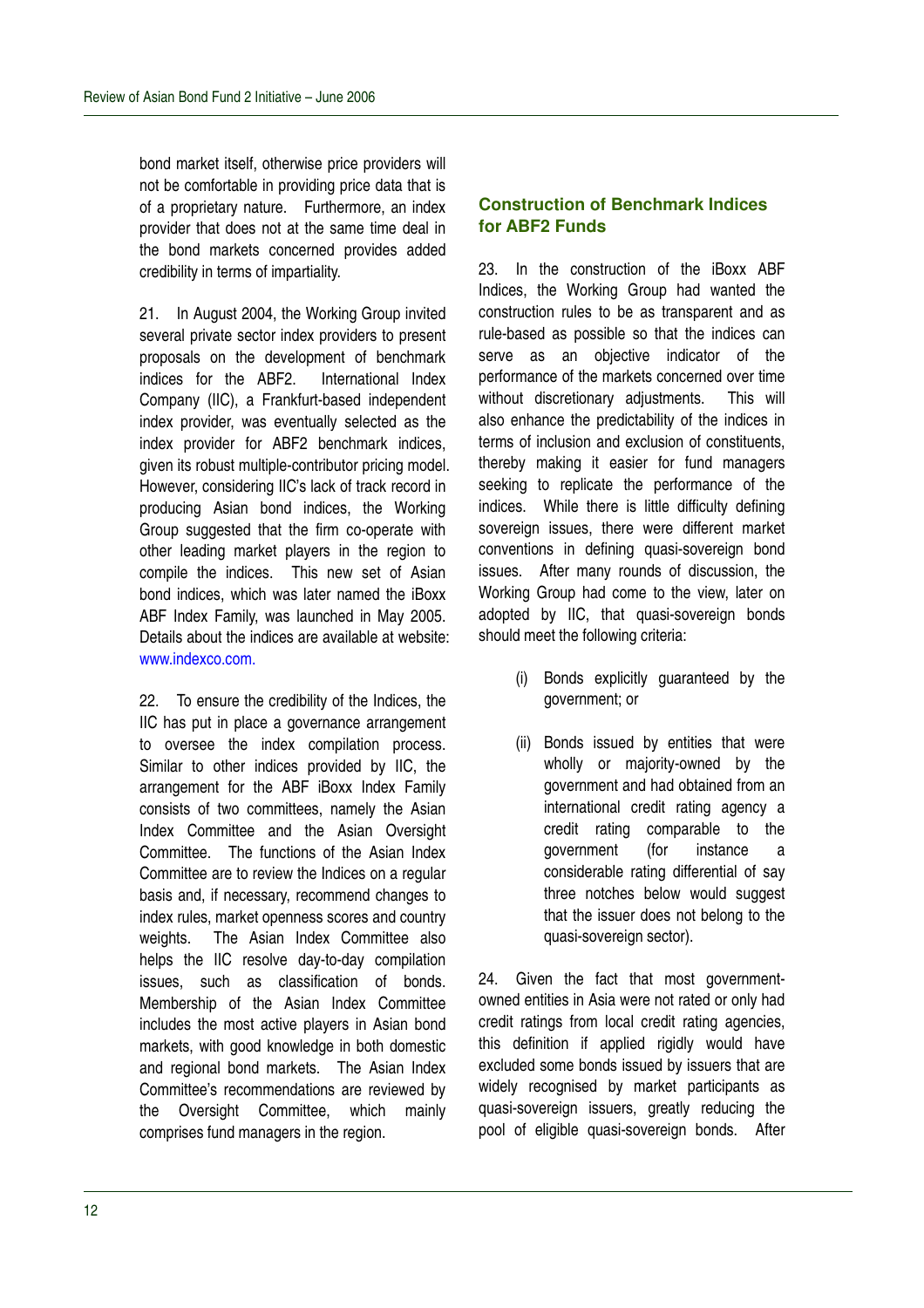discussion, the Working Group agreed to include, on a case-by-case basis, bonds issued by unrated quasi-sovereign issuers in the index, provided that there is evidence that the issuers concerned have strong links to and support from the government.

# **Market Allocation**

25. While market capitalisation is commonly used to determine the relative weights of bonds or equities within one market, there is not a set of commonly used factors to determine the relative weights among markets for a regional index such as the iBoxx ABF Pan Asia Index. After having deliberated on considerations including methods used in existing indices and the practical circumstances in the eight EMEAP markets such as the availability and comparability of source data, the Working Group and IIC agreed that the country weights should be determined by four factors:

- (i) *Bond market capitalisation* The size of the local currency bond market in US dollar;
- (ii) *Turnover ratio* A proxy of market liquidity derived from comparing total daily transaction size to the market capitalisation;
- (iii) *Sovereign credit rating* The highest of the local currency long-term sovereign credit ratings from Fitch, Moody's and Standard & Poor's; and
- (iv) *Market openness score* A qualitative factor that gauges the relative openness of the eight EMEAP markets.

26. Determination of the "market openness score" was a subject under scrutiny by EMEAP members. The rationale of having this score was to recognize that market-openness

measures introduced in a particular market would increase accessibility and hence investors seeking to diversify would be able to invest a higher weight into the market concerned than prior to the measures. Nevertheless, market openness is not an exact science and qualitative judgement is required. In order to minimise bias, the score was determined by polling members of IIC's Asian Index Committee. The market openness scores, and subsequently the country weights, were reviewed by the Oversight Committee for endorsement before adoption. The weights are reviewed annually in September. The weights for each market, originally set in April and subsequently revised in October 2005, are as follows (Table 2):

| Table 2: Country Weights of iBoxx ABF |
|---------------------------------------|
| Pan-Asia Index                        |

| <b>Markets</b>     | <b>New weights</b><br>(October 2005) | <b>Previous</b><br>weights<br>(April 2005) |
|--------------------|--------------------------------------|--------------------------------------------|
| China              | 11.24%                               | 11.28%                                     |
| <b>Hong Kong</b>   | 18.30%                               | 17.05%                                     |
| <b>Indonesia</b>   | 5.99%                                | 6.14%                                      |
| Korea              | 20.67%                               | 21.26%                                     |
| <b>Malaysia</b>    | 10.70%                               | 10.76%                                     |
| <b>Philippines</b> | 4.96%                                | 5.19%                                      |
| <b>Singapore</b>   | 18.22%                               | 18.70%                                     |
| <b>Thailand</b>    | 9.92%                                | 9.62%                                      |

27. The Working Group was of the view that allocations of EMEAP investment in the PAIF and the eight Single-market Funds should be marketbased and as such reference are made to the country weights of the iBoxx ABF Pan Asia Index. EMEAP invested a total of US\$2 billion in the ABF2, with US\$1 billion allocated to the PAIF and US\$1 billion distributed among the eight Single-market Funds.

## **Place of Domicile and Listing**

28. To promote the development of domestic bond markets, the Working Group decided that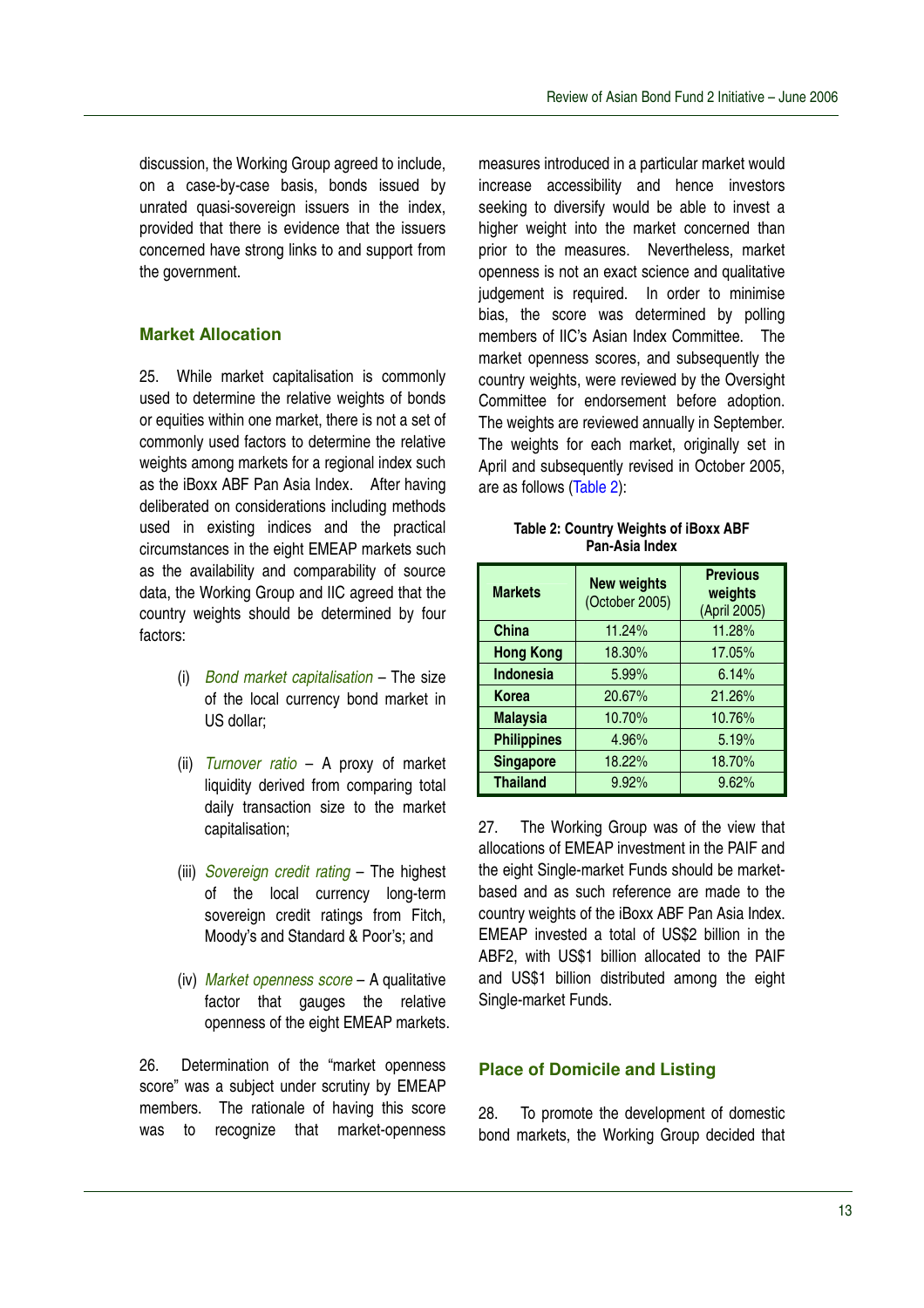the eight Single-market Funds should be domiciled and, where applicable, listed in their respective markets. In the selection of domicile for the PAIF, EMEAP members were aware that most of the foreign funds sold to Asian investors are domiciled in tax-havens to reduce the tax burden, given that a number of EMEAP economies still impose withholding tax and capital gains tax on foreign investors. The financial advisors with the assistance of the external legal and tax advisors were given a task to identify a non-EMEAP location and an EMEAP location as domicile for PAIF. The assessment was that Dublin, Hong Kong and Singapore stood out as favoured domicile jurisdictions in terms of operational efficiency, legal and regulatory requirements. Upon further examination of the tax structure, Singapore and Dublin appeared to be the most tax efficient as Hong Kong was disadvantaged by its lack of tax treaties with other EMEAP economies. In the end, the Working Group chose Singapore as the domicile for the PAIF, as an EMEAP domicile was preferred.

29. On the location for listing of PAIF, the Working Group considered the case for multiple listing but had come to the view that in order to avoid the risk of fragmenting liquidity between several markets, it would be appropriate to begin with a single listing, with subsequent listings in other markets to be considered at a later stage. It followed that, as supported by analysis by the financial advisors based on (i) legal and regulatory framework, (ii) market attributes such as market turnover of listed funds, and (iii) qualitative measures including potential demand for EMEAP currency bonds, the Working Group agreed on Hong Kong to be the place for PAIF's initial listing.

30. The Working Group had also decided that additional listings should be considered by the Supervisory Committee of PAIF after an initial period based on the following criteria to be considered by the fund manager:

- (i) Commercial viability;
- (ii) Legal and regulatory readiness of the market concerned;
- (iii) Prevailing market environment;
- (iv) Operational requirements; and
- (v) Market development.

31. Given that the PAIF was to be domiciled in Singapore and was to be initially listed in Hong Kong, it entailed that the fund manager of the PAIF being based in Singapore and the PAIF being authorised for sale in both Singapore and Hong Kong. The regulations required the fund manager to be subject to the regulation of the Securities and Futures Commission of Hong Kong (HKSFC) or based in a country on a specific list of jurisdictions with acceptable inspection regimes which did not include Singapore. A similar issue also arose if the fund manager were to be based in Hong Kong and were to seek authorisation in Singapore. The matter was eventually resolved with State Street Global Advisors (SSqA) Singapore dually licensed by the HKSFC and MAS.

## **Eligibility as Foreign Reserves**

32. The Working Group had worked closely with the IMF to seek confirmation that ABF2 holdings qualify as international reserve assets, which is critical to participation by all EMEAP central banks. This was an unprecedented exercise as the issue of the qualification of a central bank's holdings in bond funds invested in Asian-currency denominated bonds (including those issued by its own economy) as foreign reserves was new. The Working Group had put forward a strong argument based on the three established criteria set out in IMF's *International Reserves and Foreign Currency Liquidity: Guidelines for a Data Template* for qualification as follows: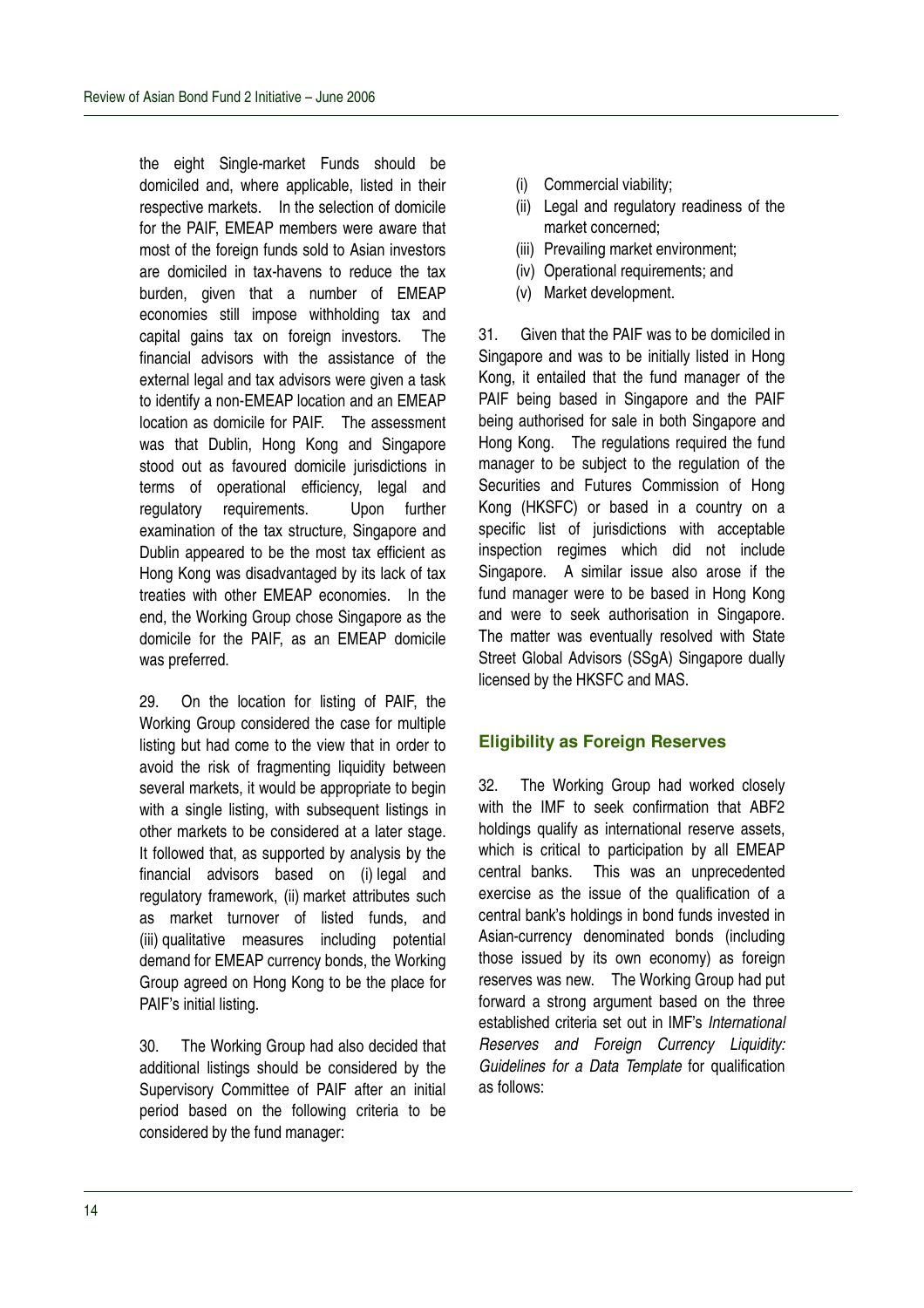- (i) *Claim on non-residents* The use of the BIS Investment Pool (BISIP) as an investment vehicle for ABF2 funds means that the investments by EMEAP central banks represent claims on the BIS, a non-resident;
- (ii) *Liquidity* The claims by EMEAP central banks are in the form of units in the BISIP Series Asian Bond Fund 2 (BISIP-ABF2) which in turn invests in the ABF2 funds. The BISIP-ABF2 units are denominated in US dollars and EMEAP central banks can make redemption on demand in US dollars at a price reflecting the market value of the underlying assets, thus satisfying the liquidity requirement.
- (iii) *Currency convertibility* BIS has agreed to provide redemption of BISIP-ABF2 units on demand and in US dollars, a key to satisfying (ii).

33. In September 2004, the IMF confirmed that in their view, investments by EMEAP central banks in ABF2 meet the residence, liquidity and currency convertibility criteria, provided the country concentration of underlying assets did not become such as to constrain the ability of a central bank to generate external liquidity. Also, EMEAP central banks that subscribe to IMF's Special Data Dissemination Standard (SDDS) are reporting their investments in ABF2 in the reserve template based on guidelines agreed with the IMF.

# **IV. PRODUCT EXECUTION**

# **Selection of Fund Managers**

34. The Working Group considered it important that the selection of financial advisors, fund managers and master custodian for the ABF2 funds should be done in an objective,

equitable and competitive manner consistent with high governance standards. During the selection process, a centralised approach was adopted in choosing the fund manager for the PAIF and the master custodian while a decentralised approach was used in selecting the fund managers for the eight Single-market Funds. An external search consultant was hired to assist with the selection of the fund managers for the PAIF and the eight Single-market Funds in order to apply uniform and objective assessment criteria across markets and perform due diligence on the short-listed candidates.

35. For the PAIF, the Working Group identified several candidates on the basis of their capability in managing passive fixed income products and their experience in managing Asian bonds. These candidates made presentations to a selection panel comprised of Working Group members in December 2004. The candidates were assessed based on four key criteria, including investment capability, marketing ability, commitment to Asia and plan for migration from Phase 1 to Phase 2. Overall, SSqA scored the highest and was selected as the fund manager for PAIF.

36. In respect of the eight Single-market Funds, the Working Group endorsed an initial list of five to eight candidates for each of the funds recommended by the respective central banks on the basis of their experience in local bond markets and their capability in managing bond funds. After due diligence visits conducted by the external search consultant, the Working Group agreed on a shortlist of candidates for the eight Single-market Funds. The respective central banks then formed selection panels in their own markets to interview the shortlisted candidates and make recommendations to the Working Group for centralised review. After considering the selection panels' recommendations, the Working Group selected the following fund managers for the eight Singlemarket Funds (Table 3):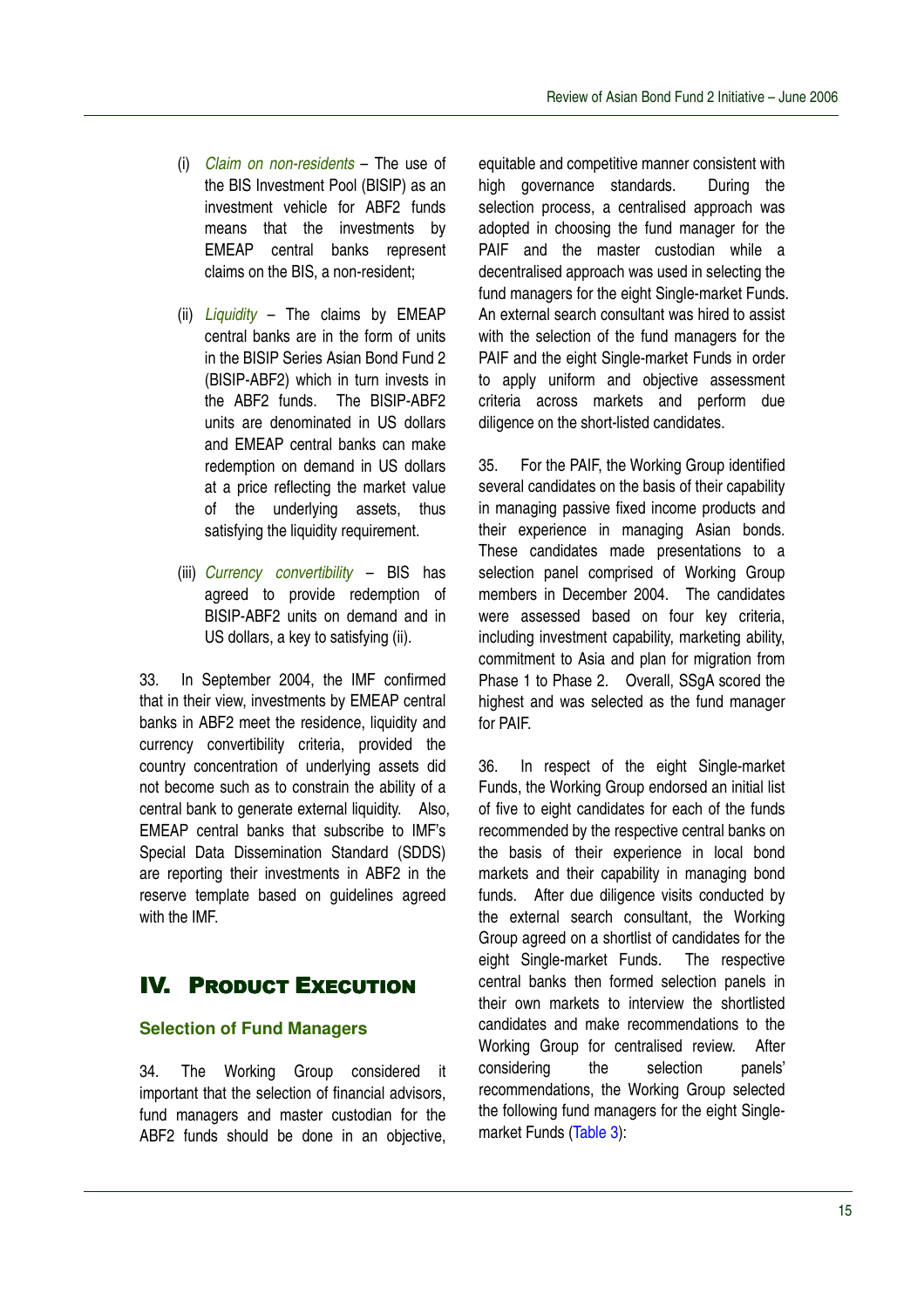| <b>Single-market Fund</b> | <b>Fund Manager</b>                       |
|---------------------------|-------------------------------------------|
| China                     | <b>China Asset Management Corporation</b> |
|                           | Limited                                   |
| <b>Hong Kong</b>          | <b>HSBC Investments</b>                   |
| <b>Indonesia</b>          | Bahana TCW Investment Management          |
| <b>Korea</b>              | Samsung Investment Trust Management       |
| <b>Malaysia</b>           | <b>AmInvestment Management</b>            |
| <b>Philippines</b>        | Bank of the Philippine Islands            |
| <b>Singapore</b>          | <b>DBS Asset Management Ltd</b>           |
| <b>Thailand</b>           | Kasikorn Asset Management                 |

|  |  | Table 3: Fund Managers of Single-market Funds |  |
|--|--|-----------------------------------------------|--|
|  |  |                                               |  |

# **Selection of Master Custodian**

37. The role of the master custodian is twofold. At the BISIP level, it acts as a custodian for EMEAP's investments in the BISIP-ABF2. It also provides sub-custody services as well as trustee services to the underlying funds. The Working Group agreed that a master custodian for all ABF2 funds, as compared to a network of individual local custodians for each of the nine funds, could help lower overall custody fees, consolidate reporting, and apply consistent compliance standard to all nine funds. The Working Group invited several custodian banks, which stood out in terms of the size of assets under custody and the extent of custodian network in the eight EMEAP markets to present proposals to the same selection panel that assessed the fund managers in December 2004.

38. The firms were assessed in accordance with their ability in providing master-custody and sub-custody services and the fees they quoted. With the assistance of the BIS, the Working Group finally selected HSBC as the master custodian of ABF2 in light of its extensive network of sub-custodians in the region and lower custody fees. With the exception of China, HSBC is able to provide custody services through its local branches or wholly-owned subsidiaries in the eight EMEAP markets.

39. The recommendations of the Working Group on the fund managers and global custodian were endorsed by EMEAP Deputies at end December 2004.

### **Role of BIS**

40. BIS is the administrator for the nine ABF2 funds and EMEAP investments are held through a BIS investment vehicle, the US dollardenominated BIS Investment Pool (BISIP). As such, BIS monitors the performance of the nine underlying funds, compiles monthly reports, and rebalances the allocation of funds to the 9 funds in case of changes in the country weights of the iBoxx ABF Pan Asia Index or in other circumstances as necessary. It is also responsible for implementing procedures for transition of EMEAP's investments from Phase 1 to Phase 2, and preparation of the annual report and audited financial statements.

#### **Two-phase Implementation Plan**

41. Upon the advice of the financial advisors, the Working Group adopted a two-phase approach in launching the ABF2 funds. In Phase 1, investment in the ABF2 would be confined to EMEAP only. It was further decided that all ABF2 funds in Phase 1, with the exception of the Indonesia Fund and the Korea Fund, would take the form of managed accounts, which were quicker and cheaper to set up. Under this arrangement, the administrator of ABF2, BIS, would open a custody account with HSBC and sign up different fund managers to manage the ABF2 portfolios under the custody account. The Indonesia Fund and the Korea Fund would still be established as private funds in Phase 1 due to local regulatory requirements. Against this background, the Working Group proceeded to work with the BIS and the nine fund managers to finalise the Investment Management Agreement (IMAs) for the seven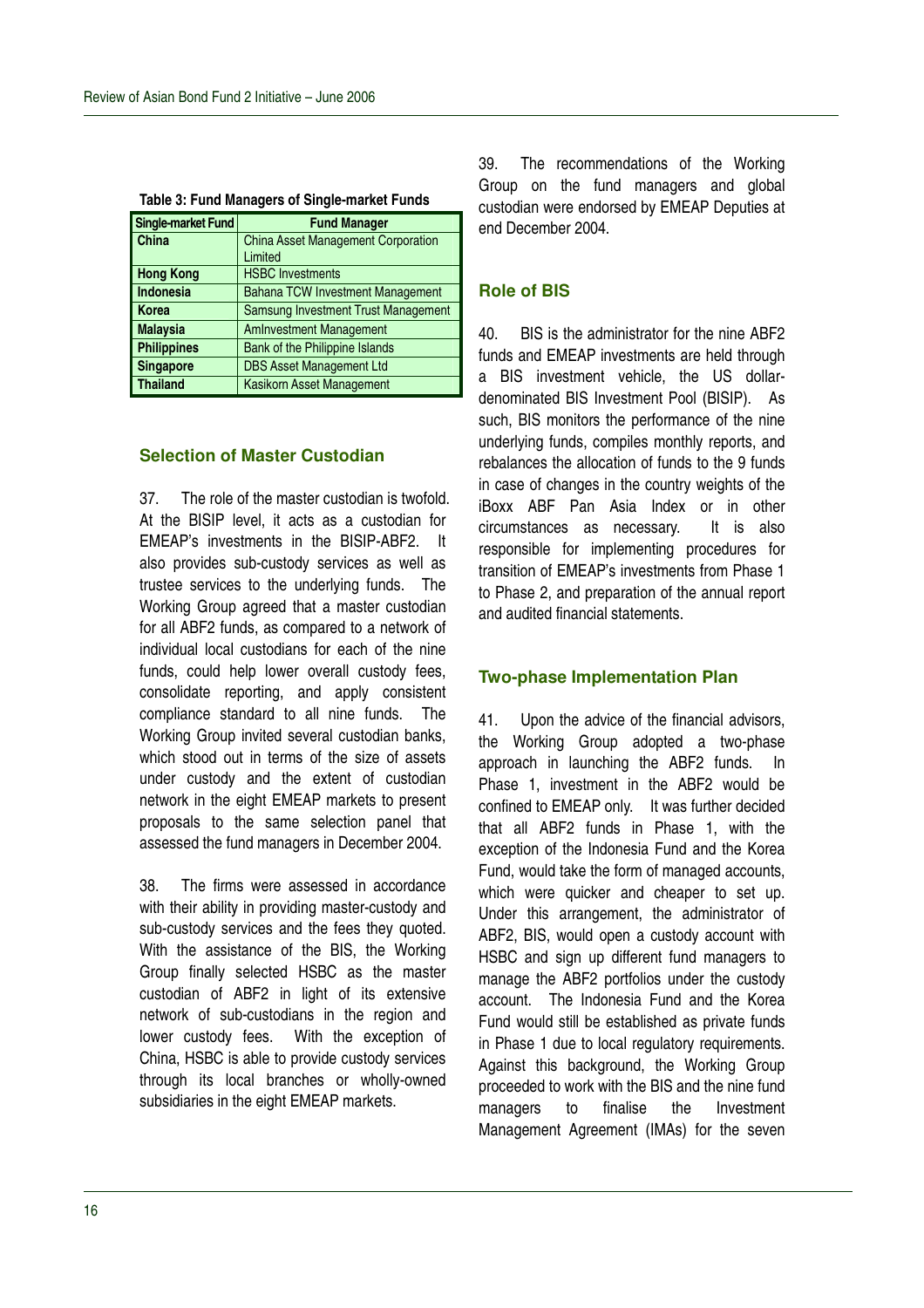ABF2 managed accounts and the relevant legal documents for the Indonesia Fund and the Korea Fund during March-April 2005 period.

42. In Phase 2, the ABF2 funds would be offered to the public subject to regulatory requirements. For migration of EMEAP investments from Phase 1 to Phase 2, BIS, on behalf of EMEAP, would transfer the underlying bonds contained in the Phase 1 managed accounts into the trust funds in exchange for units owned by EMEAP in the Phase 2 funds. The transfer could take place either just prior or after the funds are offered to the public. As for the Indonesia and Korea funds, which already were in the form of trust funds, it would simply open up the Phase 1 funds for investment by the public in Phase 2. Overall, the two-phase approach has proved to be effective as it helped to speed up the set-up of the ABF2 funds in Phase 1, while allowing the fund managers to gain experience in managing the funds in a passive manner before the funds are offered to the public in Phase 2.

# **Offering Approach**

43. Regarding the offering approach, consideration was given to the market infrastructure and legal regulatory constraints. It was agreed that the ABF2 funds should be offered through listing, where appropriate, so as to facilitate retail participation and enhance the transparency of pricing and turnover. Bond ETFs are preferred given that their in-kind creation and redemption mechanism have the benefits of narrowing the difference between NAV and unit price. However, it was noted that the PAIF might not be able to adopt an ETF structure in light of the difficulty in specifying a replicable in-kind basket. Finally, the Working Group agreed that the PAIF would be launched as a listed open-ended fund and that the Singlemarket Funds would be offered to the public either as unlisted open-ended funds or bond ETFs.

44. The manager of the Thailand Fund noted that it was impractical to launch the fund as a bond ETF without an IPO in Thailand. Finally, the manager managed to secure underwriters at zero cost, and no pre-determined sale target was set for the IPO. After considerable discussion, the Working Group decided to support the manager's proposal of launching the Thailand Fund through an IPO.

# **Funding and Portfolio Construction**

45. EMEAP completed the US\$1 billion funding of the PAIF in March 2005 and injected another US\$1 billion into the eight Single-market Funds in April 2005. The fund managers commenced portfolio construction immediately after the funding but slight delays in portfolio construction were experienced in some markets due to the relatively long approval process, relative inexperience of the fund manager in new markets, and difficulties in sourcing the illiquid bonds. In replicating the indices, most difficulties were encountered in sourcing longdated bonds and/or quasi-sovereign issues, which were mostly held until maturity by longterm investors.

46. In fact, this problem was well anticipated as some fund managers had expressed concerns over the inclusion of some illiquid bonds in the Indices during earlier discussions with the Working Group. Yet, the Working Group noted that excluding such long-dated bonds and quasi-sovereign issues would compromise the representativeness of the Indices, and therefore agreed with IIC to leave them in the index universe. To mitigate the problem, the fund managers are allowed under their mandates to use non-index constituent bonds as proxies, provided that such proxy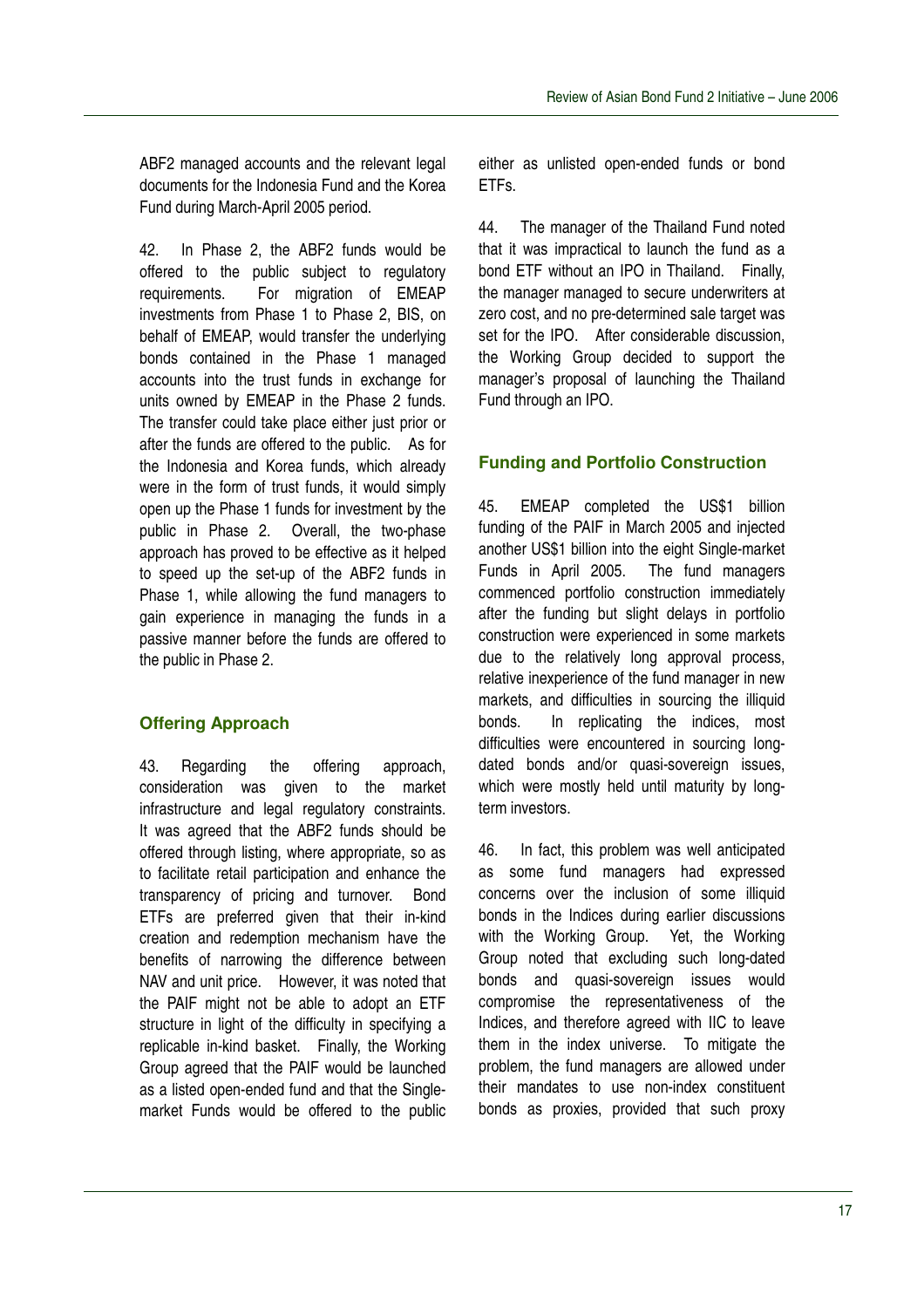bonds are issued by the same issuers in the index universe.

47. According to the feedback of the fund managers, proxy bonds have been highly useful in portfolio construction. Some fund managers even indicated that these proxies had helped narrow rather than widen the tracking error of the funds. In the longer term, the Working Group recognised that there might be a need to review the criteria for index constituents, particularly the minimum issuance size requirement that restricts the entry of some small but liquid issues into the index universe. It was understood that such review would be undertaken by IIC, with the assistance of the Asian Index Committee and Oversight Committee.

## **Engagement of Market Makers and Participating Dealers**

48. Market makers were recruited for the listed funds to provide liquidity and ensure fair pricing of the units in the secondary markets. Since market makers are required to quote twoway prices within a reasonable bid-ask spread on the exchange, they would use the funds' NAV as a baseline in determining the appropriate buying and selling prices. In addition, the fund managers would also need to engage participating dealers.

49. To encourage investment banks to sign up as market makers, the Working Group allowed the fund managers to offer monetary incentives, such as waiver of dilution levy, as well as non-monetary incentives, such as priority in creation/redemption. As for market makers for the PAIF, they have priority in having the redemption orders processed in the event that

the daily maximum limit is reached 4 . These incentives have been useful in the recruitment of market makers as some investment banks were initially a bit cautious in committing capital for market making, given the uncertain demand for the funds.

50. To be eligible as a market maker, an investment bank must first register as a participating dealer. Participating dealers are given the right to conduct creation and redemption of fund units with the fund manager, subject to a certain minimum size requirement. Investors are required to subscribe or redeem through the participating dealers, or they have to purchase or dispose of units on the exchange. Participating dealers are important to ETFs as they serve as a distribution channel to institutional investors who prefer dealing overthe-counter in bigger size. At the same time, they also provide a convenient channel to aggregate small orders of retail investors to meet the size limit for periodic creation. To avoid recruiting "dormant" participating dealers, some fund managers required interested parties to make a seed investment in the funds before signing up as participating dealers.

#### **Governance Arrangement**

51. During the implementation process, it came to the Working Group's attention that the checks and balances between the fund managers and trustees under common practices might not be sufficient to safeguard the interests of unit-holders. Taking the common law convention as an example, given the reality that the trustee is "engaged" by fund manager as the organiser of the fund, the trust deed would often

<sup>4</sup> For PAIF, due to regulatory restrictions in certain markets and the potential difficulty in obtaining sufficient liquidity for the fund manager to sell bonds in all eight markets within a short space of time upon redemption by investors, there are maximum daily limit put in place for redemption.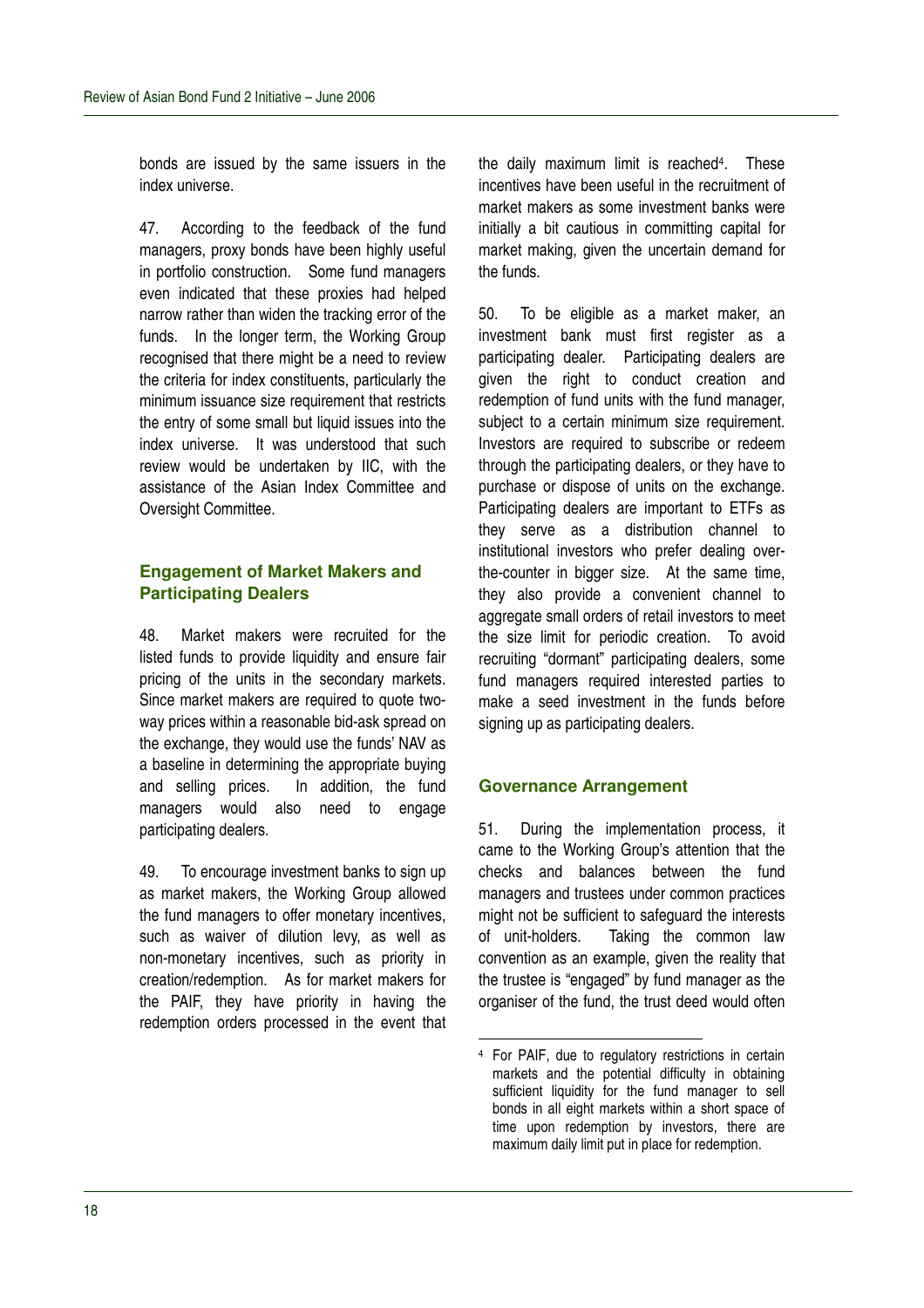be written in a way that the trustee may not have an effective means to act as a check to the fund manager, notwithstanding their fiduciary duties to the unit-holders. While in theory unit-holders could also remove the fund manager on grounds of wrongdoings, in practice it would be very difficult to gather sufficient votes to pass a resolution to do so. As such, very often the only practical recourse available to unit-holders is redemption of their investments. In light of this, the Working Group considered it important to strengthen governance by:

- (i) Setting out more clearly the checks and balances between the trustee and the fund manager in the fund documents, and
- (ii) Where regulations permit, putting in place a Supervisory Committee (SC) to oversee the work of the fund manager and trustee of the funds after launch.

52. It was recommended that a SC be set up for each ABF2 fund, with the powers of the SC clearly specified in the relevant trust deed or fund document. The Working Group had also established some guiding principles on the mandate of the SC. First, the SC should represent the interests of all unit-holders, including EMEAP. Its role is mainly to advise the fund manager and trustee on strategic issues of the fund, such as additional listings, and it is not supposed to involve in the day-to-day management of the fund. Second, in order to perform its monitoring function, the SC should have the power to request information from the fund manager and trustee. Third, the SC should be granted the power to remove fund manager and trustee when there are valid grounds to do so, but with the condition that the SC could only remove the fund manager with the consent of the trustee, and remove the trustee with the consent of the fund manager. In case the trustee or fund manager does not approve

such removal, the SC should have the right to convene a unit-holders' meeting to vote on the proposed removal.

53. For markets where regulations do not allow SC to be vested such removal powers or prohibit forming of SCs altogether, the Working Group considered that a necessary fallback position would be for unit-holders to have the right to vote on the removal of the fund manager and the trustee on valid grounds, or to be granted the power to terminate the fund, which effectively means a removal of the fund manager.

54. Regarding the composition of SCs, the Working Group was in favour of academics and professionals who have good knowledge in financial products and are independent from the fund manager and the trustee. For continuity, the Working Group also decided that each SC should initially consist of at least one member from the relevant central bank, and that such member(s) may retire when EMEAP becomes a minority unitholder in the fund in the future. Similarly, for the PAIF, the Working Group agreed that its SC would initially comprise one representative from each of the 11 EMEAP central banks, and that non-EMEAP members may be appointed at a later stage. The main reason of EMEAP members' participation in the SCs is that they have a good understanding of the funds and are therefore in a better position to monitor the fund managers and the trustees.

# **Investment Guidelines**

55. In drafting the IMAs for the ABF2 funds in Phase 1, various investment guidelines have been put in place to ensure that the fund managers would not deviate from the passive management style. These guidelines were later elaborated and incorporated into the trust deeds of the Phase 2 funds. In general, the investment guidelines of the Single-market Funds follow those of the PAIF, although some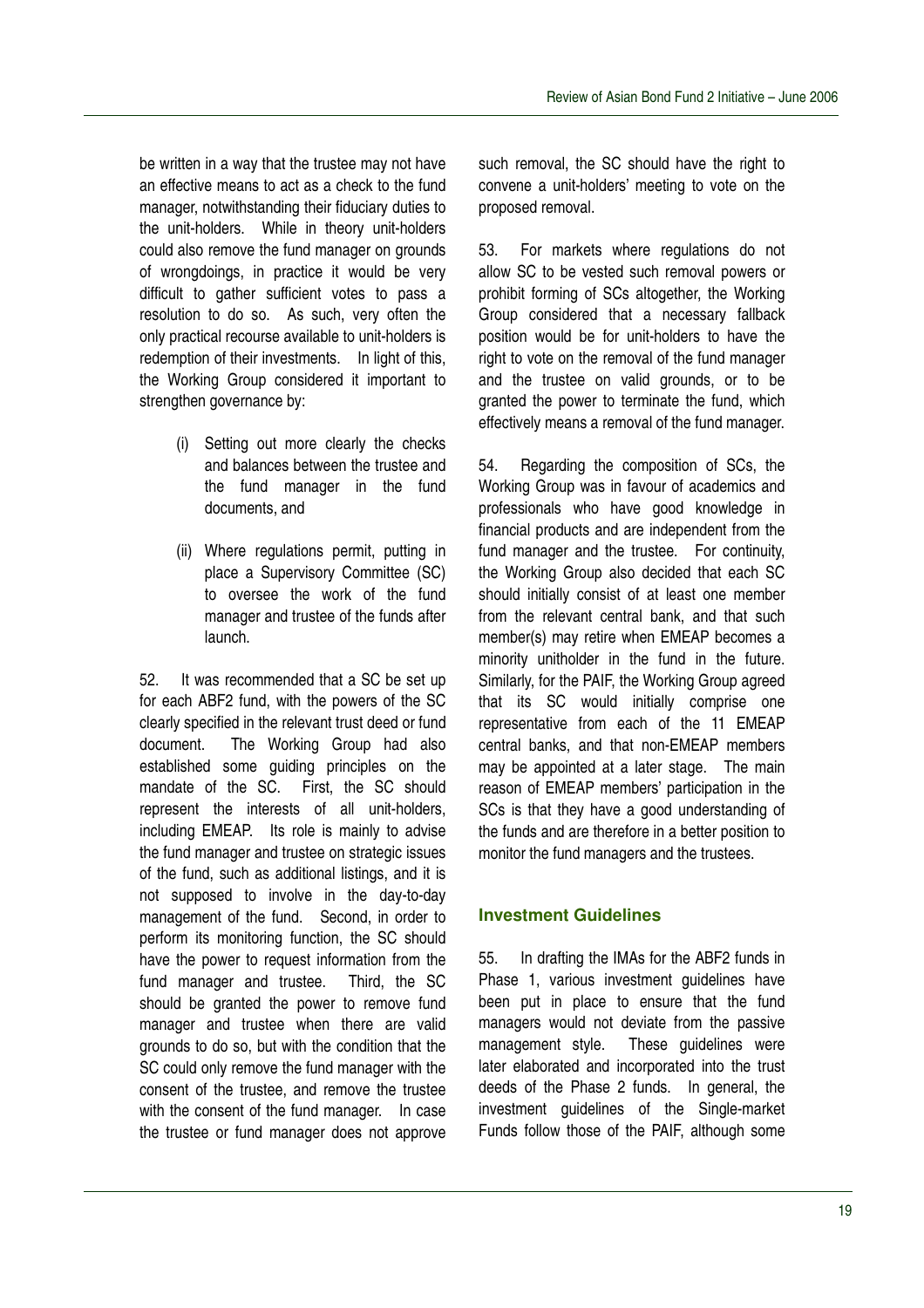adaptations have been made in order to meet local regulatory requirements. In summary, the key investment guidelines of the PAIF are as follows:

- (i) *Non-index securities* Investment in non-index securities is confined to those issued by the same issuers in the index universe. Total investments of the fund in non-index securities should not exceed 20% of the value of the fund's assets.
- (ii) *Cash* To prevent the fund duration deviating too much from the benchmark duration, holdings of cash and cash equivalents (which have zero duration) by the PAIF is capped at 10% of the value of the fund's assets. To avoid concentration risk, cash deposited with a single bank is not allowed to exceed 5% of the value of the fund's assets.
- (iii) *Derivatives* The fund is not allowed to invest in derivatives for speculation. Investment in derivatives, such as futures, options, and repurchase agreements, should be for hedging or efficient portfolio positioning only. The maximum limits on derivative positions for hedging and efficient portfolio positioning are both set at 15% of the value of the fund's assets.
- (iv) *Collective investment schemes* Investment by the PAIF in other funds is prohibited.
- (v) *Borrowing* To prevent unnecessary leverage, the fund is only allowed to borrow in US dollars or any of the eight EMEAP currencies to meet short-term liquidity needs. The principal amount of all borrowings should not exceed 10% of the value of

the fund's assets and the term of any single borrowing should not exceed four weeks.

#### **Securities Lending Facilities**

56. SSgA, the PAIF manager, suggested that EMEAP set up a securities lending facility to make available its holdings of PAIF units for borrowing by market makers and participating dealers. The main purpose of this facility is to help market makers and participating dealers accept large subscription orders and help increasing market liquidity.

57. After discussion, the Working Group approved SSgA's proposal and instructed the BIS to work with the master custodian, HSBC, to set up the securities lending facility. They managed to finalise the lending arrangement before the listing of PAIF. Under the final arrangement, the BIS would lend the units to the master custodian which would on-lend to market makers and participating dealers. The BIS has also developed a similar securities lending facility for the ABF Singapore Bond Index Fund.

#### **Marketing**

58. When formulating the marketing strategy for the ABF2 funds, the Working Group noted that the managers of actively managed funds would usually bear the marketing expenses, given the high management fees they charge to the funds. However, because of the low-cost structure of passively managed bond funds (ranging from 9 to 20 basis points in management fees), most managers of the ABF2 funds are not prepared to do extensive marketing. The Working Group was concerned that this would affect the build-up of investor awareness and receptiveness of the product.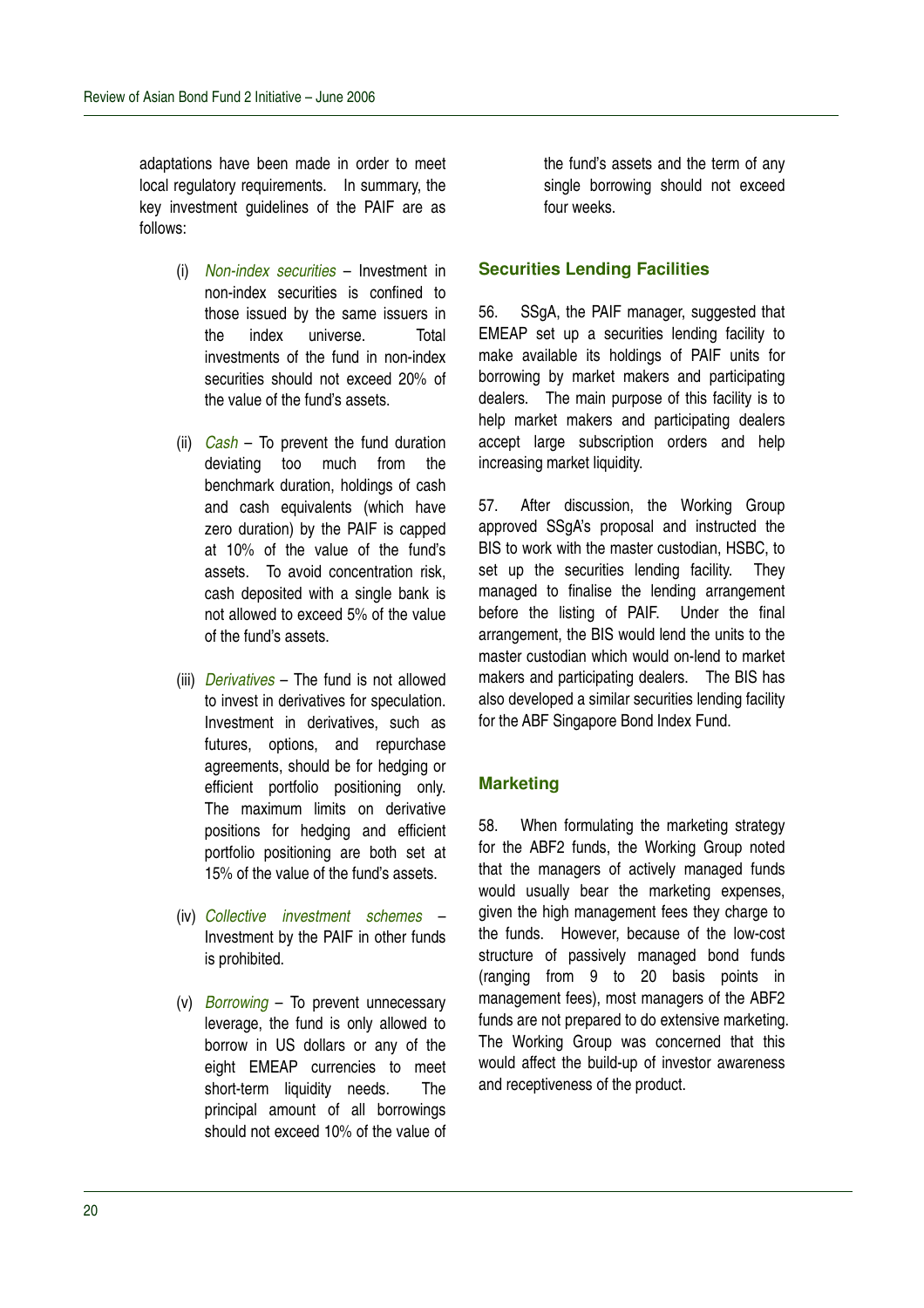59. Against this background, the Working Group agreed to raise the management fees of all ABF2 funds by 6 basis points, on the condition that the fund managers are committed to spend as much on marketing. Moreover, the fund managers are required to spend the 6 basis points on advertisements and publicity programmes, but not as monetary incentives to frontline marketing staff of distribution banks. The trustees have undertaken to review the marketing expenses of the managers after three years and if such level of marketing expenses is no longer required by the time, the management fees will be reduced accordingly.

60. Another important issue related to marketing is the reference to EMEAP in the marketing materials of the fund managers. While the ABF2 is widely known as an EMEAP Initiative, the EMEAP Group saw itself as only one of the ordinary investors in the funds. To avoid moral hazard problems, the Working Group required the managers to spell out clearly in the prospectuses that the ABF2 funds were neither guaranteed nor sponsored by the EMEAP central banks and that the EMEAP central banks have the right to withdraw anytime from the funds. Moreover, to prevent any misuse of EMEAP's name for marketing, the fund managers are required to seek the prior approval of all EMEAP members before publishing any marketing materials that contain references to EMEAP.

# V. PRODUCT PERFORMANCE

# **Growth in Assets Under Management**

61. Given that one of the key objectives of the ABF2 Initiative is to encourage and broaden investor participation, it would be useful to evaluate the appeal of the ABF2 funds to institutional and retail investors. An objective criterion is the growth in assets under management. The six ABF2 funds that were open to the public experienced moderate growth

in asset size during the initial offering periods but subscription orders slowed down subsequently. Overall, the asset size of the various listed ABF2 funds has grown by between 19% and 50% since the public offerings to end-April 2006.

62. The overall growth rate is respectable, given that a rising interest rate environment has been challenging to bond fund managers. During the second half of 2005, domestic interest rates in the eight EMEAP markets had risen by 27 to 175 basis points. At the same time, bond yields in Asia were compressed due to a further reduction in Asian risk premia, resulting in yet smaller yield pick-ups when compared to US Treasuries. PAIF, for example, was yielding about 4.75% at the end of February 2006 or at a premium of 10 basis points over US Treasuries of similar duration but the premium had turned into a discount of some 25 basis points by the end of April 2006. Meanwhile, the strong performance of the Asian equities markets had diverted interest of retail investors away from fixed-income market.

63. Based on feedback from fund managers, the funds were able to attract investors despite the low spread environment because of **the lowcost structure.** With expense ratios ranging from 25 to 40 basis points per annum for the ABF2 funds, the cost structure of these funds is among the lowest in the Asian markets. While a few ABF2 funds have relatively higher expense ratios than others, they are still the lowest cost product in their own markets. For most actively managed bond funds, the subscription fee varies from 3% to as much as 5%. The management fees range from 0.75% to 1.25% with total expense ratios exceeding 1.5% per annum. From this perspective, the Initiative has succeeded in bringing an alternative low cost vehicle relative to what is currently available in each of the eight markets. However, the lowcost structure is a double-edged sword. While a low expense ratio is an attractive feature to investors, it limits the resources available for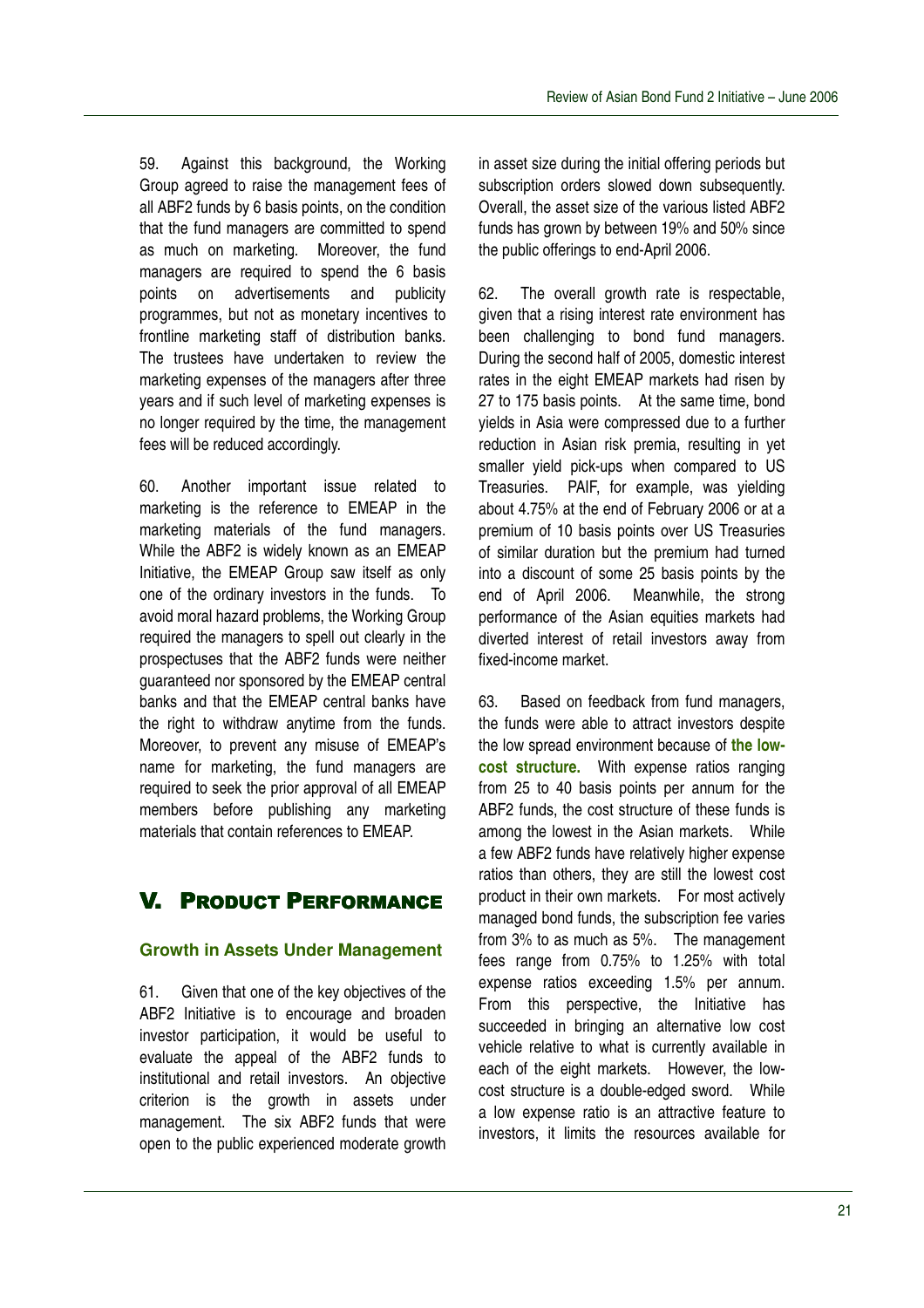providing the necessary incentives for distributors to promote this product to the retail investors.

# **PAIF's Appeal**

64. PAIF has grown by 19% in asset size since inception up to end-April 2006. In the same period, its NAV per unit has risen by about 7.9% (before dividend distribution) due largely to appreciation in Asian currencies. Such performance compares favourably with that of US treasuries of similar duration (4 years), which returned only 1.5% during the period.

65. The PAIF is quite appealing to institutional investors as a low-cost vehicle to invest in Asian bonds and a diversification play with an upside potential of the Asian currency exposure. But PAIF holds less of an appeal to retail investors as it is regarded by many as a brand new asset class which would take time to gain acceptance. There may be a need for more marketing and education among retail investors to reduce home bias.

66. To raise investors' awareness of the PAIF, the fund manager has stepped up the marketing roadshow campaign. Separately, it has been working on structured products with PAIF as the underlying. For example an investment bank has issued a capital guaranteed structured note linked to the performance of the PAIF. The note has been well received by private banking customers. A yen-denominated Japan-domiciled feeder-fund for investment in PAIF has also been established to address the home bias of Japanese investors.

# **Single Market Funds' Appeal**

67. Fund managers indicated that the low-cost structure and the high transparency of the passive management style of the Single-market

Funds were appealing to **institutional investors** who are more sensitive to cost and are looking for a low-risk product as an alternative to cash. In particular, the bond fund's design is suited to pension funds and insurance companies that need to hedge against their long-term local currency liabilities.

68. As to **retail investors**, fund managers had adopted mixed marketing strategies. In some EMEAP markets, the Single-market Funds target primarily high net worth individuals looking for risk diversification as well as stable income streams. In other markets, the funds are distributed through the branch network of commercial banks to small retail investors, who usually view the funds as an alternative to lowyielding bank deposits. In the case of Hong Kong, monthly saving plans are introduced by some commercial banks to facilitate retail participation in the Single-market Fund.

69. Nonetheless, **most fund managers considered product awareness of the ABF2 funds to be low,** despite the initial marketing campaign by the managers. They reckoned that the product needed to adopt a "supply push" approach (i.e. distribution through a sales force) because the funds were not so compellingly attractive that retail investors would seek them out for investment. The most effective means to "push" the product is for the front-line staff of commercial banks to promote it to their clients. However, the management fees of the ABF2 funds were so low that the fund managers have little room to provide monetary incentives for the retail distributors.

## **Secondary Market Turnover**

70. The average daily turnovers of the listed ABF2 funds varied in performance, although they are relatively low on the whole as compared to similar products in the developed countries. A low turnover is reflective of limited retail interest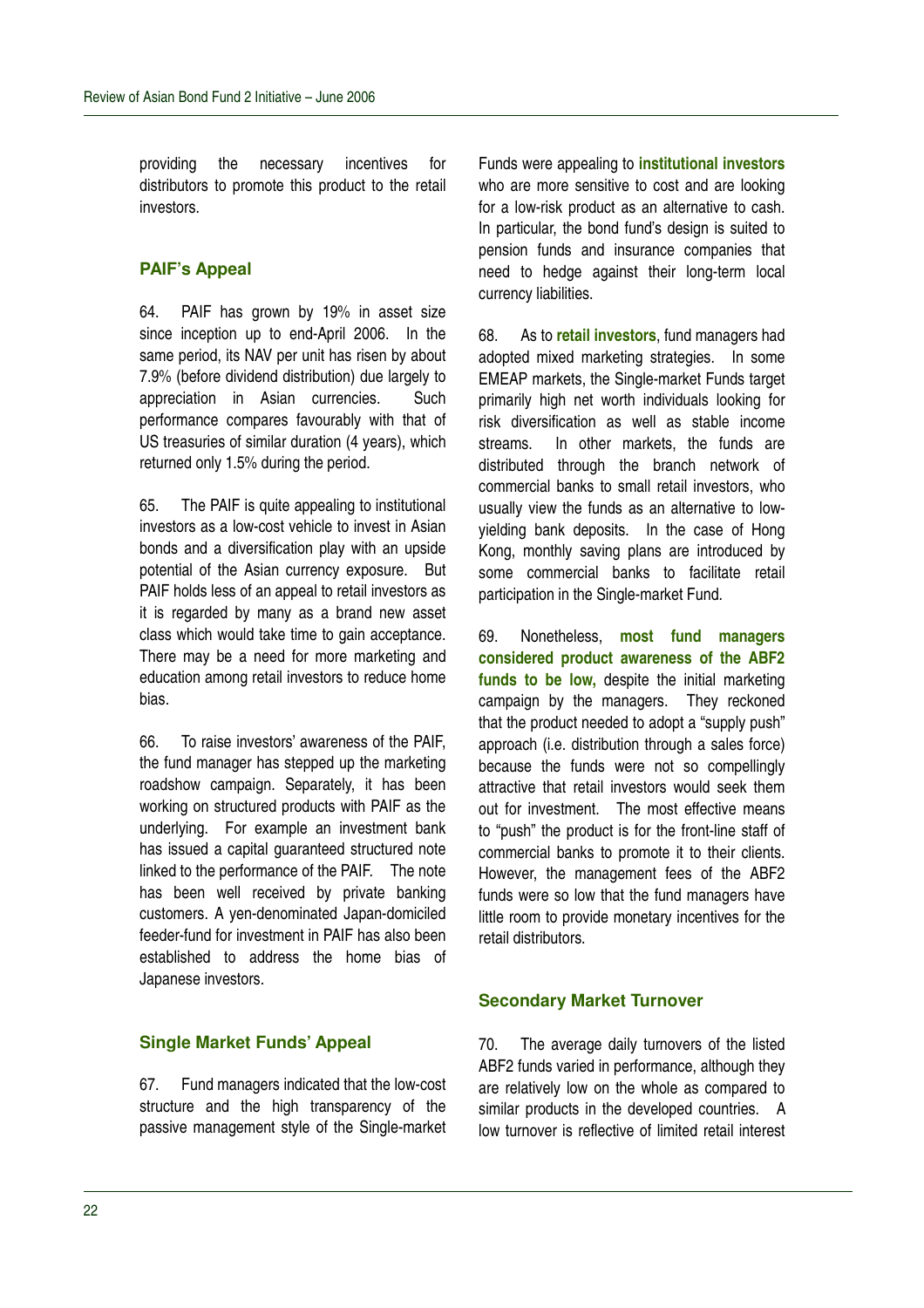as well as the common "buy-and-hold" attitude of Asian investors toward bond products.

# **Market Making Tightens Bid-Ask Spreads**

71. Each listed ABF2 fund has engaged at least one market maker to quote bid and offer prices within a reasonable spread. The use of market makers on the stock exchange has proved to be effective in tightening the bid-ask spreads, thus reducing the costs of transaction. For instance, the average bid-ask spread for PAIF was roughly US\$0.18 (compared with a traded price of US\$105) and for the Hong Kong Bond Index Fund it was HK\$0.09 (compared to a traded price of HK\$97). Such spreads were narrower than those commonly observed for Asian corporate bonds.

72. The market making approach has also helped to prevent large deviations between unit price and NAV, as market makers quote two-way prices with reference to the NAV per unit. The ability of the traded prices to track NAV is important as any significant deviation would discourage retail investment and trading on the stock exchange.

## **Securities Lending Facilities**

73. A key determinant of liquidity in developed markets is the ability to borrow bonds to go short or for inventory management purposes. We have developed securities lending facilities to make available EMEAP's holdings of PAIF units for borrowing by market makers and participating dealers. The facility was designed to cope with large creation orders and help increasing market liquidity. The BIS has recently developed a similar facility for the ABF Singapore Bond Index Fund.

#### **Exchange Traded Funds**

74. A challenge for the bond ETFs has been the liquidity of the underlying markets and the ability to put together a parcel of bonds that could be used for in-kind subscription. In the case of Hong Kong Bond Fund, partial in-kind subscription has been used for creating units and HSBC Investments, the fund manager, reported that the process was smooth and viable. However, the manager said it was not aware of any classic case of arbitrage activity involving inkind creation or redemption, whereby participants would close the gap between traded unit price and NAV. This is in part because the market making approach has been so successful in narrowing the gap between unit price and NAV. The manager is of the view that the existence of a mechanism to allow arbitrage via in-kind subscription is desirable as it provides confidence in the ETF structure in that the traded bond fund price would track NAV.

## **Low Tracking Differences**

75. The performance of ABF2 funds has been closely tracking that of the benchmark indices, especially in terms of duration. Since the funds have been running for less than a year, it is not so meaningful to compare their ex-post tracking errors 5 . Yet, the differences between the funds' total returns and their benchmarks' returns are reasonably small, suggesting that the passive management strategy is viable. In most cases, the return differences are due to recurrent expenses of the funds, such as taxes, management fees and transaction costs, as well as initial set-up costs, such as legal fees. Apart from costs and expenses, the difficulty in executing trades at index prices also contributes

<sup>&</sup>lt;sup>5</sup> The tracking error is a measure of the variation between a fund's total return and the total return of the Underlying Index; the fund's pre-expense total returns measured on an annual basis.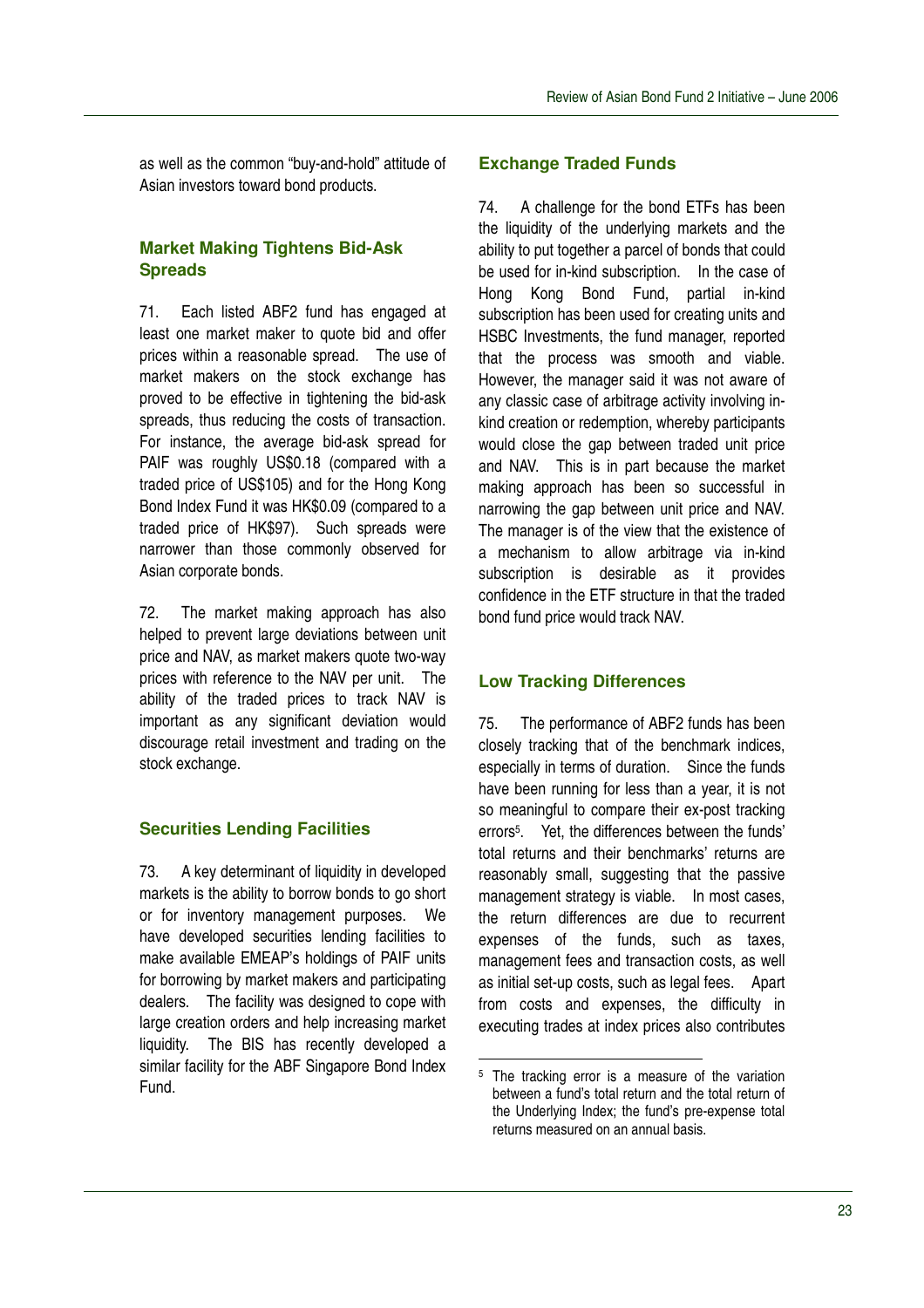to the return differences. This problem is more acute in less liquid markets, where bond prices can fluctuate greatly during the day. Notwithstanding this, most fund managers found the iBoxx ABF Indices replicable and agreed that the passive style is more cost-efficient than the active style.

# VI. MARKET DEVELOPMENT

76. One of the key objectives of the Initiative is for EMEAP to identify, through implementation of the ABF2 Initiative, impediments to bond market development and to leverage on the product as a catalyst to introduce regulatory and tax reforms and improvements to market infrastructure. To varying degrees, the introduction of the PAIF and the 8 Single-market Funds have stimulated regulatory and market reforms in each of these markets:

#### **Removal of Cross-Border Regulatory Impediments**

77. PAIF was Asia's first listed fund with access to eight markets. Through listing in Hong Kong, PAIF could be easily accessed by regional investors. The successful launch and smooth day-to-day operation of PAIF are regarded as an achievement in removing crossborder impediments to create a new asset class in Asia.

78. PAIF's process of portfolio construction and setting up the system for cross-border settlement in the 8 markets was a good reality check of the barriers to foreign investments. In

general, the fund managers have had little difficulty in investing in the eight EMEAP markets. Most EMEAP economies are relatively open to foreign investors, with few restrictions on inward and outward remittances and currency conversion. The most common requirement for foreign investors before market entry is registration with relevant authorities. In most EMEAP markets, the authorisation of the PAIF for market access is relatively simple and quick, but a couple of markets do have cumbersome administrative procedures, which, from an investment facilitation perspective, should be simplified and streamlined.

79. For individual market-level, PAIF has served as a useful catalyst that triggers efforts to liberalise cross-border restrictions. The most notable examples are shown below: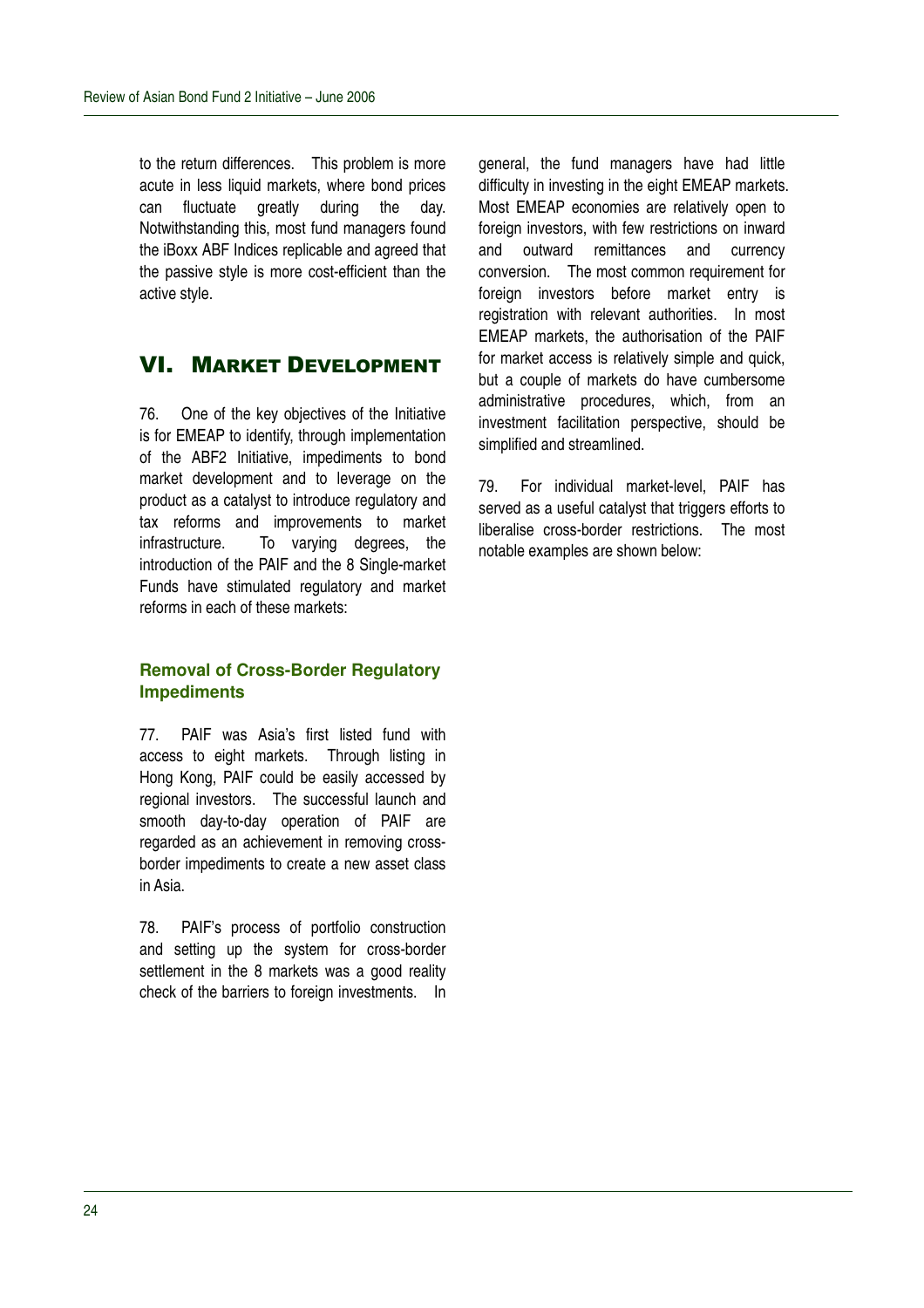| <b>China</b>    | PAIF was the first foreign investor that obtained permission to invest in both<br>exchange-traded bonds and interbank traded bonds on the Mainland.<br>Qualified Foreign Institutional Investors (QFIIs) may only invest in exchange-<br>traded renminbi bonds.<br>HSBC Shanghai branch was the first foreign bank allowed to act as the<br>clearing agent of a foreign fund, the PAIF.                                                                                                                                                                                                                                                                                                                                                                                                                                                                                                                                                                                                                                                                                                                                             |
|-----------------|-------------------------------------------------------------------------------------------------------------------------------------------------------------------------------------------------------------------------------------------------------------------------------------------------------------------------------------------------------------------------------------------------------------------------------------------------------------------------------------------------------------------------------------------------------------------------------------------------------------------------------------------------------------------------------------------------------------------------------------------------------------------------------------------------------------------------------------------------------------------------------------------------------------------------------------------------------------------------------------------------------------------------------------------------------------------------------------------------------------------------------------|
| <b>Malaysia</b> | By July 2004, a regulatory framework to facilitate issuance of ringgit-<br>denominated bonds by both multilateral development banks (MDB) and<br>multilateral financial institutions (MFI) was formalised. In terms of foreign<br>exchange administration, the following liberalisation was introduced:<br>(a) These issuers may hedge their foreign exchange risks by entering into a<br>foreign exchange forward or swap arrangement of the issuance proceeds<br>to foreign currency.<br>(b) These issuers may hedge their interest rate risks by entering into interest<br>rate swap transactions with onshore financial institutions.<br>(c) Non-resident investors of these bond issues are allowed to hedge foreign<br>exchange risks by entering into foreign exchange forward or swap<br>arrangements with onshore financial institutions.<br>Since then, three institutions have successfully issued ringgit-denominated<br>bonds, namely Asian Development Bank (RM400 million), the International<br>Bank for Reconstruction & Development (RM760 million) and the International<br>Finance Corporation (RM500 million). |
| <b>Thailand</b> | The Ministry of Finance has allowed foreign governments and foreign<br>governments' financial institutions to issue Baht bonds or debentures in<br>Thailand in order to encourage the diversity of products in the bond market.<br>In 2005, permission for institutional investors in Thailand to invest abroad was<br>further extended to include investment in ABF2 family.                                                                                                                                                                                                                                                                                                                                                                                                                                                                                                                                                                                                                                                                                                                                                       |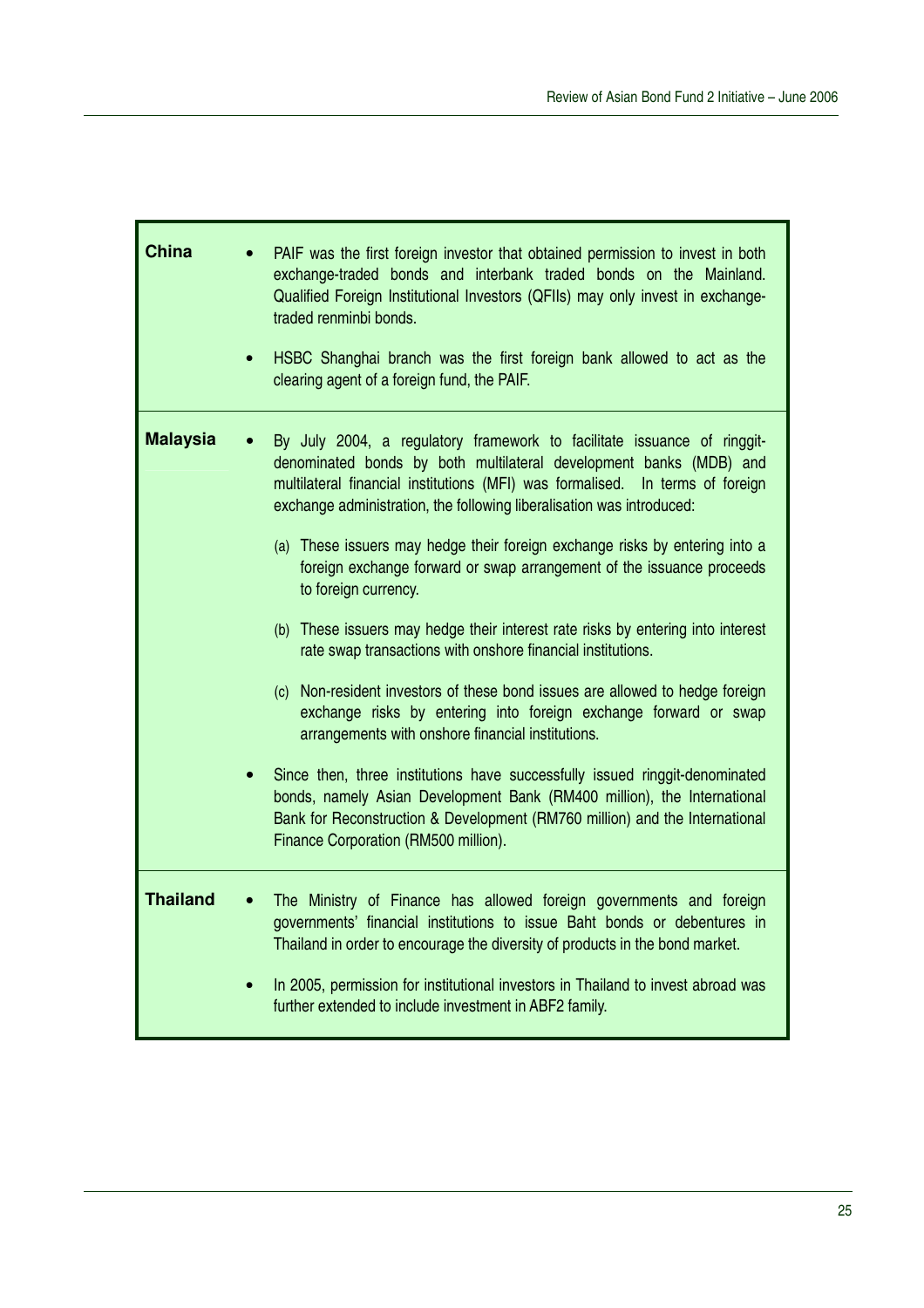#### **Removal of Tax Barriers**

80. The ABF2 Initiative has acted as a catalyst for the authorities in Malaysia and Thailand to exempt withholding tax for foreign investors. The imposition of withholding tax on foreign investors' income from ringgit-denominated bond holdings was long identified as an impediment to further bond market development in Malaysia. Through the inter-agency National Bond Market Committee (NBMC) whose membership includes Bank Negara Malaysia, the Securities Commission of Malaysia and the Ministry of Finance, a review of the possibility of tax exemption was initiated. The impending launch of ABF2 expedited the process of review to facilitate tax-neutrality. The fiscal measure by the Malaysian government to exempt withholding tax on income from investments in ringgitdenominated debt securities was announced in October 2004's budget speech by the Finance Minister, in time to benefit the ABF2 Initiative and has significantly enhanced the general attractiveness of the domestic market to international investors on the whole. Similarly, in 2005, Thailand granted withholding tax exemption to non-residents for all incomes, including interests and capital gains, arising from investment in baht-denominated sovereign and quasi-sovereign bonds.

81. There remain many tax hurdles that are highlighted in the process of implementing the ABF2 Initiative. The external tax advisor, which was hired to identify a domicile for PAIF, found that some of the eight EMEAP economies impose prohibitively high taxes on investment income, including withholding tax on interests and dividends as well as capital gains tax on trading profits. These taxes significantly lower the actual returns for investment and are hardly conducive to the development of bond markets. Moreover, they may deter foreign investors who may otherwise help to broaden the investor base of the domestic markets. Bilateral tax treaties

can mitigate somewhat the high taxes but their benefits are only confined to signatories.

82. The complexity of tax codes in the region is another issue. It is common in EMEAP markets that foreign investors of different classes and domiciles are subject to different tax rates and exemptions. Therefore, it may not be easy for foreign investors to figure out which tax band they fall into under these tax regimes. It is suggested that local authorities make more efforts to educate foreign investors about their tax regimes.

#### **Introduction of Regulatory Changes**

83. The implementation of the ABF2 Initiative facilitated the introduction of new ETF regulatory frameworks in two markets and refinement of existing ETF rules in other markets. These are solid examples of where collaborative efforts by central banks/monetary authorities could catalyse reforms, particularly in areas for which central banks are not directly responsible. Specifics are as follows: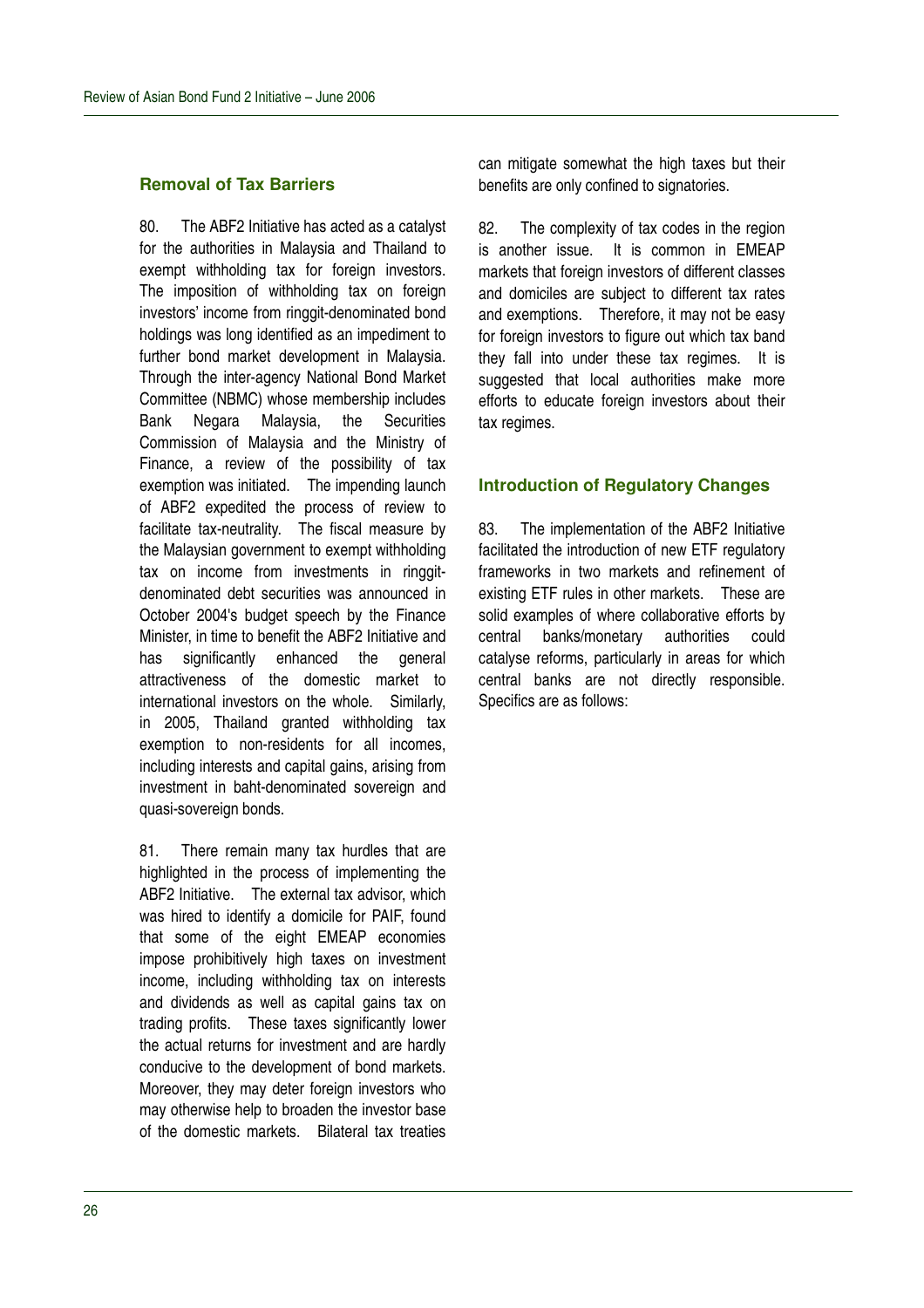| <b>Malaysia</b>    | Previously, there were no regulations governing ETFs. The Securities<br>Commission enacted guidelines on ETFs in June 2005.                                                                                                                                                                                                                                                                                                                                                                                                                                                                                                                                                                                                                                                      |
|--------------------|----------------------------------------------------------------------------------------------------------------------------------------------------------------------------------------------------------------------------------------------------------------------------------------------------------------------------------------------------------------------------------------------------------------------------------------------------------------------------------------------------------------------------------------------------------------------------------------------------------------------------------------------------------------------------------------------------------------------------------------------------------------------------------|
| <b>Thailand</b>    | Previously, there were no regulations governing ETFs. The Securities and<br>Exchange Commission (SEC) enacted guidelines on ETFs in July 2005.<br>The Bank of Thailand and the SEC allowed financial institutions under their<br>respective supervision to appraise the risk weight of their investment in<br>mutual fund units by looking through directly at the risk weights of the<br>underlying assets, instead of simply adopting the risk weight equivalent to<br>that of corporate bonds.<br>The Bank of Thailand also announced the eligibility of the unit of the Thailand<br>Fund for some regulatory required reserves of commercial banks.<br>However, the unit is not eligible as liquidity reserve since it is not permissible<br>under the Bank of Thailand Act. |
| <b>Philippines</b> | The Philippine Stock Exchange has started drafting the guidelines/listing<br>rules for ETFs in the Philippines.<br>For Unit Investment Trust Funds, it is common for fund managers to take up<br>the role of trustees for their funds. BsP plans to align existing regulations<br>with international best practices by requiring the manager and trustee of<br>future funds to be separate entities. The first fund authorised under this<br>arrangement is the ABF Philippines Bond Index Fund.                                                                                                                                                                                                                                                                                 |

84. There are also cases where the reality check provided by the implementation of the ABF2 funds flushed out problems as well as practices that do not offer adequate investor protection in compliance with best market practices. Where rules cannot be changed easily, EMEAP have recommended interim measures and partial solutions. Some examples:

> (i) *Inadequate checks and balances between fund managers and trustees*: Trustees are the prime guardian of unit-holders' interests. In some EMEAP markets, local securities rules allow fund managers to remove

trustees but not vice versa. Furthermore, unit-holders have no right to remove incompetent fund managers through shareholders' resolutions in two EMEAP markets. In such cases, the Working Group tried to address this issue of investor protection through establishing and vesting in an independent Supervisory Committee a power to convene a unit-holders' meeting to vote on the termination of the fund, which effectively means the removal of the manager.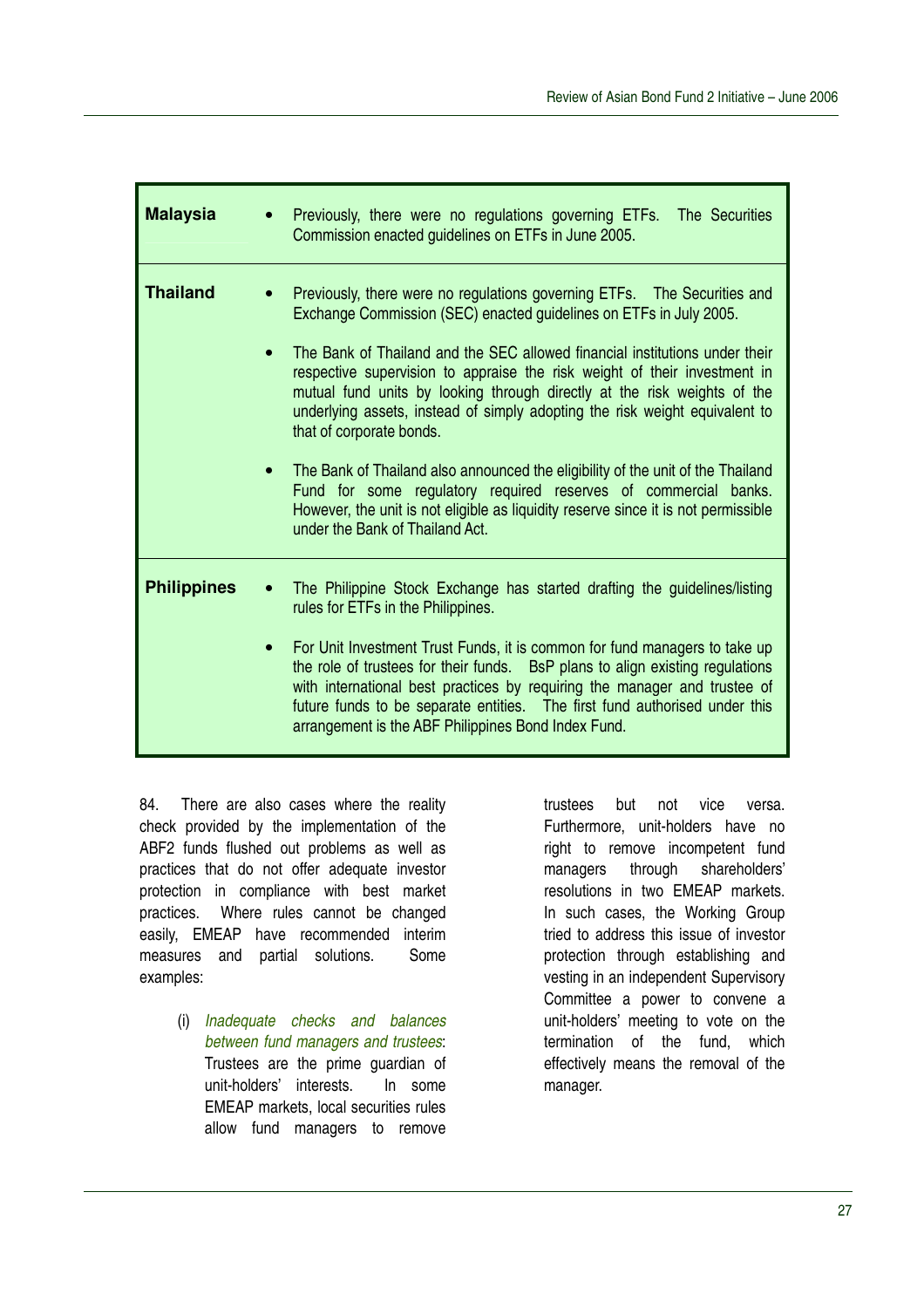- (ii) *Unclear division of responsibilities between the fund manager and trustee*: From a risk management perspective, the role of fund managers should be confined to the management of fund assets. But in some EMEAP markets, the managers are permitted by securities regulations to take up other functions, such as valuation of assets, which is usually performed by the trustees in accordance to best practices. Valuation by the managers may give rise to conflicts of interest as the fund performance is the most important parameter in the assessment of fund managers. To ensure fair valuation of fund assets, a clause was added in the ABF2 fund documents stipulating that the valuations provided by the managers must be verified by the trustees or independent third parties.
- (iii) *Inhibitions to cross-border movement of financial products and intermediaries:* This absence of mutual recognition of financial products and intermediaries among EMEAP economies has been an obstacle to financial integration in the region.

85. Clearly, further work can be done to coordinate or harmonise regulatory frameworks in Asia. A common regulatory framework like UCITS III<sup>6</sup> in the European Union can only be a long-term goal for the region. In the medium term, one feasible way for regulatory harmonisation will be for EMEAP securities regulators to give mutual recognition to financial products and intermediaries registered with each other under bilateral agreements.

# **Accounting Standards**

86. Some members suggested the adoption of the International Financial Reporting Standards (IFRS) for all ABF2 funds so as to facilitate comparison of fund performance. While the Working Group recognised that there were merits in adopting common accounting standards across the funds, it was noted that this might create operational problems and adaptation issues for local fund managers and trustees. Moreover, the Working Group noted that the accounting standards of EMEAP economies were in the process of converging with IFRS, with the standards of Hong Kong and Singapore already in full convergence. After discussion, the Working Group decided that each ABF2 fund should adopt the local accounting standards of its own jurisdiction.

## **Adoption of International Practice**

87. Observance of best international practice would likely encourage greater foreign investor participation. The PAIF-related documents such as trust deed and prospectus were carefully drafted in line with international standards and best practices. For example, the trust deed imposes limit on dealings between the PAIF and connected parties of the manager and requires such transactions to be executed on an arm's length basis, which is an international common practice. Another example is the requirement to value marketable securities at bid prices, which is in line with the latest international accounting standards.

88. The trust deed and prospectus of the PAIF served as a model in the drafting of fund

<sup>&</sup>lt;sup>6</sup> The EU Directives on Undertakings for Collective Investment in Transferable Securities (UCITS) III form a common regulatory framework for openended funds authorised in all Member States. The UCITS Directives consist of two directives: the "Management Directive" that gives fund "Management Directive" that gives fund management companies a "passport" to operate across EU; and the "Product Directive" that allows cross-border offering of investment funds in EU.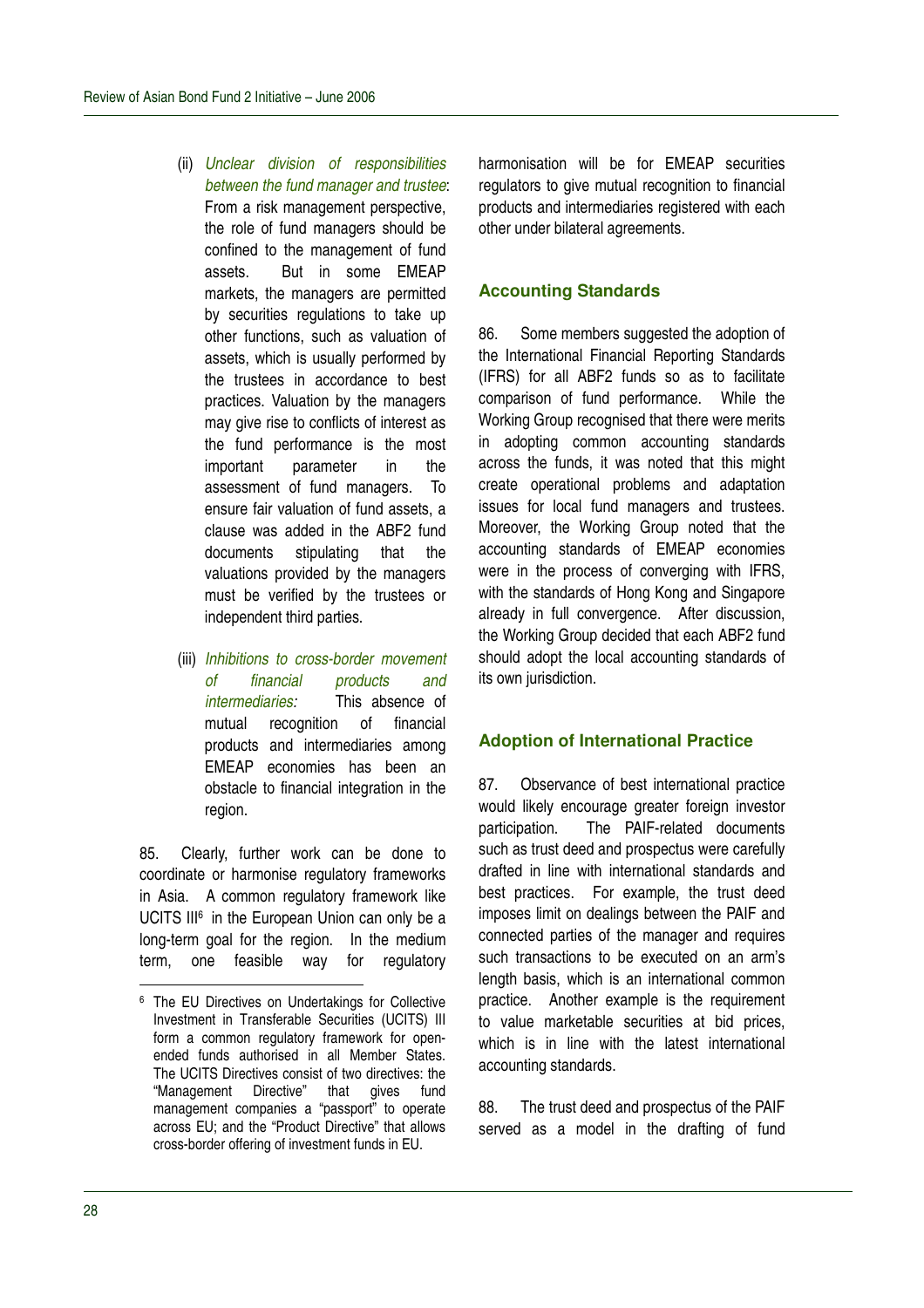documents for other ABF2 funds, in order to save time and speed up acceptance by all 11 EMEAP central banks and monetary authorities. Owing to differences in legal and regulatory frameworks, it was not possible for some ABF2 funds to adopt exactly the same document template as that of the PAIF. But it has been agreed that the practices incorporated in the PAIF documents should be reflected in the local documents as far as practical. In the process, the fund documentation in 8 markets has been "harmonised" to the extent possible.

# **Linkage between Clearing Systems**

89. Settlement of debt securities is generally efficient in the eight EMEAP markets. All central securities depositories (CSDs) in the EMEAP markets have adopted the most secure settlement approach, delivery versus payment (DvP), for debt securities settlement. Most of them are also indirectly linked to international CSDs, such as Euroclear and Clearstream, through local custodian banks, thus allowing the securities under their custody to be cleared and settled overseas. The global custodian for PAIF and the eight Single-market Funds has successfully established Asia's first custodian network linking up all eight markets.

90. The ABF2 Initiative has further enhanced market infrastructure in the region by strengthening the co-operation between equities and bond clearing systems in EMEAP markets through the introduction of bond ETFs. Bond ETFs, which are listed on exchanges but conduct in-kind creations and redemptions in the bond clearing systems, require seamless interface between the equities and bonds settlement systems. In the case of Malaysia, the launch of the ABF Malaysian Bond Index Fund in July 2005 facilitated the linkage between the two systems. as it was the first time a fixed-income related product is traded on the national stock exchange. While the settlement of the fund units are

facilitated by the equity settlement system operated by Bursa Malaysia, the purchase, sale and custody of underlying bonds are executed by the scripless settlement system operated by Bank Negara Malaysia for debt securities. The linkage is materially via the financial intermediaries involved and not via a system or infrastructure-based link.

# **Liquidity of Benchmark Indices and Price Transparency**

91. Price transparency enhances market efficiency and fosters investor confidence. The structuring of the ABF2 funds as bond ETFs has indeed raised the transparency of trading, with order flows and trade information made available to participants, to the regulatory authorities and to the public. Also as the ABF2 funds are passively-managed bond index funds, transparency and representativeness of the benchmark bond indices are critical to ensure accurate valuation and replicability of the index performance.

92. The iBoxx ABF Indices made a good start but technical problems remain for the IIC to value the less liquid bonds and make the Indices more replicable. An ideal benchmark should be replicable but that is not possible as in the case of some markets, the underlying bonds are simply not available in the secondary market in part because of a preference for investors to buyand-hold. The situation is even more acute for quasi-sovereign bonds, which unlike sovereigns, do not have a regular issuance programme of different tenors. In light of this, it is necessary for IIC to review the criteria for index constituents, including the minimum allowable sizes and study whether size thresholds have any bearing on liquidity of a bond. More market participants should also be encouraged to provide data to IIC so as to enhance the representativeness of the indices. At the same time, the IIC should improve the dissemination of index data to the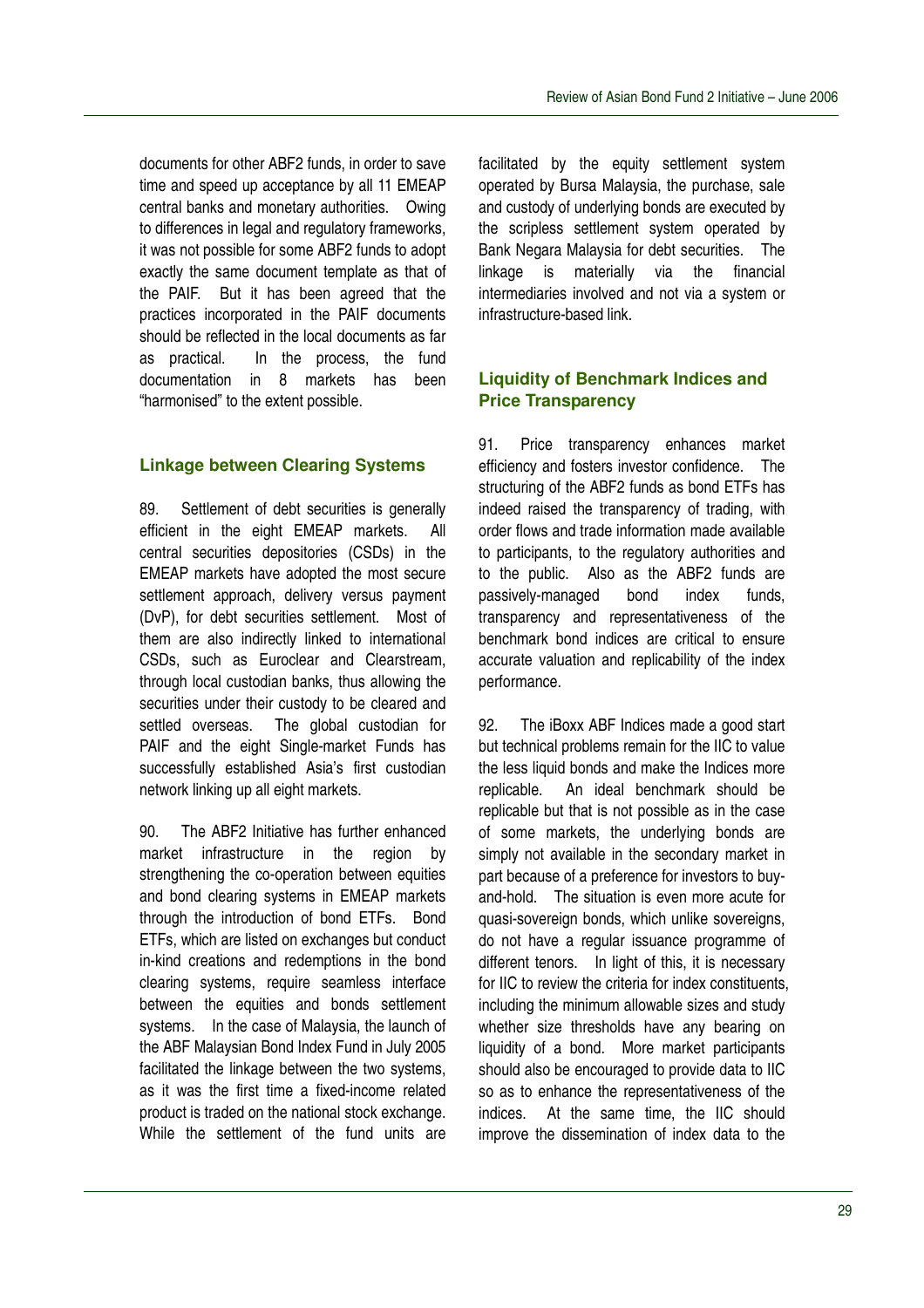public so as to increase the awareness of investors and attract more users. The index data is now only available on the IIC website and the terminals of Bloomberg and Reuters. The IIC should take more efforts, probably with stock exchanges and local media in the EMEAP markets, to improve the release of index data to retail investors.

# **VII. CONCLUSION**

93. The ABF2 Initiative is a historic milestone in central bank cooperation in Asia. For the first time, EMEAP central banks and monetary authorities set aside a small part of their foreign reserves for collective investments into localcurrency bonds in Asia. The Initiative is a demonstration of EMEAP's commitment to achieve a common objective of deepening and broadening the Asian bond markets for greater financial stability and integration. The ABF2 project also involves EMEAP central banks taking part, in partnership with the private sector, in product design, execution and promotion. This approach has enabled all EMEAP central banks to gain an in-depth understanding of the market structure, regulatory systems and impediments to financial intermediation of all other EMEAP economies.

# **Achievements**

94. The ABF2 Initiative was designed to achieve market development impact and broader investor participation through offering the PAIF and eight Single-market Funds to the public. Six funds were launched less than a year ago, and three funds will be offered. While it is too early to assess in any definitive sense the impact brought by the Initiative, we could offer some initial observations on the extent to which the development objectives set out in paragraph 7 (i) and (ii) have been achieved. Overall speaking, the ABF2 has made some inroads in broadening

investor participation in the Asian bond market, but by comparison, the achievements in identifying and removing market impediments are more significant. Observations could be summarised below:

- (i) **New Asset Class:** The ABF2 has successfully introduced a brand new asset class to Asia. While bond funds in Asia are actively managed with typically high management fees, ABF2 funds are passively-managed and intended to be low cost. Bond ETF is a product innovation in Asia. The low cost structure and low entry threshold for investments have laid the foundation for broader investor participation in the bond market.
- (ii) **Investor Participation**: The 24% to 50% growth in asset sizes for the listed Single-market Funds is satisfactory, though growth tends to taper off after launch. Turnover of the listed funds, while bigger in some markets, are relatively low on the whole. This is consistent with the buy-and-hold mentality of bond investors. As for PAIF, while the 19% growth for PAIF falls somewhat short of expectations, it has significantly outgrown some actively managed Asian bond funds in the same period. Furthermore, since March 2006, its growth rate has picked up with various products wrapped around PAIF being offered. It is too early to gauge the impact since the concept of Asian bonds as an asset class is a new one and may take time to gain acceptance.
- (iii) **Product Appeal**: According to the fund managers' observation, the low cost feature is appealing to institutional investors which are more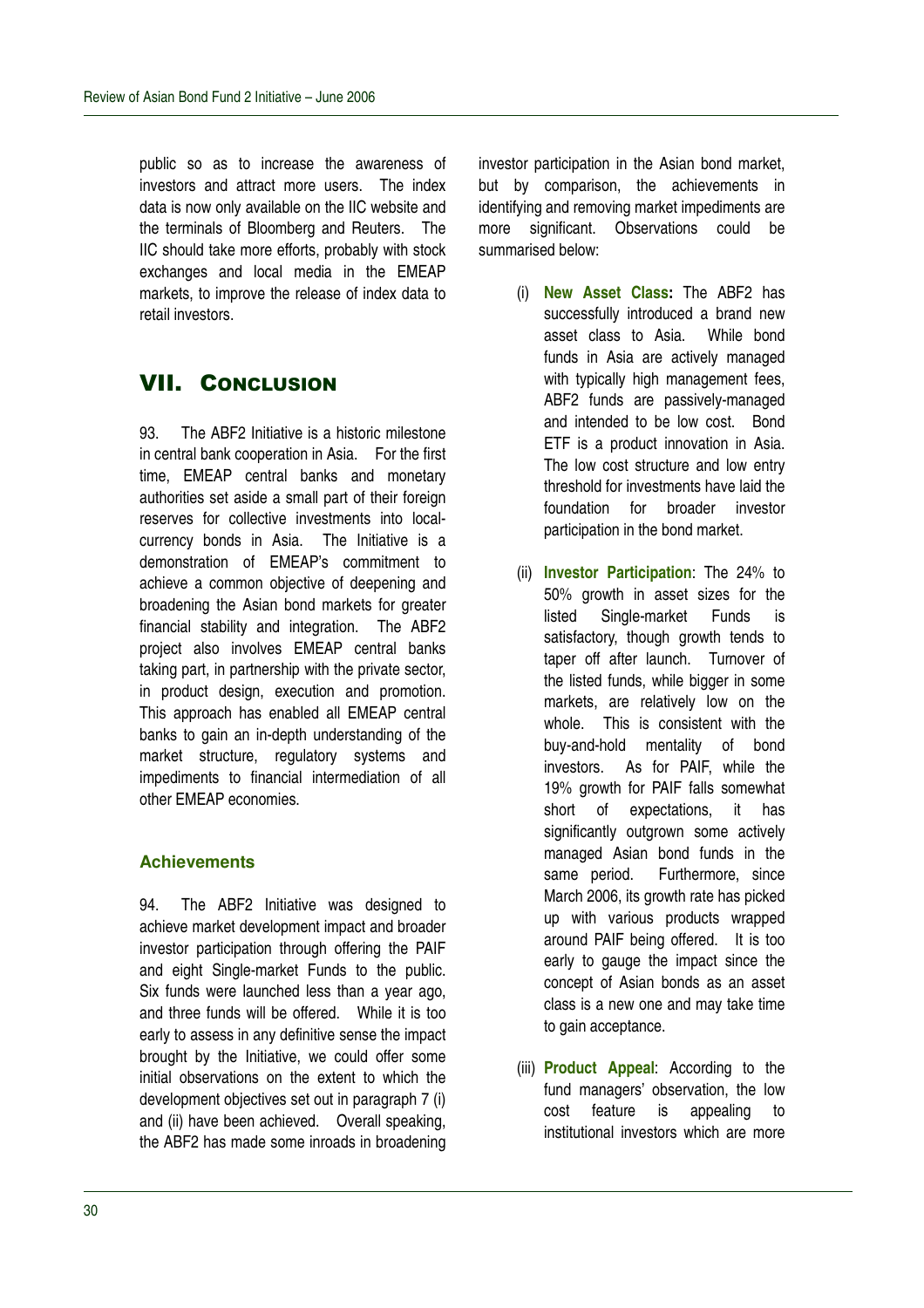cost conscious. They are banks, insurance companies and pension funds. For the PAIF, Japanese institutional investors have expressed interest in the product as it can allow them to gain exposures to eight Asian bond markets in one go, but there is preference for the product to be denominated in yen. To attract these Japanese institutional investors, the manager has launched in March 2006 a yen-denominated feeder fund that invests exclusively in the PAIF. The successful launch of this feeder fund suggests that the PAIF can be a good underlying asset for structured products tailored for the needs of different investors. Retail investors, on the other hand, regard the Singlemarket Funds as a good substitute to low-yielding fixed deposits. However, product awareness in the retail sector may be low because of a lack of monetary incentives for intermediaries to promote the product under the low-cost structure of the ABF2 funds. The fact that the ABF2 funds are the first of its kind in Asia means that more education and marketing efforts are required to raise the awareness of retail investors.

(iv) **Product Execution**: The operation of the ABF2 funds has demonstrated that passively-managed funds are viable products in Asia. The fact that the performance of ABF2 funds has tracked closely that of benchmark indices, and that the gap between listed price and NAV of the bond funds is tight, illustrate that the market infrastructure in Asia supports bond ETFs and passively-managed funds well. The introduction of the marketmaking arrangements has been successful in maintaining tight bid-ask

spreads for listed bond funds, thus encouraging the participation of various investors.

- (v) **Market Development**: The ABF2 Initiative has served as a useful catalyst that has triggered regulatory and tax reforms and market infrastructure improvements in the eight member economies. The most notable ones include:
	- Accelerated tax reforms in Malaysia and Thailand where non-resident investors have been exempted from withholding tax on investment income from local currency bonds 7 .
	- Introduction of regulatory enhancements as in the case of Malaysia and Thailand whereby new regulations on ETFs were established to facilitate the listing of the Malaysia Fund and Thailand Fund as ETFs.
	- Further liberalisation of foreign exchange administration rules in Malaysia to allow better access by foreign bond issuers or investors to hedging mechanism on foreign currency exposures of issuances and investments.
	- Improved regional market infrastructure and reduction of cross-border settlement risk by establishing a custodian network covering all eight EMEAP markets. The listing of some ABF2 funds as ETFs has strengthened the linkage between bonds and equities

<sup>7</sup> In Thailand, the withholding tax exemption only applies to non-resident investors' holdings of government or quasi-government bonds.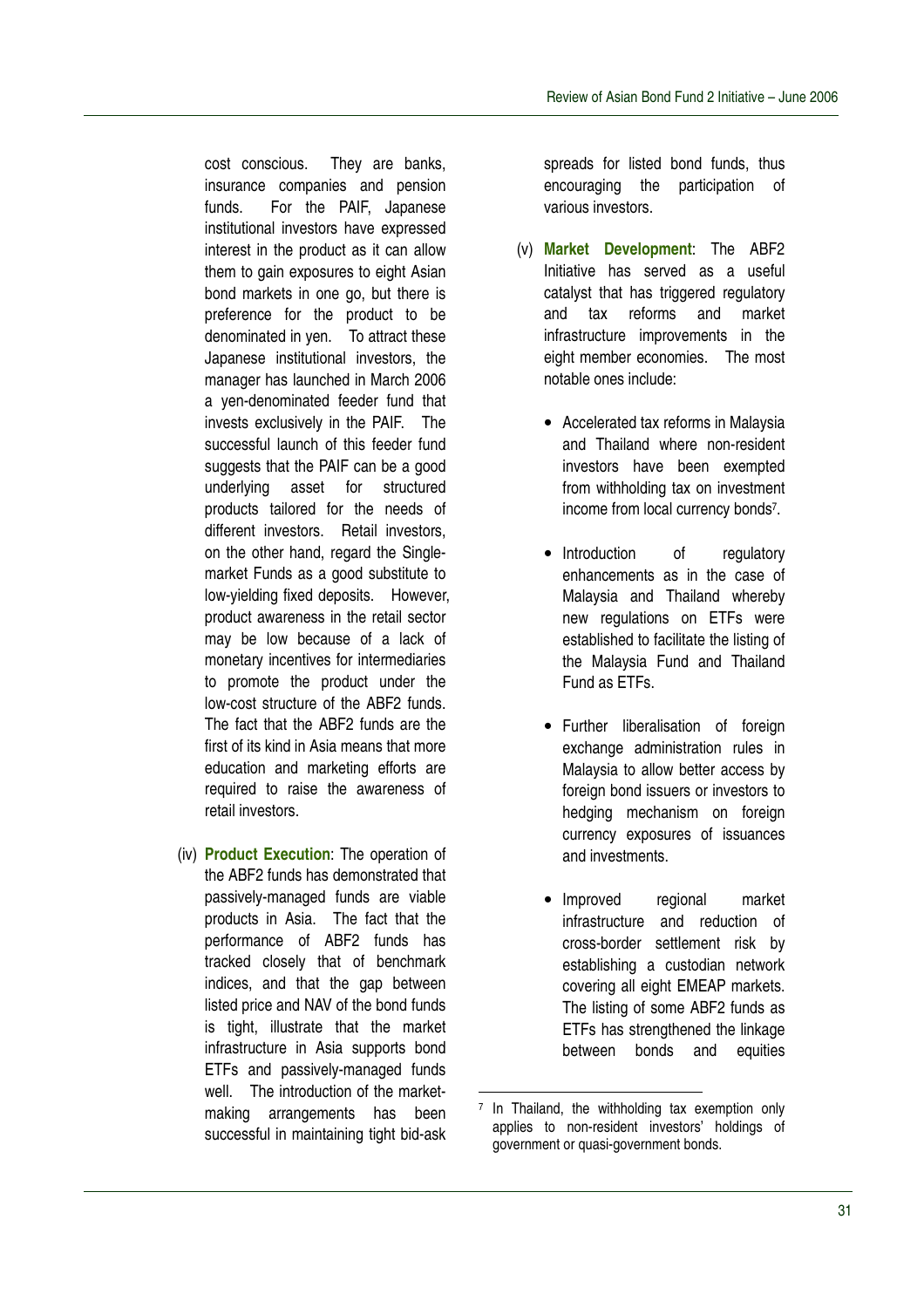clearing systems in individual EMEAP markets.

- Harmonisation of documentation as standard provisions of trust deed and prospectus of the PAIF, which are drafted in line with international best practices, were used as far as possible as model provisions for the documentation of the Singlemarket Funds. This has helped promote the adoption of best international practices across EMEAP markets, while allowing for regional diversity.
- Introduced an important piece of market infrastructure, the iBoxx ABF family of indices, to Asia, that can be adopted and customised by private sector investors as benchmarks for other fixed income or derivative products. These Indices are compiled by an independent index provider using a multiple pricing model. They are more transparent and impartial than proprietary indices compiled by major market players in the region.

# **Lessons Learnt**

95. Given the intensity and scale of cooperation, it is important that we draw lessons on the process that could be instructive to future central bank cooperation. Our assessment is as follows:

> (i) **Central banks can play a useful role in spearheading and coordinating regulatory reforms.** Much of the development in paragraph 94 (v) above would not have taken place in such a short period of time if not for the involvement of central banks as

sponsor for the EMEAP Initiative. As bond market development does not fall squarely into the mandate of any government agency, the involvement of central banks has been particularly helpful in coordinating various government agencies to identify and remove market impediments. This is an area where the public sector can really add value, as private sector participants have little incentive to introduce market reforms without the support of public sector agencies. The involvement of the public sector in product development also means that more attention has been paid to investor protection and governance issues.

- (ii) **Project-based and building-block approach** of the Initiative is highly effective in promoting bond market development. By involving directly in product design, execution and promotion, the project has enabled EMEAP to gain in-depth understanding of market impediments in the region and to derive practical solutions to address them. The experience garnered in this project would be instructive to future projects on bond market development.
- (iii) **Public-private sector partnership is important in market development, especially in the development of new products**. To launch the ABF2 funds, EMEAP central banks have been working closely with the private sector (including the financial advisors, master custodian and fund managers) in the design, execution and offering of the ABF2 funds.
- (iv) **Market reality and regional diversity demand flexibility from central**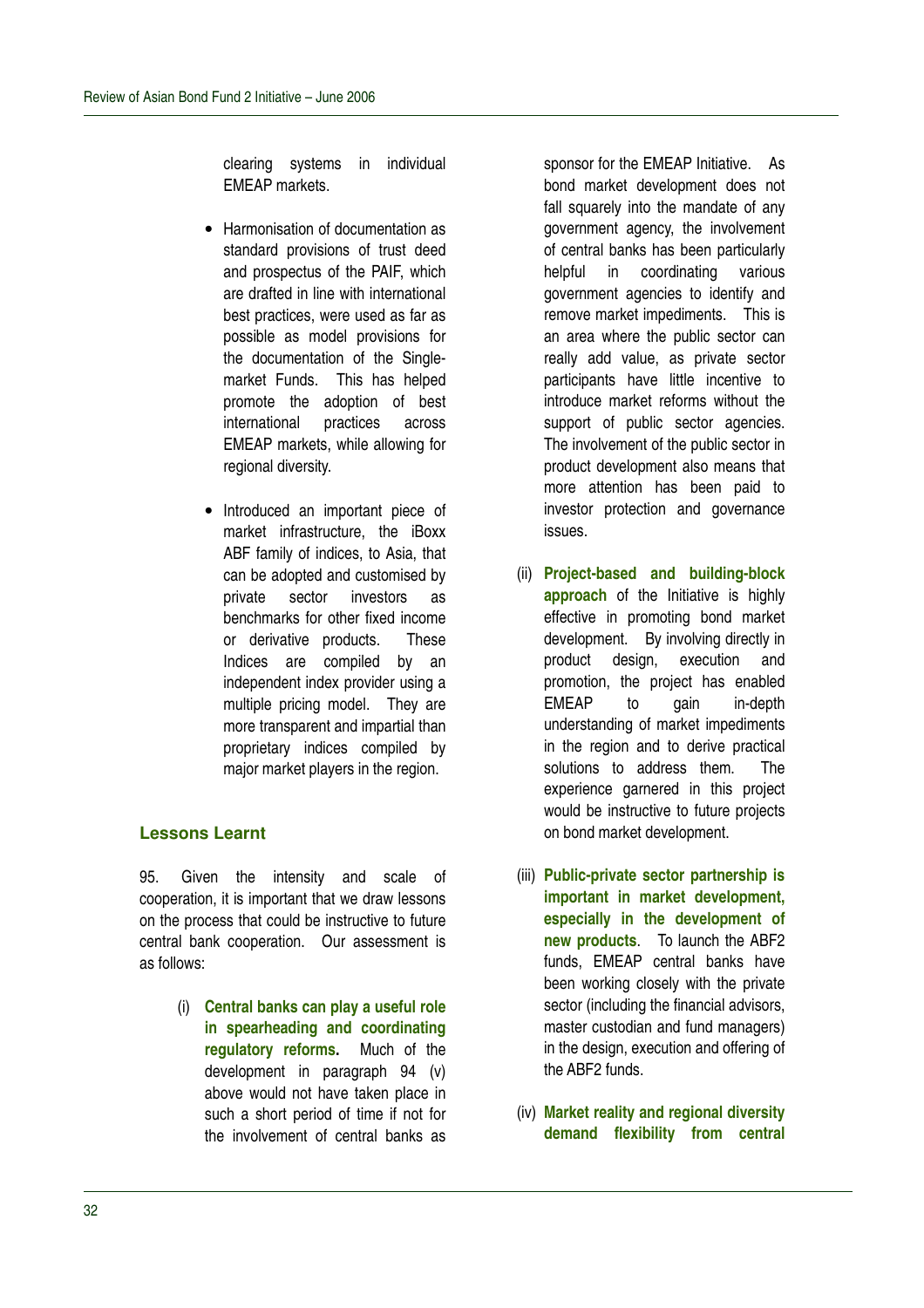**banks in promoting market development**. The launch of the yen-denominated Japanese feeder fund for the PAIF to attend to the home-bias of investors demonstrates the flexibility of EMEAP to address market reality in marketing the PAIF. To provide greater incentive for the intermediaries in charge of distribution, the feeder fund, unlike the PAIF, is allowed to charge investors a small amount of distribution fee. Another example of EMEAP's recognition of regional diversity is the different powers of the SCs of the ABF2 funds. In order to comply with local laws and regulations, the establishment and/or powers of the SCs vary from fund to fund.

(v) **A transparent process** in the implementation of the project is essential to ensure "buy-ins" from stakeholders, including regulators, intermediaries and investors. Initiatives undertaken by authorities are often criticised due to a lack of understanding on the part of investors. The ABF2 project strived to ensure that the public are kept updated on the progress through a series of press communications and to deepen investors' understanding in the product through ongoing investor education.

## **Areas for Further Work**

96. ABF2 is a useful exercise that aimed at enhancing financial stability through building a more integrated regional bond market. By expanding the effective size of Asian financial markets through greater integration across jurisdictions, it can help mobilize funds within the region and promote financial and monetary stability. Going forward, EMEAP could consider

adopting the approach in paragraph 97 (i) to (vi) to spearhead the reform work started by ABF2.

97. In implementing ABF2, not all market impediments were addressed and, in some cases, workarounds were employed in light of the tight timetable. Hence, there are still hurdles that have yet to be resolved. We have identified several areas where further work is necessary. It is hoped that these can shed some light on the direction of possible future reforms but should not be regarded as prescriptive measures. Specifically, these areas include:

- (i) **Application of international standards in a regional context** – Standards for investor protection varies across jurisdiction, discouraging cross-border investments. A possible area for work is to achieve greater commonality in approaches among regulatory agencies in the region through the adoption of minimum international standards and international best practices. In striking a balance between regulatory convergence and regional diversity, the objective of greater financial integration through the harmonisation of prudential standards could be enhanced.
- (ii) **Promotion of mutual recognition of financial products and intermediaries among EMEAP economies –** The lack of mutual recognition has posed obstacles to cross-border distribution of products and cross-border operations of intermediaries in the region. In a few markets, the registration of foreign investors for access to domestic markets has been difficult and time consuming. EMEAP regulators may consider extending recognition to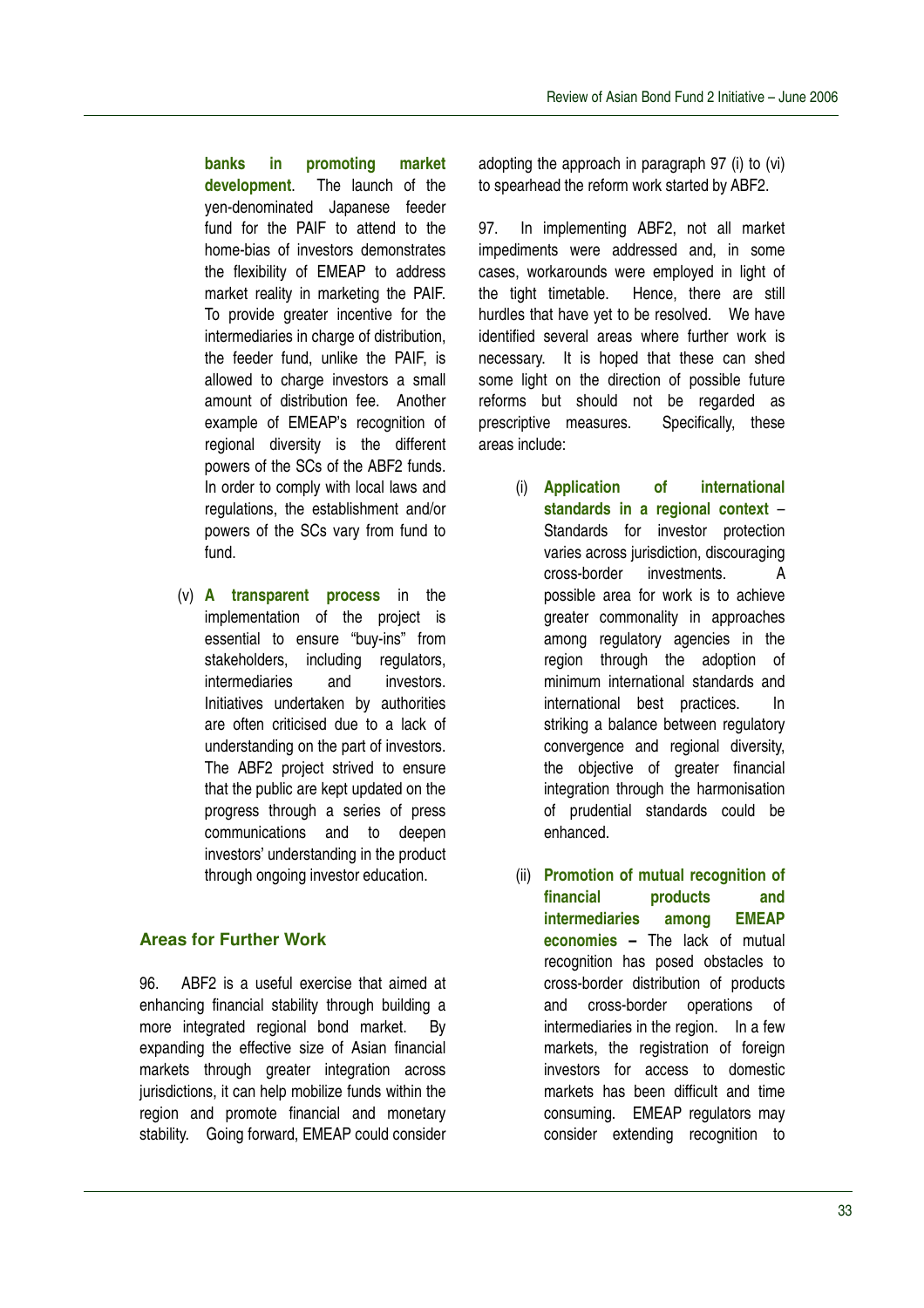products and intermediaries registered in other EMEAP jurisdictions through bilateral agreements. Cross-border recognition of products and intermediaries and cross-listings will be a long-term objective which will allow much better integration of markets and expand product developments, leading to a deeper and broader capital market in the region.

- (iii) **Withholding tax and capital gains tax remain high** in a number of EMEAP economies. Relevant central banks should work with the respective tax authorities to explore the possibility of reducing or removing such taxes.
- (iv) **The "buy-and-hold" preference** of Asian investors is identified as one of the main reasons behind the relatively low liquidity of Asian bonds. This issue could be hopefully ameliorated over time by encouraging a wider spectrum of participants, such as foreign investors, in the domestic bond markets. However, for the time being, the uneven state of development across jurisdictions need to be recognised and EMEAP may assist member economies in the development of repo and securities lending markets to make available the bond holdings of the "buy-and-hold" investors for borrowing by other market participants. This can facilitate the introduction of market making mechanism for bonds in the secondary market, which can further enhance liquidity and tighten the bidask spread of bonds. Further development of the hedging instruments through the deepening of futures and swaps markets, for

example, may also encourage more market activities. At the same time, it may be useful for EMEAP to conduct in-depth study on why the "buy-andhold" strategy is so pervasive in Asia and to review whether any regulations have encouraged such behaviour. Moreover, EMEAP regulators should encourage the adoption of "mark-tomarket" accounting for bond holdings so that local institutions would have a greater incentive to manage the associated interest rate risk through trading.

- (v) **Enhancement of iBoxx ABF Indices.** The criteria for inclusion of bonds into the iBoxx ABF Indices should be regularly reviewed to ensure that the Indices remain representative and replicable. The transparency in the compilation of the Indices and their determinants (e.g. the market openness scores) should be enhanced. The dissemination of the Indices in EMEAP economies should also be improved so as to raise investors' awareness of these Indices.
- (vi) **Raising the transparency of Asian bond markets.** One of the factors contributing to the wide bid-ask spreads of Asian bonds is the lack of transparency in pricing. The listing of the ABF2 funds as bond ETFs has raised the transparency of trading activities in terms of pricing and turnover. In light of this experience. further efforts should be made to improve the transparency of the Asian bond markets.

98. The ABF2 project provides a fruitful example of regional co-operation in debt market development. The experience of EMEAP central banks working intensively for over 4 years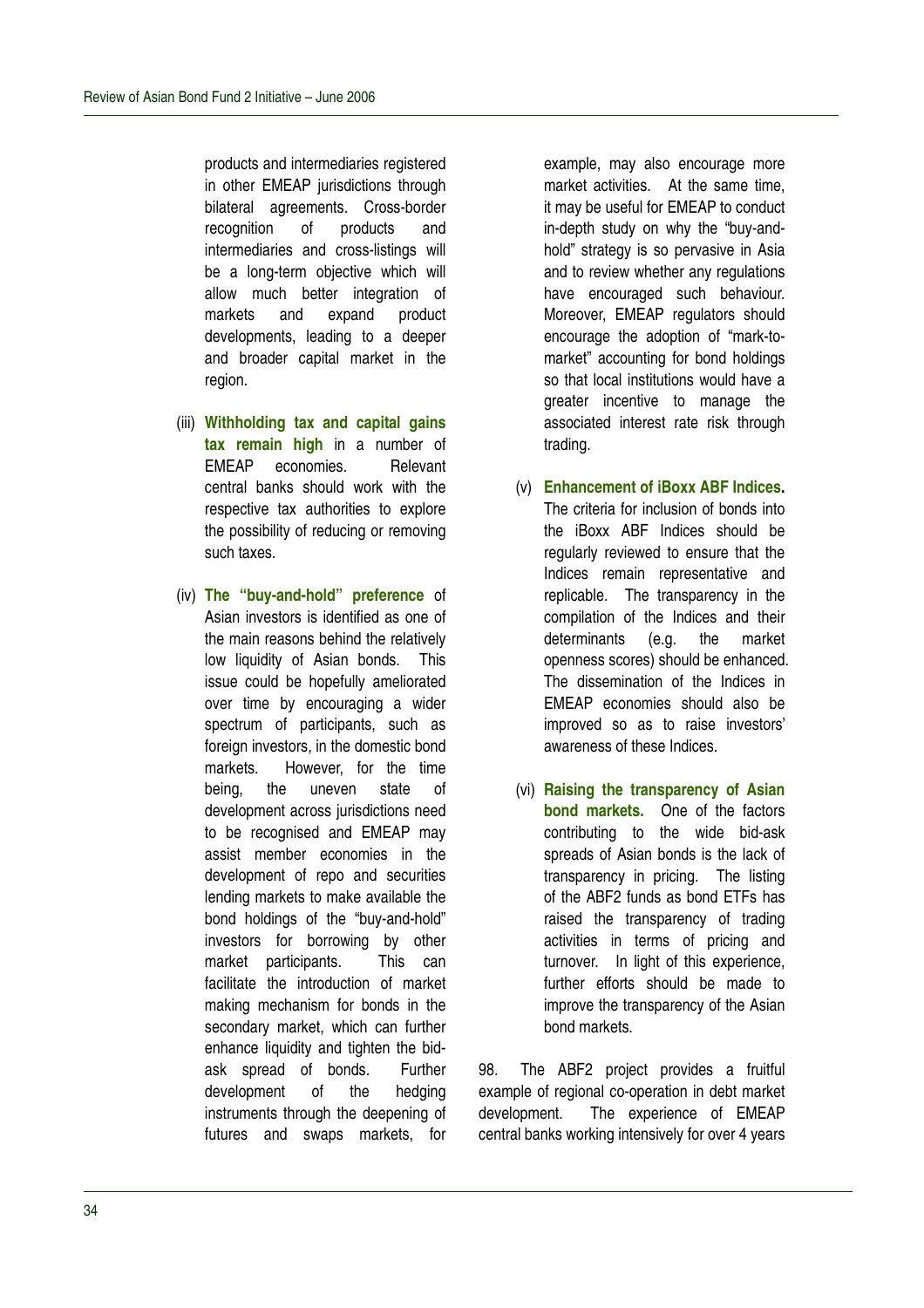to see through this project is highly valuable in itself: EMEAP central banks have learnt from each other's experiences and managed to work comfortably and constructively as a group. We are battle-tested for future and more substantive co-operative ventures.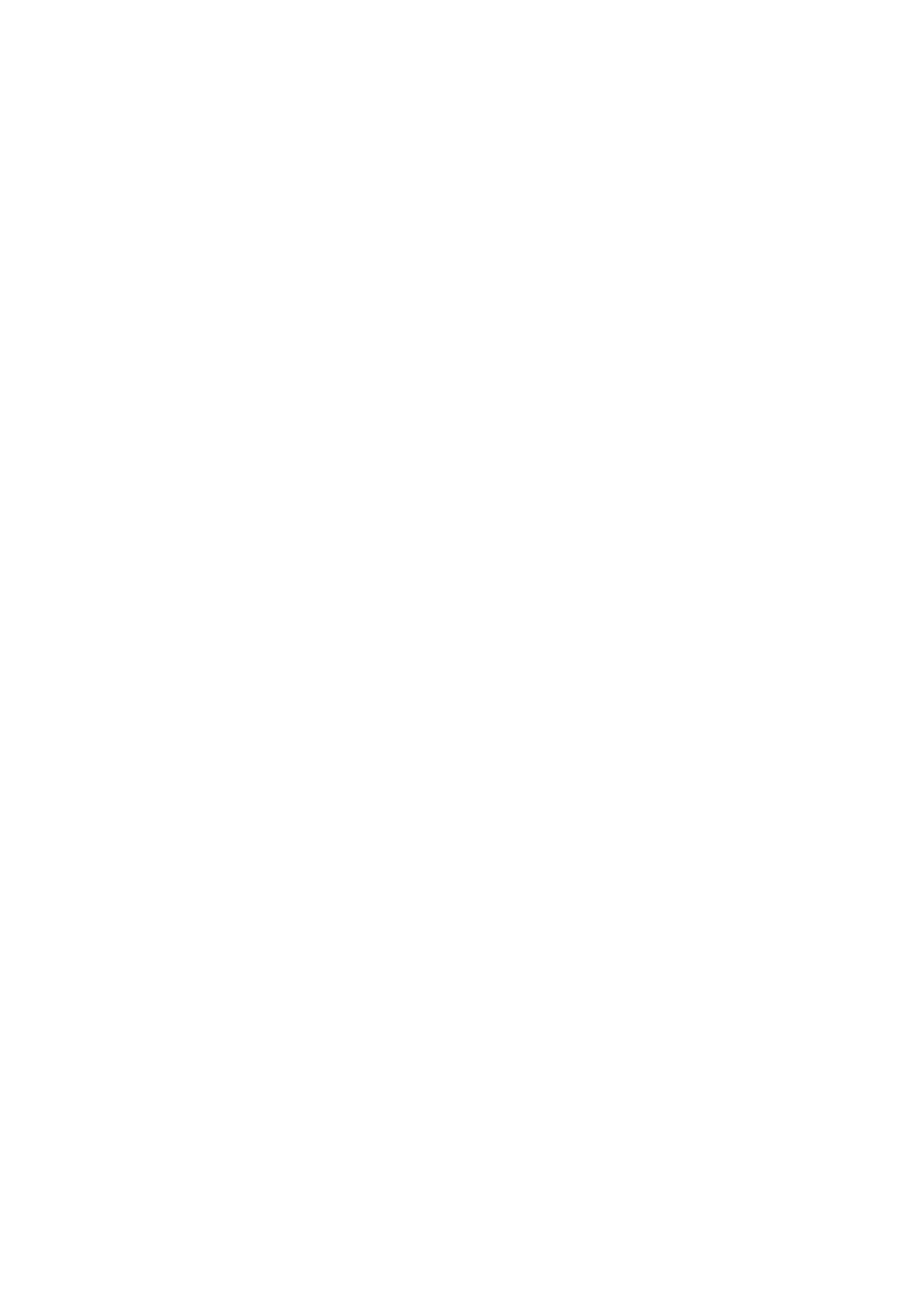Annex A

#### **Annex A EMEAP Press Statement EMEAP central banks announce the launch of the Asian Bond Fund 2 16 December 2004**

The EMEAP (Executives' Meeting of East Asia and Pacific Central Banks) Group, comprising 11 central banks and monetary authorities in the East Asia and Pacific region, is pleased to announce the launch of the second stage of the Asian Bond Fund (ABF2). Building further on the successful launch of the first stage of the Asian Bond Fund (ABF1) in June 2003, which invested in US dollar denominated bonds issued by sovereign and quasi-sovereign issuers in EMEAP economies (other than Japan, Australia and New Zealand), the ABF2 will invest in domestic currency bonds issued by sovereign and quasisovereign issuers in the eight EMEAP markets.

The launch of ABF2 represents a historic milestone in central banking cooperation in the region. The EMEAP Group is confident that the ABF2 Initiative will bring about significant benefits to the development of bond markets in Asia. The catalytic role that ABF2 will play in promoting new products, improving market infrastructure and minimising regulatory hurdles will help further broaden and deepen the domestic and regional bond markets and hence contribute to more efficient financial intermediation in Asia in the longer term.

The framework for ABF2, as announced by EMEAP in April 2004, comprises two components: a Pan-Asian Bond Index Fund (PAIF) and a Fund of Bond Funds (FoBF). The PAIF is a single bond fund investing in sovereign and quasi-sovereign domestic currency-denominated bonds issued in the eight EMEAP markets. The FoBF is a two-layered structure with a parent fund investing in eight Sub-funds, each of which will invest in sovereign and quasi-sovereign domestic currency-denominated bonds issued in the respective markets of the eight EMEAP economies. The PAIF and eight Sub-funds will be passively managed by private sector fund managers against a Pan-Asian bond index and relevant domestic bond indices for the eight EMEAP markets. A chart illustrating the ABF2 structure is at Annex I, and summary tables providing more details about the PAIF and FoBF Sub-funds are at Annex II.

EMEAP members' investment in the ABF2 will be around US\$2 billion, with half being allocated to the PAIF and half to the FoBF. The EMEAP Group has given careful consideration to the size of its investment so that it should neither be too large that it would crowd out private sector investors nor too small that it could not benefit from economies of scale in terms of supporting the necessary infrastructure for the Funds.

The PAIF and eight Sub-funds will be confined to investment of EMEAP central banks only in Phase 1. However, the Funds will be open to investment by other investors in Phase 2. It is intended that, subject to the approval by the relevant authorities, the PAIF will be domiciled in Singapore and initially listed in Hong Kong. Additional listing of the PAIF on other EMEAP stock exchanges will be considered at a later stage having regard to the readiness of other markets and the actual practical experience during the initial period. The eight Sub-funds will be domiciled in the respective jurisdictions and, where appropriate, listed on their respective stock exchanges.

The ABF2 will help raise investor awareness and interest in Asian bonds by providing innovative, lowcost and efficient products in the form of passively managed bond funds. In addition, the ABF2 Initiative has helped accelerate market and regulatory reforms at both regional and domestic levels to the benefit of all potential issuers and investors in the region. For example, at the regional level, some EMEAP economies are currently reviewing or changing their tax and regulatory regimes to facilitate cross-border investment. At the domestic level, some economies are actively developing the relevant regulations to list exchange-traded bond funds, which are innovative and low-cost products targeting the retail as well as the institutional investor base, in their respective markets.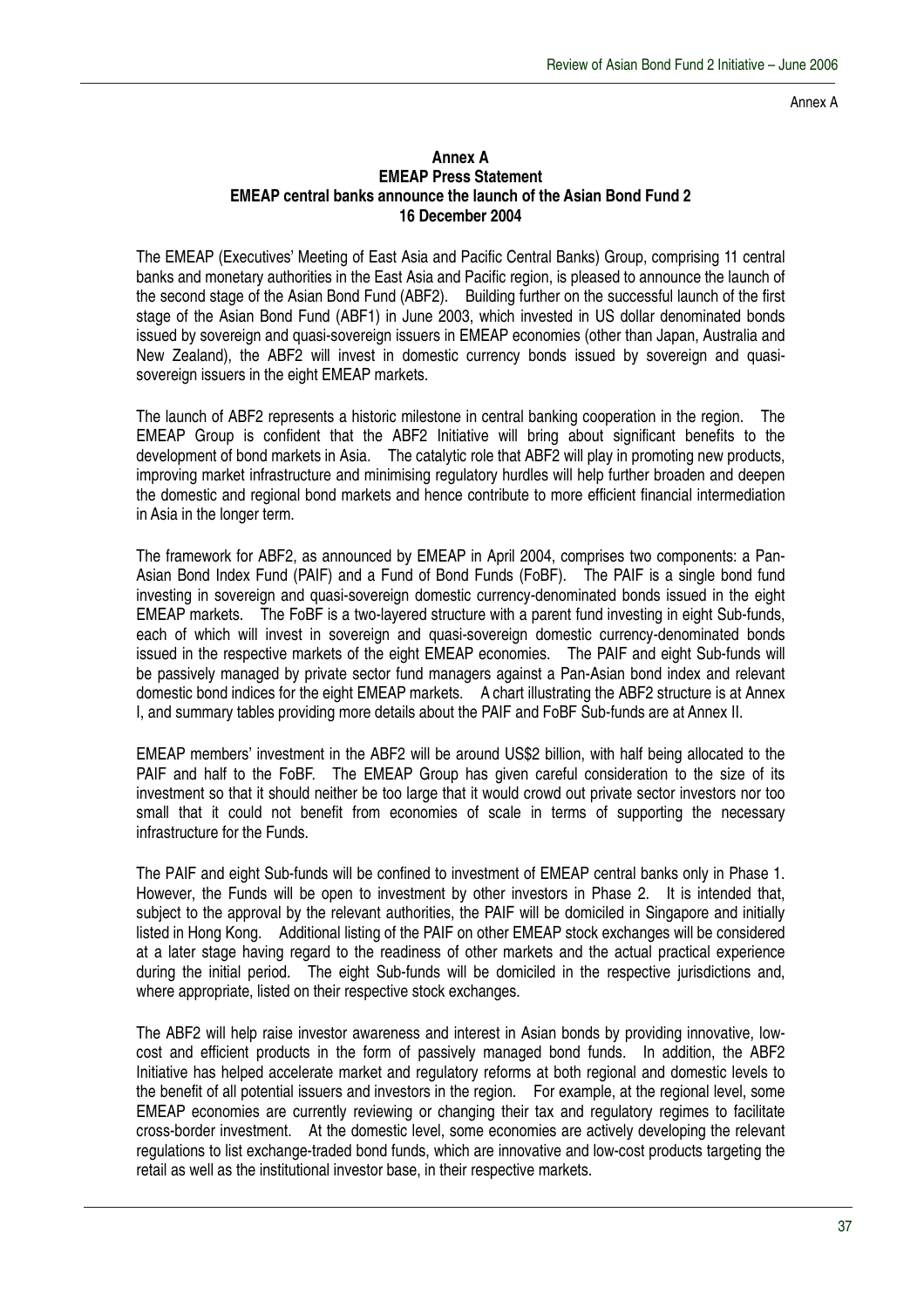#### Annex A

Further benefits should accrue as a result of the catalytic role ABF2 will play in introducing into Asia a new set of transparent, replicable and credible bond indices, which are important market infrastructure. The EMEAP Group has been working closely with the International Index Company (formerly known as iBoxx) on a family of bond market indices drawing on price information supplied by various market participants, which enhances the impartiality and credibility of the indices. Given that the construction rules and compilation methodology will be published, these indices can easily be used, replicated or customized by private sector fund managers as benchmark indices for their fixed income products. Moreover, derivative products can also be structured around these indices.

The Bank for International Settlements (BIS) will act as the Fund Administrator for EMEAP Group's investment in ABF2. The EMEAP Group is currently in the process of finalizing the selection of fund managers, custodians and other service providers for the PAIF and the eight Sub-Funds.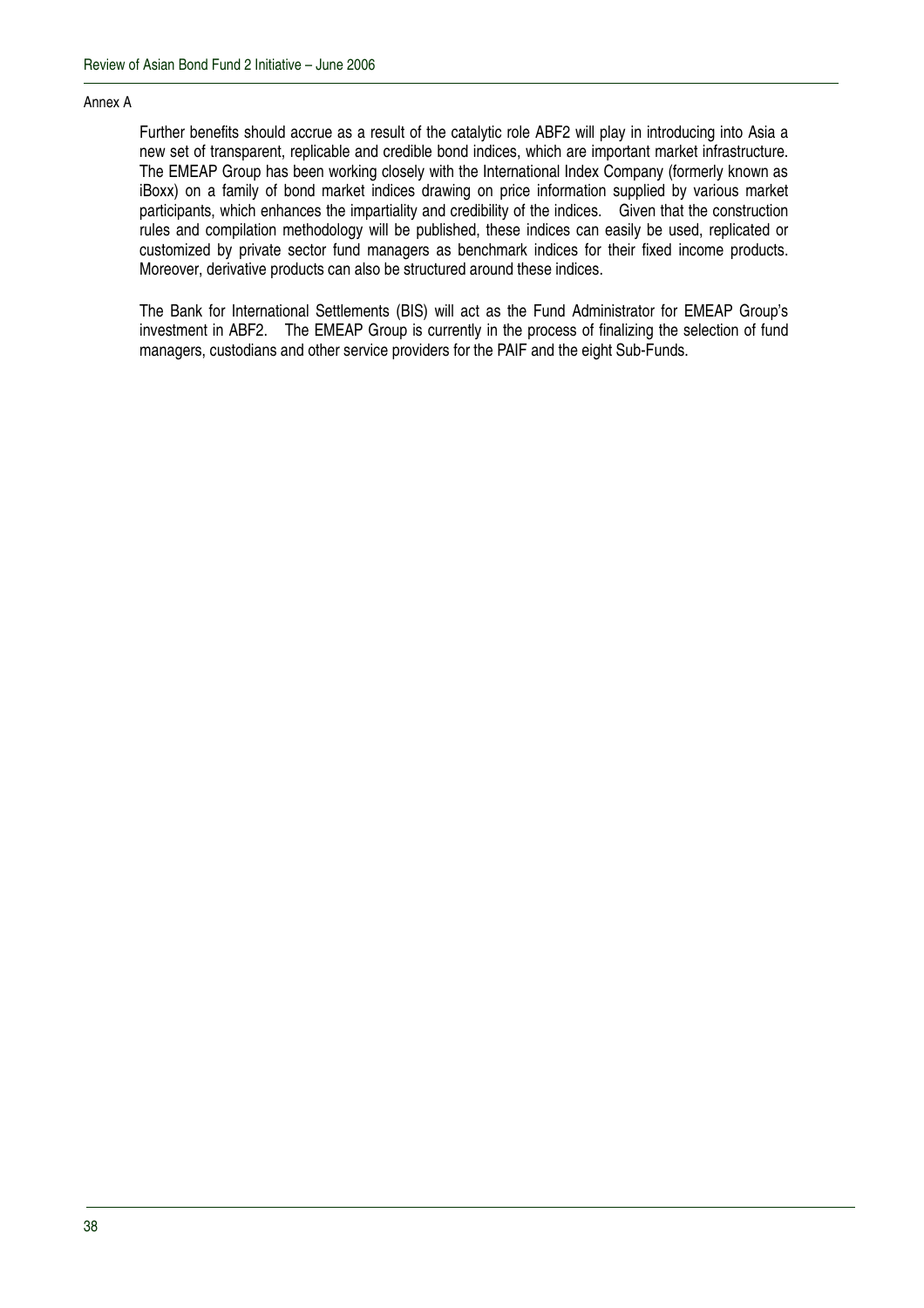

\*The BIS will act as the Fund Administrator for EMEAP Group's investment in ABF2

Components that will be open to investment by other public and private sector investors  $\mathcal{L}^{\mathcal{L}}$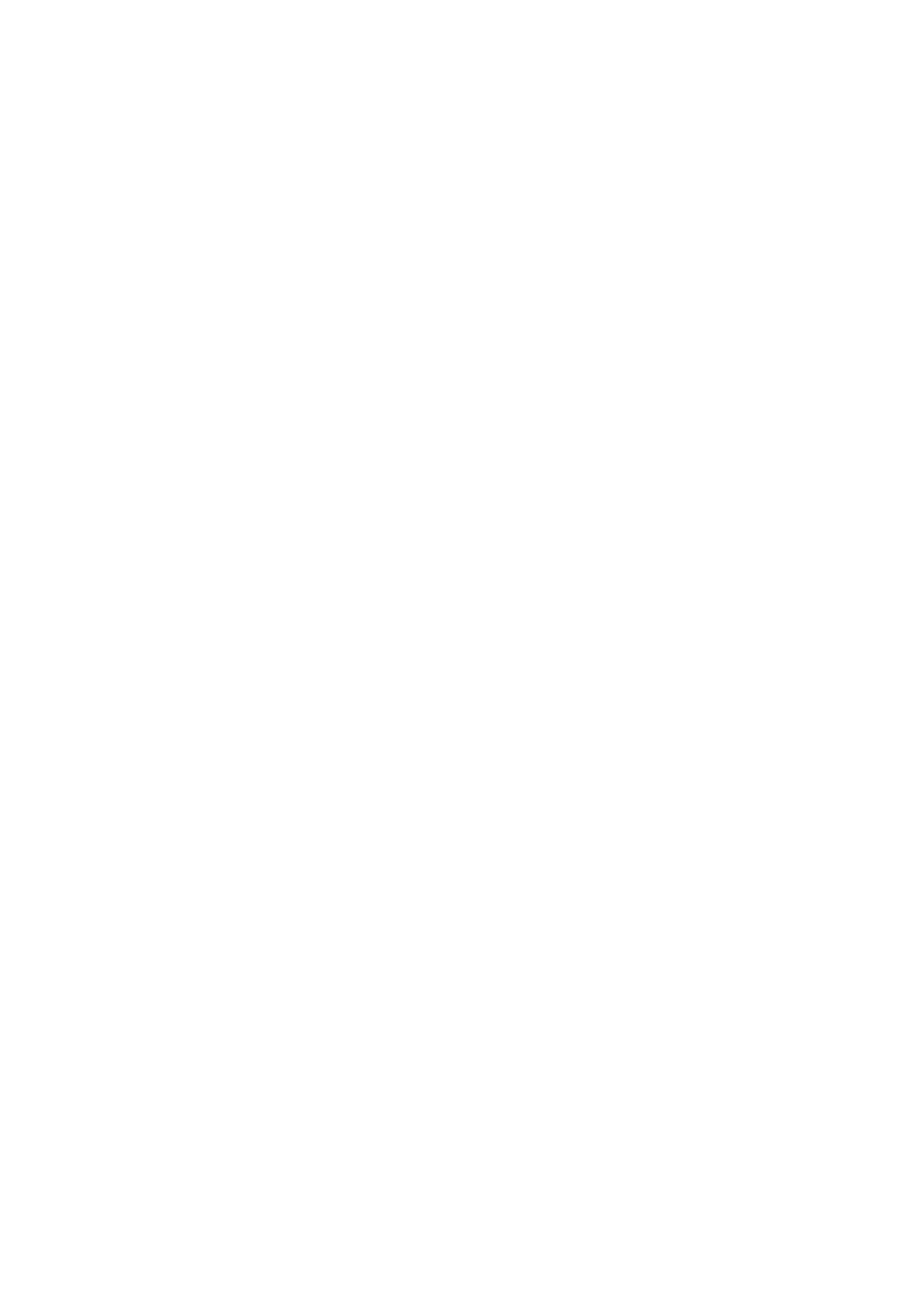Annex A – Annex II

| Key Features of Pan-Asian Bond Index Fund (PAIF) |                                                                                                                                                                                                 |  |  |
|--------------------------------------------------|-------------------------------------------------------------------------------------------------------------------------------------------------------------------------------------------------|--|--|
| <b>Initial Fund Size:</b>                        | Around US\$1 billion<br>٠                                                                                                                                                                       |  |  |
| <b>Fund Structure:</b>                           | Listed open-ended fund<br>п                                                                                                                                                                     |  |  |
| (Updated in June 2006)                           |                                                                                                                                                                                                 |  |  |
| Investors:                                       | <b>EMEAP</b> central banks only<br>Phase 1:<br>$\blacksquare$                                                                                                                                   |  |  |
|                                                  | EMEAP central banks and other public and private sector investors<br>Phase 2 :<br>п                                                                                                             |  |  |
| <b>Qualifying Assets:</b>                        | Domestic currency bonds issued by sovereign and quasi-sovereign issuers in<br>٠<br>eight EMEAP economies (China, Hong Kong, Indonesia, Korea, Malaysia,<br>Philippines, Singapore and Thailand) |  |  |
| <b>Currency Denomination:</b>                    | <b>US Dollar</b><br>٠                                                                                                                                                                           |  |  |
| <b>Investment Style:</b>                         | Passively managed against a designated benchmark index.<br>$\blacksquare$                                                                                                                       |  |  |
|                                                  | The fund manager is required to conduct periodic rebalancing of the portfolio<br>when the country allocations and the constituent bonds in the benchmark index<br>change over time.             |  |  |
| <b>Benchmark Index:</b>                          | Pan-Asia Index of the iBoxx Asian Bond Indices to be provided by International<br>$\blacksquare$<br>Index Company (formerly known as iBoxx).                                                    |  |  |
| <b>Place of Domicile:</b>                        | Singapore<br>٠                                                                                                                                                                                  |  |  |
| <b>Place of Listing:</b>                         | Hong Kong Stock Exchange (additional listings on other stock exchanges will<br>п<br>be considered at a later stage)                                                                             |  |  |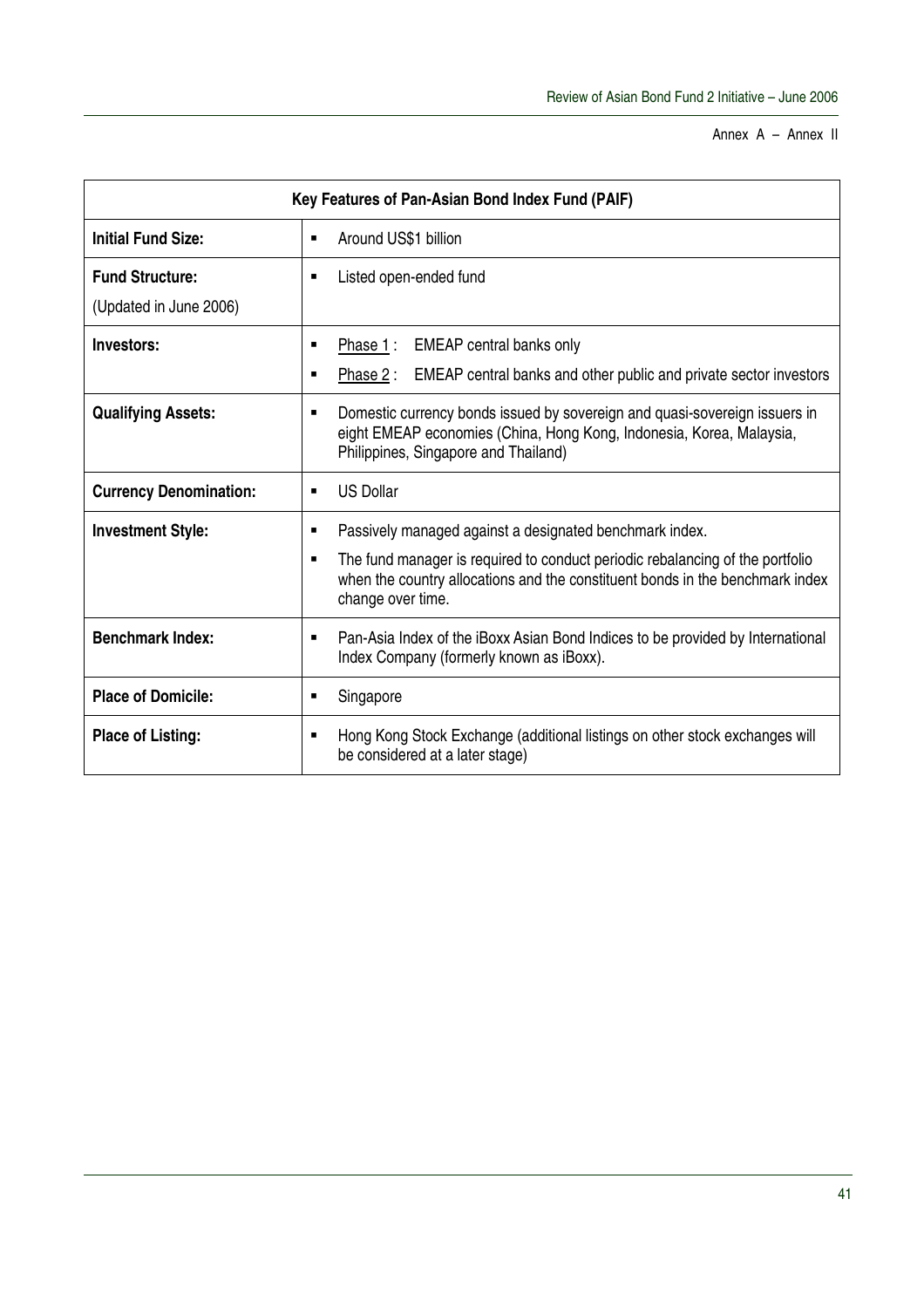#### Annex A – Annex II

| <b>Key Features of FoBF Sub-funds</b>                    |                                                                                                                                                                                                                                                                                                                                                                                                          |  |  |  |
|----------------------------------------------------------|----------------------------------------------------------------------------------------------------------------------------------------------------------------------------------------------------------------------------------------------------------------------------------------------------------------------------------------------------------------------------------------------------------|--|--|--|
| <b>Initial Fund Size:</b>                                | Around US\$1 billion to be allocated to the eight FoBF Sub-funds<br>٠                                                                                                                                                                                                                                                                                                                                    |  |  |  |
| <b>Phase 2 Fund Structure:</b><br>(Updated in June 2006) | China Sub-fund:<br>Exchange traded fund (ETF) or unlisted open-ended fund,<br>where appropriate<br><b>ETF</b><br>Hong Kong Sub-fund:<br>Indonesia Sub-fund:<br>Unlisted open-ended fund<br>Korea Sub-fund:<br>Unlisted open-ended fund<br>Malaysia Sub-fund:<br><b>ETF</b><br>Philippines Sub-fund:<br>Unlisted open-ended fund<br>Singapore Sub-fund:<br><b>ETF</b><br>Thailand Sub-fund:<br><b>ETF</b> |  |  |  |
| Investors:                                               | Phase 1: EMEAP central banks only<br>$\blacksquare$<br>Phase 2: EMEAP central banks and other public and private sector investors<br>$\blacksquare$                                                                                                                                                                                                                                                      |  |  |  |
| <b>Qualifying Assets:</b>                                | Domestic currency bonds issued by sovereign and quasi-sovereign issuers in the<br>٠<br>respective EMEAP markets                                                                                                                                                                                                                                                                                          |  |  |  |
| <b>Currency Denomination:</b>                            | Domestic currency of the respective EMEAP markets<br>٠                                                                                                                                                                                                                                                                                                                                                   |  |  |  |
| <b>Investment Style:</b>                                 | Passively managed against the respective benchmark indices.<br>٠<br>The fund managers are required to conduct periodic rebalancing of the portfolios<br>$\blacksquare$<br>when the constituent bonds in the benchmark indices change over time.                                                                                                                                                          |  |  |  |
| <b>Benchmark Index:</b>                                  | Respective market sub-Indices of the iBoxx Asian Bond Indices to be provided by<br>٠<br>International Index Company (formerly known as iBoxx).                                                                                                                                                                                                                                                           |  |  |  |
| <b>Place of Domicile:</b>                                | Respective jurisdictions of fund investment<br>٠                                                                                                                                                                                                                                                                                                                                                         |  |  |  |
| <b>Place of Listing:</b>                                 | Stock exchanges in the respective jurisdictions of fund investment, where<br>$\blacksquare$<br>appropriate                                                                                                                                                                                                                                                                                               |  |  |  |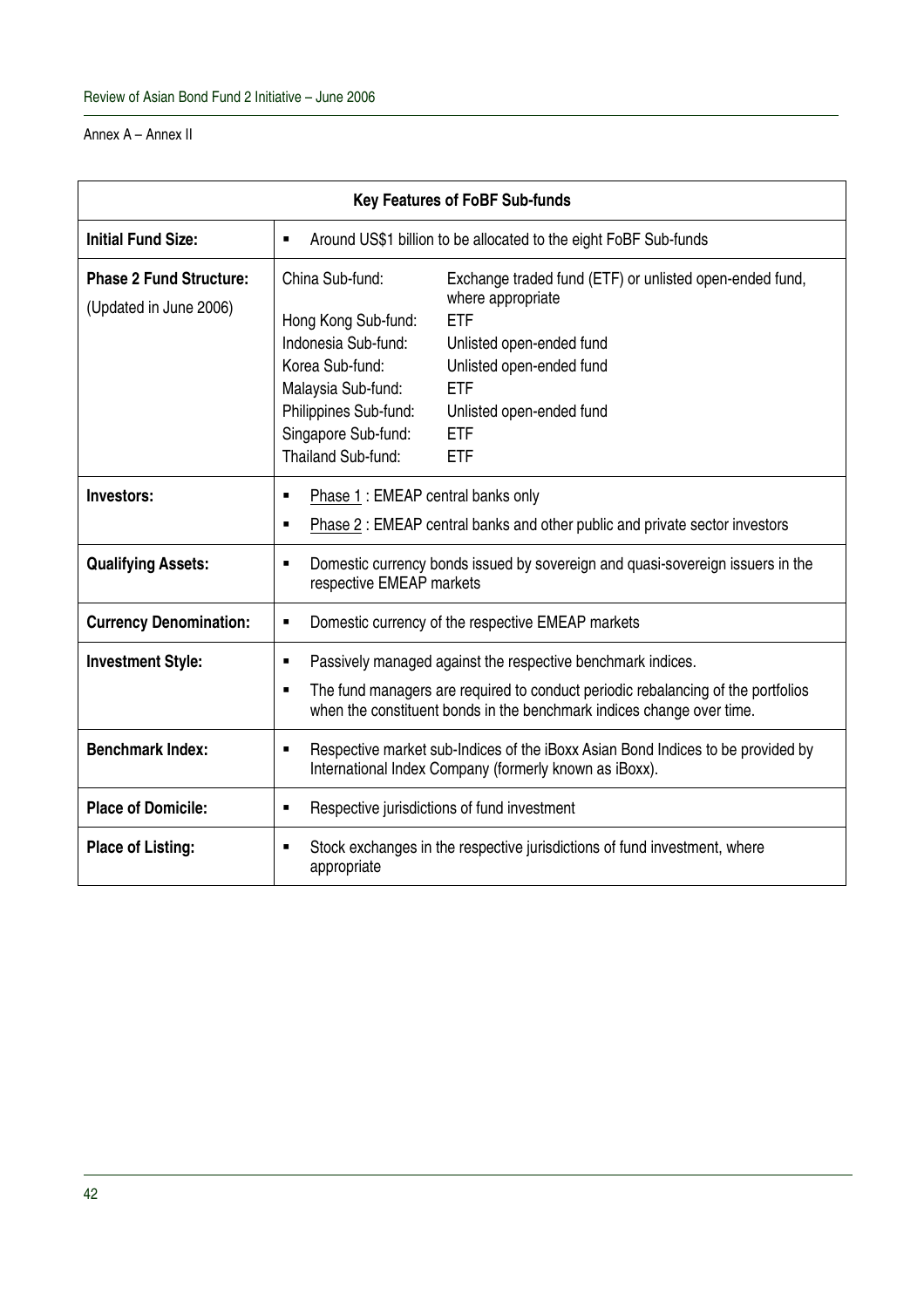Annex B

#### **Annex B EMEAP Press Statement The Asian Bond Fund 2 has moved into Implementation Phase 12 May 2005**

The EMEAP (Executives' Meeting of East Asia and Pacific Central Banks) Group, comprising 11 central banks and monetary authorities in the East Asia and Pacific region, is pleased to announce the appointment of the fund managers, master custodian and index provider and the completion of the funding of US\$2 billion for the Asian Bond Fund 2 (ABF2).

As announced in December 2004, the ABF2 comprises a Pan-Asian Bond Index Fund (which is now named as ABF Pan-Asia Bond Index Fund (PAIF)) and eight Single-market Funds. The PAIF is a single bond fund investing in sovereign and quasi-sovereign local currency-denominated bonds issued in the eight EMEAP markets. The eight Single-market Funds will each invest in sovereign and quasisovereign local currency-denominated bonds issued in the respective EMEAP markets.

The PAIF is funded with the EMEAP Group's initial investment of US\$1 billion, and State Street Global Advisors Singapore Limited (SSgA) has been appointed as the manager of the PAIF. It is intended that the PAIF will be domiciled in Singapore and initially listed on the Hong Kong Stock Exchange, subject to approval by the relevant authorities. Additional listings on other EMEAP stock exchanges will be considered at a later stage*.*

The EMEAP Group has allocated another US\$1 billion among the eight Single-market Funds and appointed the following fund managers to manage the respective Funds:

| <b>Single-market Fund</b>       | <b>Manager</b>                                      |
|---------------------------------|-----------------------------------------------------|
| ABF China Bond Index Fund       | China Asset Management Corporation Limited          |
| ABF Hong Kong Bond Index Fund   | HSBC Investments (Hong Kong) Limited                |
| ABF Indonesia Bond Index Fund   | PT Bahana TCW Investment Management                 |
| ABF Korea Bond Index Fund       | Samsung Investment Trust Management Company Limited |
| ABF Malaysia Bond Index Fund    | Aminvestment Management Sdn. Bhd.                   |
| ABF Philippines Bond Index Fund | Bank of the Philippine Islands                      |
| ABF Singapore Bond Index Fund   | <b>DBS Asset Management Ltd</b>                     |
| ABF Thailand Bond Index Fund    | Kasikorn Asset Management Company Limited           |

The Hongkong and Shanghai Banking Corporation Limited has been selected as the master custodian for the PAIF and the eight Single-market Funds.

The iBoxx ABF family of indices, the benchmark indices which the nine ABF2 Funds will be closely tracking, is also launched today by the International Index Company (IIC). In constructing the iBoxx ABF Indices, IIC has been in consultation with a number of international and domestic market participants, through its Asian Index Committee and Asian Oversight Committee, as a means to help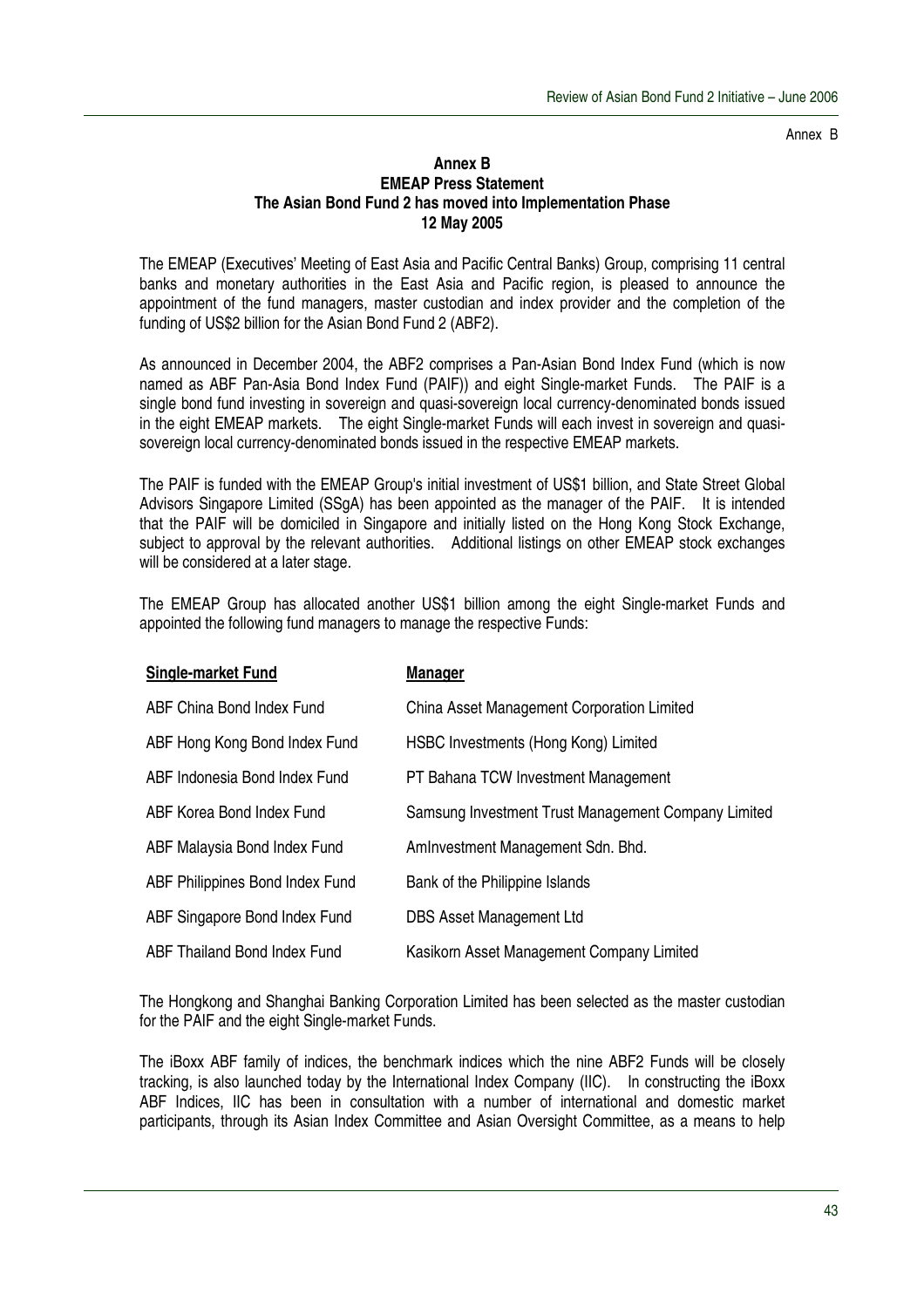#### Annex B

ensure credibility and market acceptance of the indices. Details of the specifications of the iBoxx ABF Indices are now publicly available<sup>1</sup>.

From an investor's perspective, the passively managed ABF2 Funds represent low-cost and efficient vehicles for investing in local currency-denominated bonds in Asia. In the context of bond market development, the introduction of ABF2 Funds as a new asset class in Asia, together with infrastructural improvements and tax and regulatory reforms brought about by the ABF2 Initiative, will help contribute to the broadening and deepening of bond markets in the region over time.

Respective fund managers of the ABF2 Funds will be working closely with the relevant authorities to seek authorisation to offer the Funds to other public and private investors, where appropriate through listing, in the next few months. The EMEAP Group will keep the public informed of the implementation progress of the ABF2.

Note: See also Annex for background information.

1. Detailed information about the iBoxx ABF Index Family is available on the website http://www.indexco.com.

#### **Annex**

#### **Background Information on ABF2**

#### **What is ABF2?**

The Asian Bond Fund (ABF) is an initiative developed by the EMEAP Group that aims at broadening and deepening the domestic and regional bond markets in Asia. In June 2003, EMEAP launched the first stage of ABF (ABF1), which invests in a basket of US dollar denominated bonds issued by Asian sovereign and quasi-sovereign issuers in EMEAP economies (excluding Australia, Japan and New Zealand). Building on the success of ABF1, the Group has worked to extend the ABF concept to bonds denominated in local currencies and has announced the launch of the second stage of ABF (ABF2) in December 2004.

ABF2 comprises a Pan-Asian Bond Index Fund (PAIF) and eight Single-market Funds. The PAIF is a single bond fund investing in sovereign and quasi-sovereign local currency-denominated bonds issued in the eight EMEAP markets. The eight Single-market Funds will each invest in sovereign and quasisovereign local currency-denominated bonds issued in the respective EMEAP markets.

The launch of ABF2 represents a historic milestone in central banking cooperation in the region.

#### **What are the benefits of ABF2?**

In the near term, the ABF2 Initiative is expected to help raise investor awareness and interest in Asian bonds by providing innovative, low-cost and efficient products in the form of passively managed bond funds. Further ahead, it is believed that it serves to further broaden and deepen the domestic and